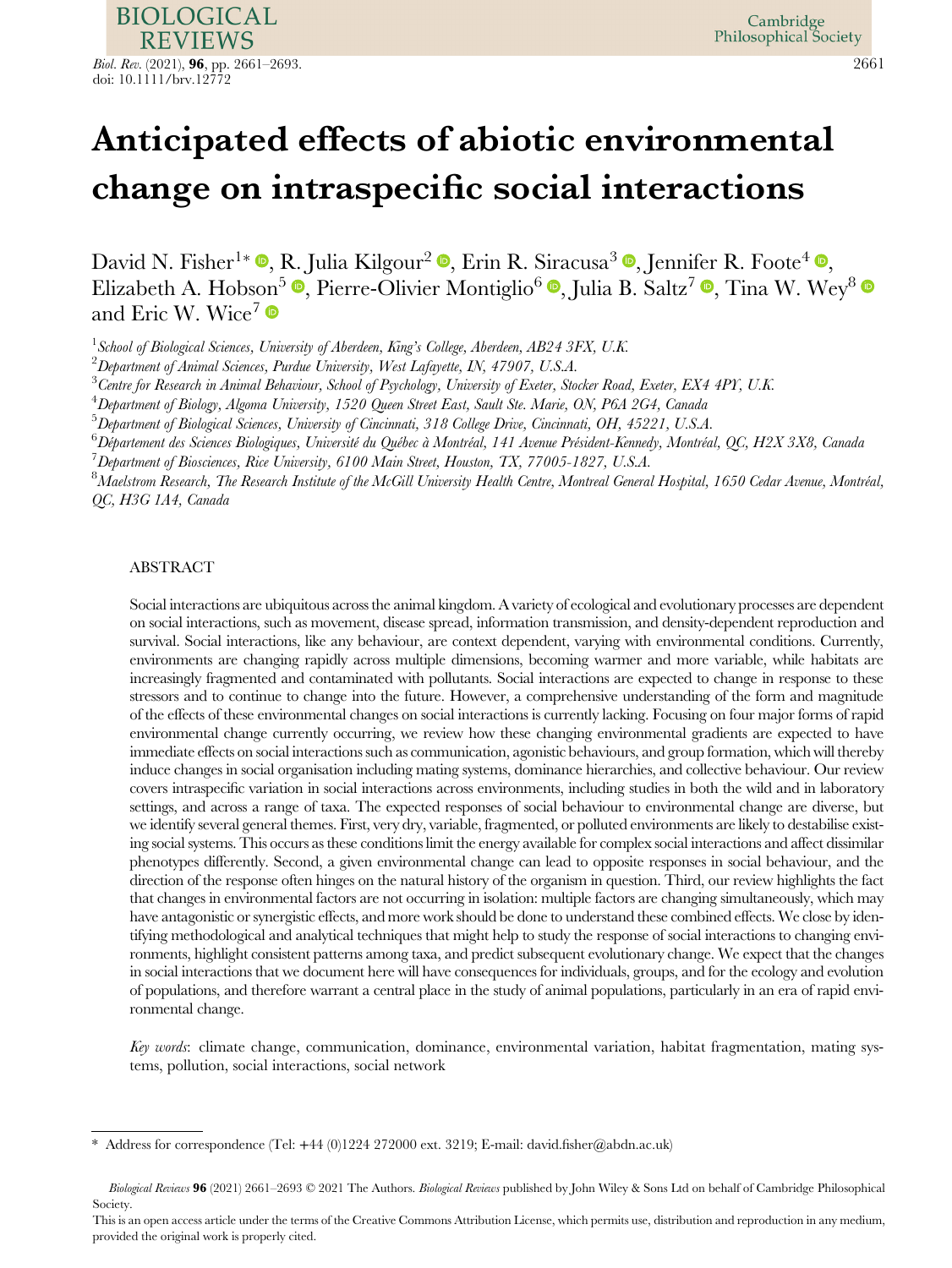# **CONTENTS**

| (1)                                                                                                                                |       |
|------------------------------------------------------------------------------------------------------------------------------------|-------|
|                                                                                                                                    | 2665  |
|                                                                                                                                    |       |
|                                                                                                                                    | 2666  |
| (2)                                                                                                                                |       |
|                                                                                                                                    |       |
| (b) Dominance hierarchies $\dots \dots \dots \dots \dots \dots \dots \dots \dots \dots \dots \dots \dots \dots \dots \dots \dots$  | 2668  |
|                                                                                                                                    | 2668  |
|                                                                                                                                    |       |
|                                                                                                                                    |       |
| (1)                                                                                                                                |       |
|                                                                                                                                    |       |
|                                                                                                                                    |       |
| (c) Agonistic interactions $\dots \dots \dots \dots \dots \dots \dots \dots \dots \dots \dots \dots \dots \dots \dots \dots \dots$ | 2671  |
| (2)                                                                                                                                |       |
|                                                                                                                                    |       |
|                                                                                                                                    |       |
|                                                                                                                                    |       |
|                                                                                                                                    |       |
|                                                                                                                                    |       |
| (1)                                                                                                                                |       |
|                                                                                                                                    |       |
|                                                                                                                                    |       |
|                                                                                                                                    |       |
| (2)                                                                                                                                |       |
|                                                                                                                                    | 2675  |
|                                                                                                                                    |       |
|                                                                                                                                    |       |
|                                                                                                                                    |       |
|                                                                                                                                    |       |
| (1)                                                                                                                                |       |
|                                                                                                                                    |       |
|                                                                                                                                    |       |
|                                                                                                                                    |       |
| (2)                                                                                                                                |       |
|                                                                                                                                    |       |
|                                                                                                                                    |       |
|                                                                                                                                    |       |
| $(3)$ Summary                                                                                                                      | .2680 |
|                                                                                                                                    |       |
|                                                                                                                                    |       |
| (2) Harnessing different study designs to understand the evolutionary consequences of environmental                                |       |
| change                                                                                                                             | .2683 |
| (3) Indirect genetic effects and future evolutionary trajectories 2684                                                             |       |
|                                                                                                                                    |       |
|                                                                                                                                    |       |
|                                                                                                                                    |       |

# I. INTRODUCTION

Almost all organisms engage in social interactions with conspecifics, whether they are actively gregarious or not (Frank, 2007). These interactions can include mating, fighting, communicating, cooperating, and moving with

conspecifics. The variety of social interactions represents a key axis of biological diversity among taxa, populations, and individuals (Lott, 1991; Székely et al., 2010; Rubenstein & Abbot, 2017). Social interactions are well understood to have fundamental effects on the phenotypes and fitness of individuals (Allee, 1931; Allee *et al.*, 1949) as well as the collective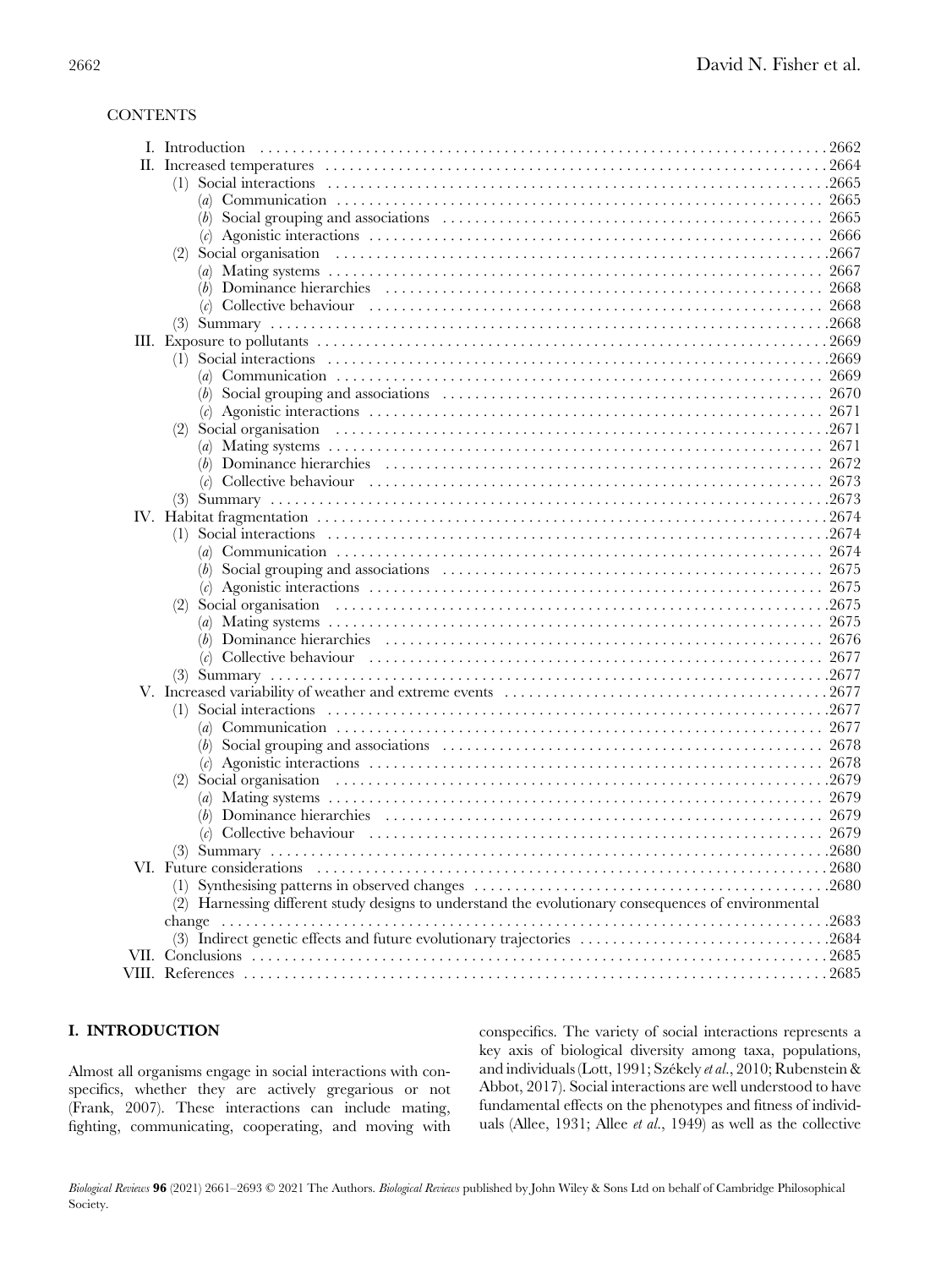behaviour of groups (Farine et al., 2017; Strandburg-Peshkin et al., 2017; Hunt et al., 2018). Social interactions can even change the genotype–phenotype relationship by allowing genes in one individual to influence another (indirect genetic effects; Moore, Brodie & Wolf, 1997), and by allowing phenotypes of individuals to influence the fitness of others (social selection; Westneat, 2012). It is therefore clear that social interactions can be a key driving force in ecological and evolutionary processes.

An organism's behaviour, however, is rarely independent of its environment. It is well established that behaviours often show some degree of plasticity in conjunction with consistent individual differences (Dall, Houston & McNamara, 2004; Bell, Hankison & Laskowski, 2009; Dingemanse et al., 2010), where the expression of behaviour depends on the environmental context (Pigliucci, 2005; Stamps, 2016). Social behaviours are expected to be no different and so are likely to vary in predictable ways with changing conditions. Changes in social interactions will then have profound consequences for the evolutionary and ecological processes they play a role in. Therefore, a more comprehensive understanding of the effects of environmental variation on multiple components of social interactions is needed.

The scale of rapid environmental change currently occurring on our planet is vast. Temperatures, especially in polar regions, are increasing, as is the frequency of extreme events such as cyclones, droughts, floods, and fires. Meanwhile, habitats are being changed, fragmented, and destroyed by human activity. Light, noise, and chemical pollution are degrading terrestrial, freshwater, and marine environments, and atmospheric changes are altering the chemistry of the seas (Easterling et al., 2000; Hughes, 2000). These changes, often referred to human-induced rapid environmental change (HIREC) are expected to cause a suite of plastic and evolved responses in animals (Tuomainen & Candolin, 2010; Sih, Ferrari & Harris, 2011), which, of course, extends to social interactions. Given the ubiquity of social interactions, understanding how sociality of all forms will change in the future is an essential component of understanding the effects of rapid environmental change on biodiversity (Hughes, 2000).

Currently, we lack a large-scale overview of expected responses of social behaviours to environmental change. Previous reviews on climate change and social interactions have enhanced our knowledge on the effects of rapid environmental change by focussing on a particular aspect of environmental change, type of social interaction, or taxonomic group. For instance, Lane, Forrest & Willis (2011) considered specifically how anthropogenic disturbances can influence mating systems, Kurvers & Holker (2014) reviewed how light pollution may influence social interactions, while Banks et al. (2007) considered how social behaviours are influenced by habitat fragmentation. Meanwhile, Wong (2012), Moss & While (2020), and Blumstein (2012) have outlined more broadly how various abiotic stressors can influence social interactions from a more conceptual standpoint. These studies and reviews have improved our understanding of the

potential social consequences of specific human-induced environmental changes. However, there are many potential environmental variables that have not been explicitly considered, such as increases in the incidence of extreme events and the variability of weather (Bailey & van de Pol, 2016). Importantly, there have been no attempts to date to synthesise across major axes of environmental change as well as multiple taxonomic groups to gain a more holistic understanding of how social interactions, and social systems in general, are expected to change in response to rapidly changing ecosystems.

In this review, we summarise existing information about how the environmental changes anticipated in the coming decades are expected to affect social dynamics across a diversity of animal taxa. We identify general themes and suggest productive avenues for future research. We focus on four categories of expected abiotic environmental change: (i) increases in temperature (including increases in temperature and dryness, earlier springs in the northern hemisphere and reduced snow cover); (ii) increases in pollution (including light, noise, and chemical pollution); (iii) habitat fragmentation (including changes in habitat complexity and gaps between habitat patches); (iv) more variable weather (including variation in temperature and rainfall) and the increased incidence of extreme events. These categories of change are based on those identified by international reports (Meehl et al., 2000; Bindoff et al., 2013; Field et al., 2014) as well as other reviews on the impacts of changing climates on organisms (Walther et al., 2002; Tuomainen & Candolin, 2010; Hoffmann & Sgrò, 2011; Sih et al., 2011; Poloczanska et al., 2013). We have not considered how changes in overall population density, or changes in interspecific interactions (e.g. predation from novel species as ranges shift) might influence social interactions. We exclude these to separate the abiotic predictor variables clearly from the anticipated biotic response variables [see Blumstein, 2012 who does discuss these factors]. Furthermore, while individuals may influence each other indirectly, such as by consuming resources which others then cannot use, we do not consider these interactions here as such behaviours are not targeted directly at other individuals. We discuss specifically intraspecific variation in social behaviours in response to the four kinds of abiotic environmental changes. Focusing on intraspecific variation reduces the confounds of phylogenetic signals in the distribution of social behaviours across different environments by considering only within-species trends. We include information from four types of studies:  $(i)$  those that compare treatment groups or conduct paired studies showing withinindividual responses to environmental variables in laboratory settings;  $(ii)$  studies where populations of the same species living in different conditions are compared; (iii) common garden or translocation studies where animals are moved between environments with equivalent or different conditions; and  $(iv)$  studies where a single population exposed to changing conditions over time is monitored. Each of these different kinds of studies provide valuable information about how individuals and populations respond to environmental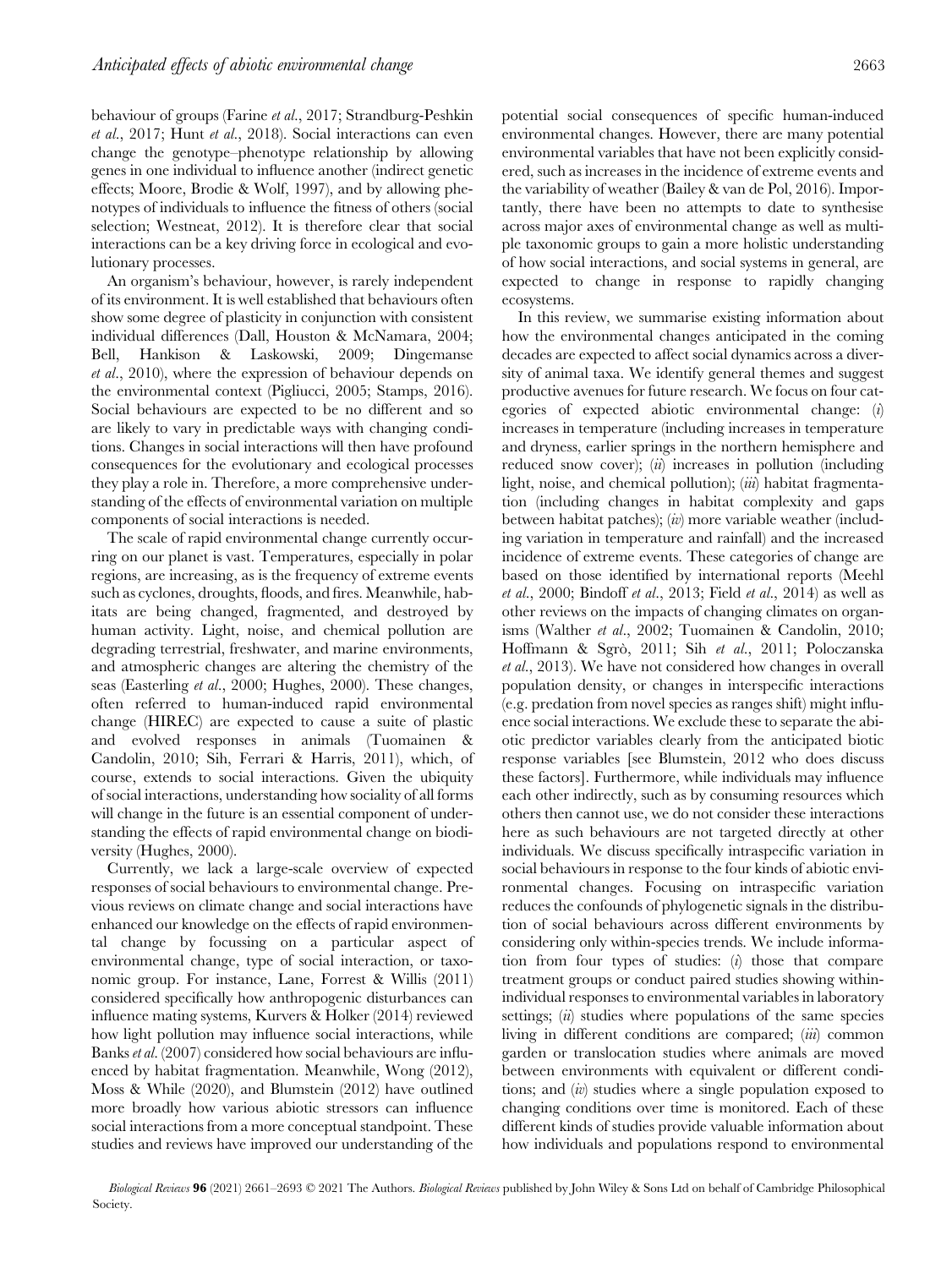change. Where possible, we also note where interspecific trends might be informative for understanding intraspecific ones.

Within each broad class of environmental change, we have identified one or two main themes for how we expect social interactions to be modified. These themes differ among sections and serve to draw together existing studies and highlight areas for future work. We further partition the consequences of rapid environmental change into two levels: change in direct social interactions between individuals and change in the organisation of groups and populations (see Fig. 1 for a schematic outlining the structure). We follow this structure as Hinde (1976) described how animal societies can be examined both by looking at the behaviour of individuals, but also looking at the overall social organisation; both levels must be considered to obtain the full perspective of a social structure. At each scale, we have grouped the predicted consequences into classes of behaviours. For social interactions, we discuss consequences for inter-individual communication, social grouping and associations, and agonistic interactions. For social organisation, we explore how mating systems, dominance hierarchies, and collective behaviour will be affected by climate change. By considering multiple environmental changes and levels of predicted consequences, we can explain better how various avenues of environmental change alter social interactions, social organisation, and scale up to influence ecological and evolutionary processes.

# II. INCREASED TEMPERATURES

One of the best-established consequences of HIREC is that average temperatures and dryness are expected to increase. Increases in temperature frequently alter social interactions by altering the energetic balance of organisms. Thermal stress can limit the energy available for social behaviours, whereas increased warmth can in some cases alleviate energetic constraints, leading to a higher frequency of energetically costly social behaviours such as communication and aggression. We discuss how increasing temperature and dryness can either prevent single individuals from maintaining homeostasis thereby leading to more cooperative breeding or in other cases can prevent grouping and collective behaviour due to energetic limitations. We also discuss how increasing temperatures are likely to lift movement constraints for organisms where social behaviours, such as mate-searching behaviours, may be hampered by cold conditions. We note throughout how the specific changes can



Fig 1. A schematic outlining the structure of our review. The 'environmental change' box describes the four main predicted environmental changes due to climate change focused on in this review. The 'social interactions' box describes how the environmental changes will interrupt social interactions between individuals, including the efficacy of communication between individuals, the formation of groups and associations, and the intensity of agonistic interactions. The 'social organisation' box represents the cascading effects of the changes in social interactions for patterns of social organisation, in terms of mating systems, dominance hierarchies, and collective behaviour.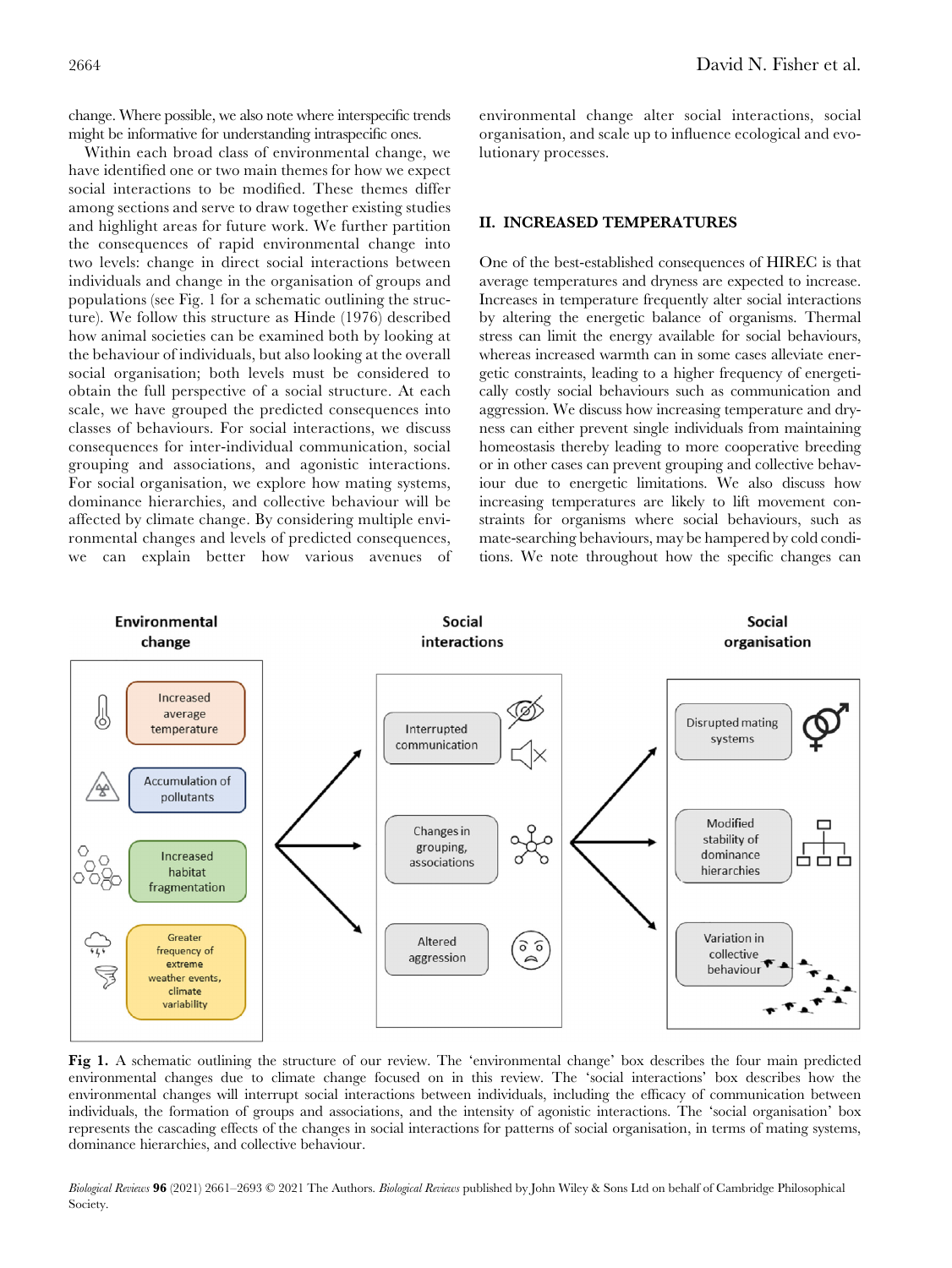depend on the ecology and natural history of the organism, with some general rules apparent.

#### (1) Social interactions

#### (a) Communication

Increased temperatures can in many cases relieve the physiological constraints animals are under, leading to increased rates of acoustic signals (Brenowitz, 1986). For example, tree crickets (Oecanthus spp.) on days of higher temperatures send acoustic signals with increased pulse rates (Symes, Rodríguez & Höbel, 2017), while ovenbirds (Seiurus aurocapilla) increase song output at dawn on warmer days (Foote, Nanni & Schroeder, 2017). An increase in acoustic signalling rate at higher temperatures is therefore expected in various organisms (Prestwich, 1994).

Increased temperatures can also affect visual signals which might be under energy limitations, but there is less work on this. Exactly how signal expression changes with temperature may depend on whether high temperatures facilitate expression or whether signal expression is initially energetically limited. For instance, the intensity of ultraviolet colouration in sexual signals is higher in male green lizards (*Lacerta viridis*) exposed to higher temperatures in captivity, possibly as the nanomolecules responsible for the structural colour are easier to produce at higher temperatures (Bajer et al., 2012). In fireflies (*Photinus* spp. and *Luciola* spp.), flash duration and inter-flash intervals decrease as ambient temperature increases, likely as a result of faster enzymatic reactions at higher temperatures [which may be matched by a coupled change in female preference (Carlson et al., 1976; Michaelidis, Demary & Lewis, 2006; Iguchi, 2010; Sharma et al., 2014]. In other cases, increased temperature and dryness may lead to food limitation, which can also affect energetically costly visual signals. For example, American redstart (Setophaga ruticilla) have brighter and less-red plumage in years when temperatures are high (and rainfall low) during the post-breeding moult, which is suggested to be due to lower carotenoid-rich insect prey availability in warmer and dryer conditions (Reudink et al., 2015). In aquatic systems higher temperatures lead to hypoxia, which can also decrease energetically expensive behaviours such as communication. For example, captive male Siamese fighting fish (Betta splendens) have lower rates of opercular displays in hypoxic water compared to individuals in normoxic water as the displays interfere with water passing over the gills (Abrahams, Robb & Hare, 2005).

Chemical signals are likely to be altered in warmer environments as many parts of the chemosensory system, from initial biosynthesis to detection, are sensitive to changes in temperature (Groot & Zizzari, 2019). For example, Chinese pond turtles (*Geoclemys reevesii*) lose the ability to discriminate between pairs of similar molecules when experimentally exposed to high temperatures, probably due to an increase in the fluidity of cell membranes in the turtle olfactory epithelia (Hanada, Kashiwayanagi & Kurihara, 1994), while male

Orchesella cincta springtails produce spermatophores that are less attractive to females when exposed to artificially high temperatures compared to control males, suggesting they are not producing the correct sexual signals [Zizzari & Ellers, 2011; see Groot & Zizzari, 2019 for a review on the impact of warming on chemical signalling]. Further, while not strictly speaking a case of energetic limitation, chemical signalling can be altered by increased temperatures as the process of degradation occurs faster at high temperatures. For example, in the ant *Tapinoma nigerrimum*, workers distinguish less between marked and unmarked routes in laboratory tests at higher temperatures, suggesting that chemical signals evaporate and degrade faster with increasing temperature (Van Oudenhove et al., 2011). In a mountain lizard, Iberolacerta monticola, laboratory studies show that male chemical signals incubated at higher temperatures attracted less interest from other males (Iglesias-Carrasco et al., 2018), and male Iberolacerta cyreni scent marks were less attractive to conspecific females (Martín & López, 2013), suggesting that they degrade faster. However, no effect of temperature on the effectiveness of scent marks was found in two other lizard species (Podarcis muralis and Iberolacerta bonalli; Iglesias-Carrasco et al., 2018). Therefore, despite some evidence that chemical signals are negatively affected by temperature changes, there are not many empirical examples to provide conclusive evidence, and more work is needed (Boullis et al., 2016; Henneken & Jones, 2017). In particular, animals that use chemical communication over long distances, where the chemical may be exposed to the environment for longer, may be the most affected, and so the most worthy of study (Boullis et al., 2016).

# (b) Social grouping and associations

For small organisms that group to maintain homeostasis, warming temperatures can relieve energetic constraints and therefore lead to reduced grouping. For example, observational studies indicate that small-bodied birds such as common bushtits (Psultriparus minimus), goldcrest (Regulus regulus), willow tits (Parus montanus), and house sparrows (Passer domesticus) form larger huddles on colder days (Smith, 1972; Hogstad, 1984, 1988; Griesser et al., 2011), while small social lizards such as desert night lizards (Xantusia vigilis) also reduce cold stress by forming groups on cold winter days (Rabosky et al., 2012). Forming groups reduces individuals' exposed surface area-to-volume ratio, reducing heat loss. Such organisms should group less as mean temperatures increase. Meanwhile, although warming temperatures may reduce metabolic constraints among species inhabiting cold climates, they impose no such costs to those living in warmer climates. For example, changes in grouping as temperatures change is not found among birds such as plain parakeets (Brotogeris tirica) and maroon-bellied parakeets (Pyrrhura frontal) in Brazil (Pizo, Simao & Galetti, 1997), or for various parrot species in the Peruvian Amazon (Gilardi & Munn, 1998). As such, increases in temperature may not affect organisms

Biological Reviews 96 (2021) 2661–2693 © 2021 The Authors. Biological Reviews published by John Wiley & Sons Ltd on behalf of Cambridge Philosophical Society.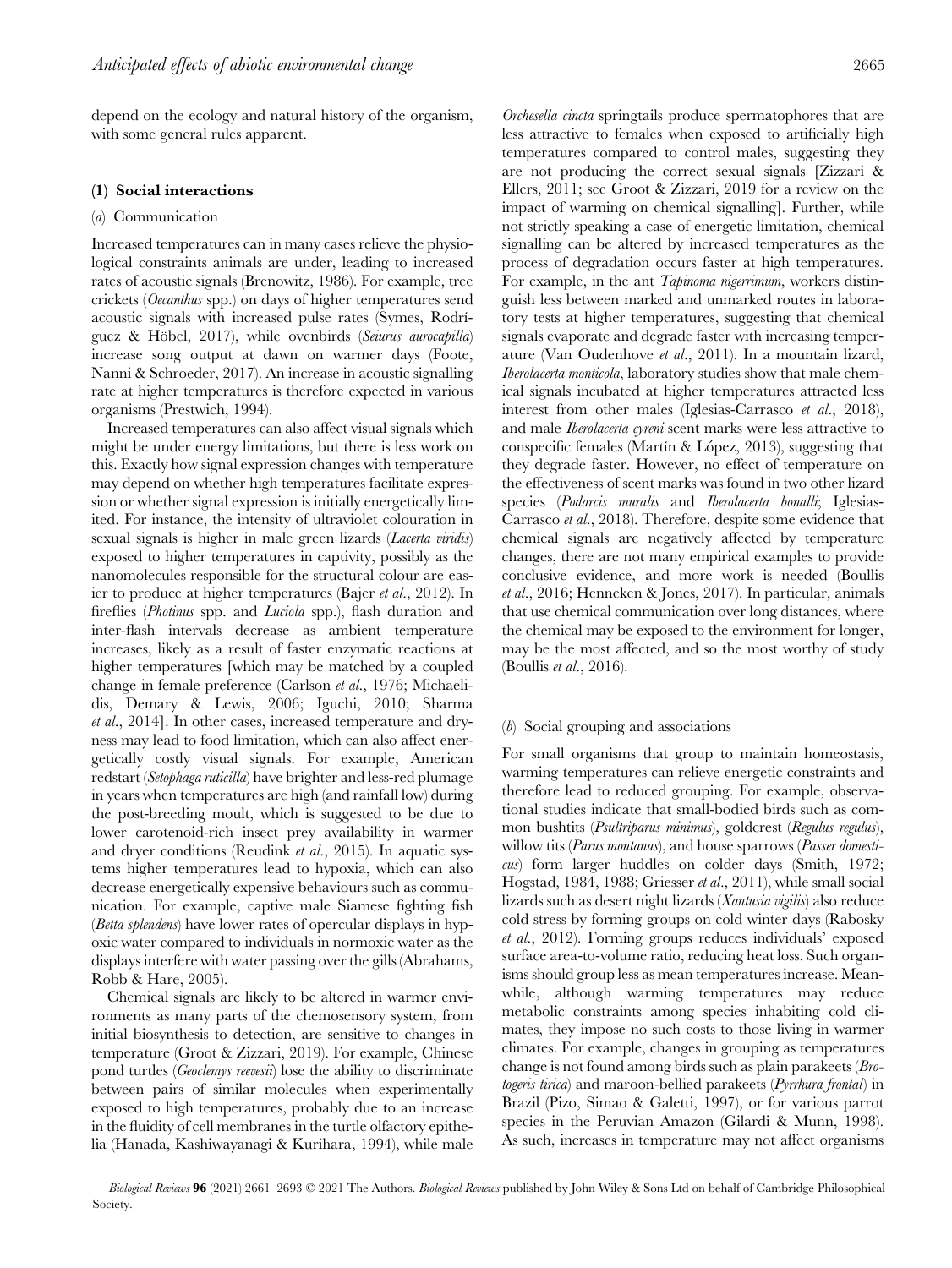in temperate climates, although here increases in dryness may be a factor (see below).

Dry conditions brought on by increased temperatures pose challenges to homeostatic systems beyond energy balance. For example, dry conditions can lead to increased grouping to prevent desiccation in animals limited by water loss. This should be particularly true in small animals, where greater surface area-to-volume ratios result in greater water loss. For instance, hermit crabs (Clibanarius symmetricus) can reduce desiccation risk by clustering together more at low tides, when conditions are dryer, than at high tides (Peres, Ferreira & Leite, 2018). In social spiders (Stegodyphus dumicola) and woodlice (Porcellio scaber), experiments show that individuals enjoy reduced water loss in larger groups (Broly et al., 2014; Vanthournout et al., 2016), suggesting that larger groups will survive better than smaller groups in dry conditions (Bilde et al., 2007). This is even true in small vertebrates such as chimney swifts (Chaetura pelagica), which roost closer together on warmer nights (Farquhar, Morin & Nocera, 2018).

Increased temperatures and dryness can also impose energetic constraints by affecting the availability of resources and thereby influencing grouping. In species of desert rodents such as Mongolian gerbils (Meriones unguiculatus), Indian gerbils (Tatera indica), African striped mice (Rhabdomys pumilio), and great gerbils (Rhombomys opimus), social grouping, and in some cases communal breeding, are more common when conditions are benign, and smaller groups and solitary living are more common when conditions are hot and dry (Xia et al., 1982; Idris & Prakash, 1985; Agren et al., 1989; Randall, 1994; Schradin & Pillay, 2004; Randall et al., 2005). For these species it is thought that increased solitary living in dryer conditions is to avoid resource competition when within a group. Likewise, Grant's gazelles (Nanger granti) maintain weaker associations with members of their wider group in dryer years, probably due to a reduction in plant productivity (Williams, Worsley-Tonks & Ezenwa, 2017). Therefore, the effect of warmer conditions on social grouping will differ between organisms limited by the cold or water loss, and those limited by access to resources. Water-limited animals should group more as temperatures increase, while resource- and cold-limited animals should group less.

# (c) Agonistic interactions

Increased temperatures are well established to lead to increased aggression in many aquatic organisms, although the mechanism for the increase in aggression is not always clear. It could be due to the lifting of metabolic constraints on energetically costly behaviour, due to increases in metabolic rates that result in organisms operating outside their optimal thermal window, or due to neurons operating outside of their thermal range, producing maladaptive behaviour (Huey et al., 2012; Harshaw, Blumber & Alberts, 2017). For example, both dominant and subordinate Amazonian dwarf cichlids (Apistogramma agassizii) increase how often they bite at higher temperatures compared to dominant fish in control conditions (Kochhann, Campos & Val, 2015), while another cichlid, Julidochromis ornatus, also exhibits more mirror-elicited aggression in experimental high-temperature groups compared to control groups (Kua et al., 2020). Captive juvenile lemon damselfish (Pomacentrus moluccensis) exhibit short-term increases in their aggression as temperatures increase (Biro, Beckmann & Stamps, 2010; Warren *et al.*, 2016), although this effect is not seen in juvenile Ambon damselfish (Pomacentrus amboinensis; Warren et al., 2016). We discuss the consequences of increased aggression for changes in patterns of within-group dynamics in Section II.2*b*.

On the other hand, increases in temperature will also mean less dissolved oxygen in water. This can reduce energetically expensive behaviours such as physical aggression, as seen in laboratory trials involving shore crabs (Carcinus maenas; Sneddon, Taylor & Huntingford, 1999), dominant Amazonian dwarf cichlids (Kochhann et al., 2015), and in experimental groups of three-spined sticklebacks (Gasterosteus aculeatus; Sneddon & Yerbury, 2004). The fact that increased temperature increases aggression while increased hypoxia decreases aggression raises the question of what will happen when both occur (we discuss 'multiple stressors' further in Section VI.1). Kochhann et al. (2015) studied independent effects of increased temperature and hypoxia and found that both influenced aggression. Further studies with full-factorial designs would be valuable for identifying the interactive effects of temperature and hypoxia.

In terrestrial species, unlike for aquatic species, we do not have a clear mechanism for why increased temperatures should affect aggression. Aggression might increase either due to the removal of energetic constraints or it may represent a pathology due to neuronal dysfunction (Anderson et al., 2000). This lack of a clear mechanism linking temperature and aggression may in part explain the mixed results from previous work. For example, individual Formica xerophila ants show lower aggression at ambient temperatures compared to artificially cooled temperatures, whereas a congener, Formica integroides, shows no such change (Tanner, 2009). Female leopard geckos (Eublepharis macularius) incubated at higher temperatures showed increased aggression compared to females raised at lower temperatures, but these findings are complicated by the fact that temperature also influences sex determination in this species (Flores, Tousignant & Crews, 1994). The effect of temperature on aggression in territorial animals can be context dependent, which further complicates matters. Experimentally manipulating the temperature for groups of cockroaches (Nauphoeta cinerea), caused an increase in aggression from low-ranked individuals but an decrease in aggression from higher-ranked individuals (Spohn & Moore, 1997). Meanwhile, captive sand field crickets (Gryllus firmus) show shorter and less aggressive fights in response to warmer experimental temperatures, but only in the morning (Nguyen & Stahlschmidt, 2019). These diverse results in ectotherms clearly highlight that more work is needed on the physiological underpinnings of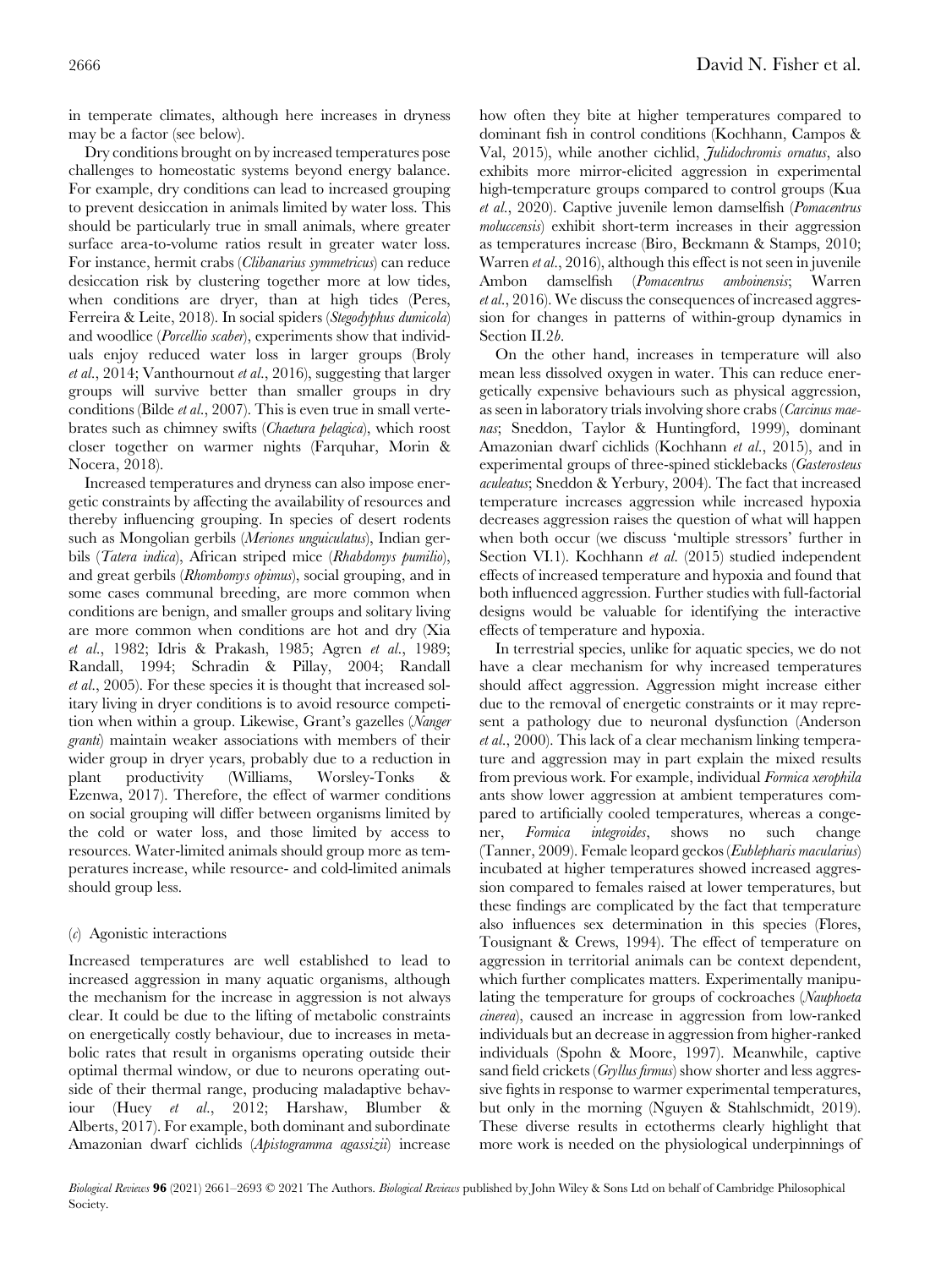aggression in ectotherms and how they should be affected by increases in temperature.

Perhaps surprisingly, we found few studies exploring the effect of temperature on aggressive behaviour in mammals. This is an important gap in our knowledge as we might expect temperature to influence aggression differently in endotherms compared to ectotherms. In an exception, Greenberg (1972) found aggression was highest at intermediate temperatures in captive house mice (Mus musculus). This relative lack of work on mammals is surprising given the association between higher temperature and increased aggression in humans (Anderson, 1987; Anderson et al., 2000). Clearly, for all taxa we need to understand better how temperature affects the mechanisms underpinning changes in aggression to allow us to make the best predictions.

#### (2) Social organisation

#### (a) Mating systems

Warmer temperatures and dryer conditions can be expected to influence mating systems by changing the relative benefits of cooperative living compared to solitary living. If warmer conditions make environments harsher for singletons, increased temperatures should increase the degree of cooperative breeding. For example, in degus (Octodon degus), in dry years the number of offspring produced per individual increases as group size increases, which does not occur in wetter conditions (Ebensperger et al., 2014). Similarly, a population of common mole-rats (Cryptomys hottentotus) in an arid environment show greater rates of cooperative breeding than one in a more optimal habitat, as individuals avoid migrating alone and opt to remain in the natal nest (Spinks, Jarvis & Bennett, 2000). Groups of burying beetles (Nicrophorus nepalensis) are also more successful than pairs at low elevations, which are warmer, compared to intermediate elevations, where pairs are more successful (Sun et al., 2014; Liu et al., 2020). Warmer temperatures can also increase the incidence of communal breeding by extending the length of reproductive seasons in some facultatively eusocial species. This extension means there is more time to produce overlapping generations. A cline in sociality in this manner has been observed in a species of sweat bee (Halictus rubicundus), where solitary living is positively correlated with the number of days with snow on the ground (Soucy & Danforth, 2002), causing the bees to live alone at high altitudes but socially at low altitudes [Eickwort et al., 1996; see also Hirata & Higashi, 2008 and Davison & Field, 2018].

On the other hand, when low temperatures limit the success of single individuals breeding, we expect rising temperatures to relieve reproductive constraints and therefore reduce rates of cooperative breeding. For example, in allodapine bees of the genus Exoneura, the incidence of co-founding among queens increases with cold stress (Schwarz, Bull & Hogendoorn, 1998). Co-founding allows colonies to form in conditions where single individuals cannot maintain

homeostasis (Schwarz et al., 1998). This explains why a trend in sociality, from less eusocial to more eusocial, occurs in Exoneura bees in the Swiss alps from low to high altitudes (Kocher et al., 2014). Likewise, among populations of the facultatively social spider Anelosimus studiosus, cold stress delays the development of offspring and risks killing off singleton mothers before their spiderlings reach a critical developmental point of independence (Jones et al., 2007; Riechert & Jones, 2008). As with *Exoneura* bees, northern populations of Anelosimus studiosus have evolved coalitions of allomothers in colder regions that care for orphaned offspring, should any mother die prematurely (Furey, 1998). Some species, such as long-tailed tits (Aegithalos caudatus), are prevented from breeding alone by cold temperatures that enforce a short breeding season (Hatchwell et al., 2013). Warmer temperatures and longer breeding seasons should therefore reduce the incidence of cooperative breeding in these and similar species, while increasing the rate of social breeding in species for which hot and dry conditions are too harsh for single individuals (for a review of this topic in arthropods, see Purcell, 2011).

Lin *et al.* (2019) suggested that animals may breed cooperatively to overcome problems of collective action (such as surviving harsh or fluctuating conditions) or to gain benefits from resource defence. Further, ecological conditions are predicted to influence these two different pathways differently. Harsher conditions are predicted to lead to an increase in cooperative breeding if animals are exploiting the benefits of collective action, while harsher conditions are predicted to reduce cooperative breeding for animals who breed in groups to defend resources (Lin et al., 2019). Given rising temperatures can make conditions harsher in already dry environments, but more benign in cold environments, predictions for how rising temperatures will impact cooperative breeding must account for both the current environmental conditions and the reasons the animals are cooperative in the first place.

Increases in temperature can also alter the characteristics of mating systems by altering male mate-searching behaviours (Martin, Petelle & Blumstein, 2014). For example, in eastern chipmunks (*Tamias striatus*) and alpine marmots (*Mar*mota marmota) earlier springs have been suggested to lead to increases in extra-pair paternity or multiple-sire litters, by reducing the movement constraints imposed by snow cover [Bergeron et al., 2011; Bichet et al., 2016; although Bichet et al., 2016 also found greater snow cover increases rates of extra-pair paternity]. Furthermore, in sand lizards (Lacerta agilis), warmer years are associated with a higher level of multiple paternity as males have an increased opportunity to search for and copulate with females in those years (Olsson et al., 2011). If snow, ice, or simply cooler temperatures limit the movement of animals, then a general effect of warmer weather is likely to be an increase in movement and concurrent effects on mating systems and other aspects of social organisation in taxa previously limited by these movement barriers.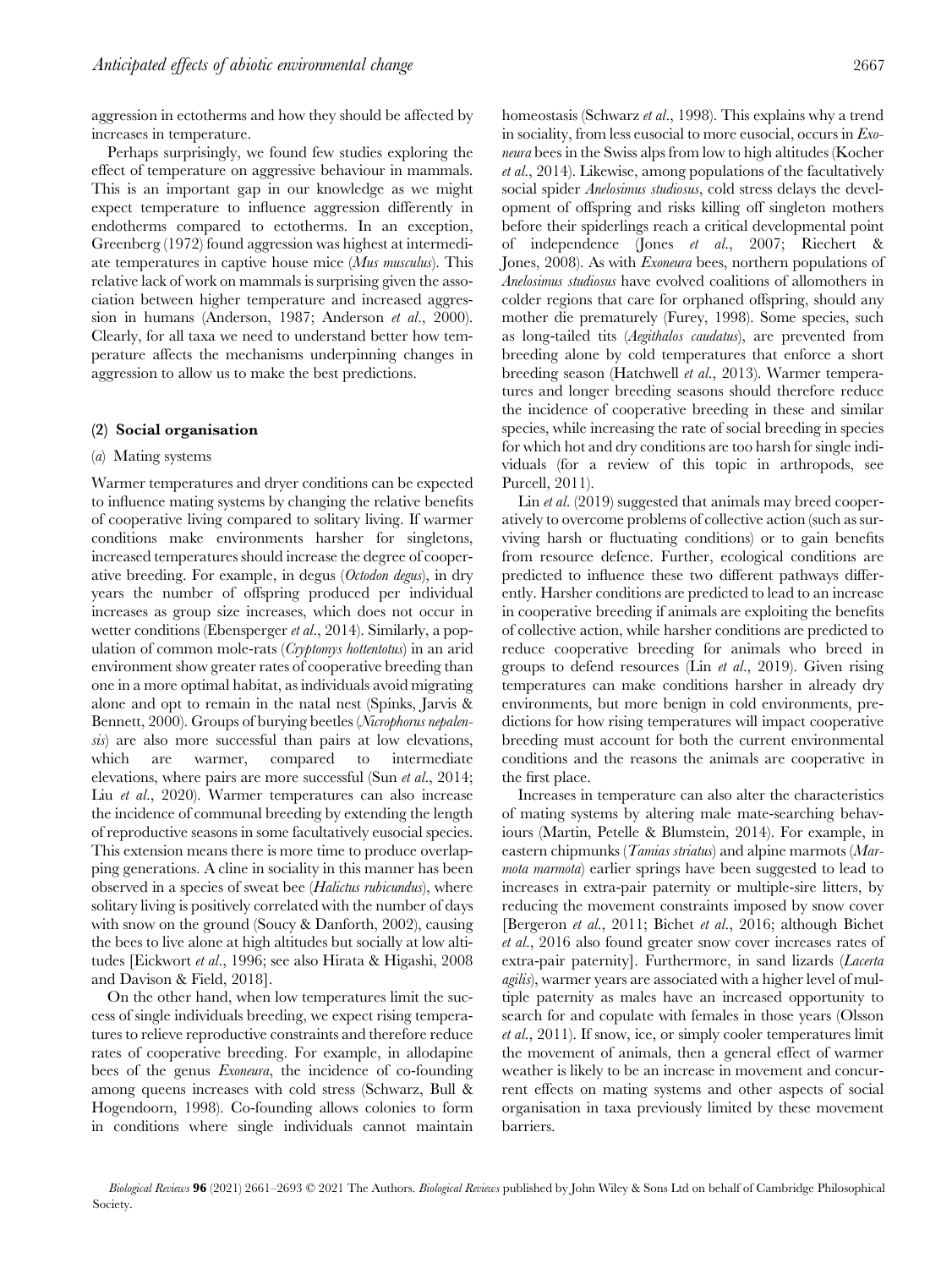## (b) Dominance hierarchies

Warming temperatures can have consequences for the social structure of groups in terms of how their dominance hierarchies are organised. Temperature changes can indirectly affect hierarchy structures and rank if warming temperatures cause changes in patterns of aggressive and affiliative interactions and communication networks. For example, high temperatures disrupted dominance hierarchies in experimental groups of the Amazonian dwarf cichlid as both dominant and subordinate individuals increased their aggression levels (Kochhann et al., 2015). While warming temperatures can cause changes in dominance hierarchy structure at the group level, they can also cause differences in individual outcomes within groups: even when all members of a population are experiencing the same temperature increase, warmer temperatures may affect individuals differently. For example, Spohn & Moore et al. (1997) observed rank-dependent effects of temperature on aggression in an experimental population of cockroaches (Nauphoeta cinerea). Compared to control groups, dominant individuals decreased aggressive behaviours and increased submissive behaviours, whereas subordinate individuals demonstrated the opposite effects. The effect of these contrasting changes destabilised the dominance hierarchy within an aggregation (Spohn & Moore, 1997). Warmer temperatures may also allow physiologically inferior individuals to signal at higher rates (see Section II.1a), which would further increase conflict as the signals would no longer be an honest indicator of resource-holding potential.

The evidence above therefore implies that we expect dominance hierarchies to be less stable as temperatures increase, at least temporarily. Less-predictable dominance structures or ranks may prove costly to phenotypes typically associated with a high social rank, who benefit most from stable dominance hierarchies. For species where all members of a group benefit from clearly delineated social ranks (Kaufmann, 1983), overall reproductive success would be expected to decrease, potentially reducing the viability of populations. However, in species where some individuals suffer but others benefit from changes in dominance hierarchies (West Eberhard, 1975), the population-level effects on reproductive output might not be negative.

# $(c)$  Collective behaviour

Given the extensive influence of temperature on both aggregative and aggressive behaviours, it is no surprise that increasing temperature can impact the collective dynamics of social groups. While we saw in Section II.1 $b$  that hotter temperatures can lead to larger aggregations in species at risk of water loss, evidence further suggests those aggregations would be less active at hotter temperatures. Higher daily temperatures decrease the distance a yellow baboon (Papio cynocephalus) troop moves in a day (although higher annual temperatures increase the overall amount of yellow baboon troop movement; Johnson et al., 2015). Baboons may compensate for negative temperature effects on daily movement

by traversing wooded habitats more slowly and open habitats more quickly during high temperatures (Stelzner, 1988). Red harvester ants (Pogonomyrmex barbatus) make fewer foraging trips at hotter temperatures (Pinter-Wollman, Gordon & Holmes, 2012), while gypsy ants (Aphaenogaster senilis) decrease the overall amount of collective foraging in high temperatures (Cerdá et al., 2009). Species such as ants that use chemical communication to mediate collective behaviour may be particularly affected, given that increased temperatures can decrease trail following as trail pheromones decay faster at hotter temperatures (observed in Tapinoma nigerrimum; Van Oudenhove et al., 2011).

Energetic limitations imposed by hypoxia due to increased temperatures can reduce shoaling behaviour (Domenici, Steffensen & Marras, 2017). Both Atlantic herring (Clupea harengus; Domenici et al., 2002) and goldfish (Carassius auratus; Israeli, 1996) space themselves further apart in their shoals under experimentally induced hypoxia, likely to maintain better access to oxygen. Gant danio (Devario aequipinnatus) swimming in a water tunnel form less cohesive shoals and are less active at higher temperatures (Bartolini, Butail & Porfiri, 2015), which may be a result of hypoxia or a direct response to temperature. Captive guppies (Poecilia reticulata) also show less shoaling behaviour when assayed in warmer water as long as there is no threat of predation, but increased shoaling behaviour in the presence of the threat of a confined cichlid (Weetman, Atkinson & Chubb, 1999). This latter result suggests a trade-off between accessing oxygen and avoiding predation in warm temperatures, which could have important fitness consequences. While fish shoals may be able to adjust their inter-fish spacing plasticly as temperatures increase, maintaining a degree of shoal cohesion, there could be an upper limit to this plasticity. Further, greater distances between fish could negatively impact some group functions such as collective predator avoidance.

# (3) Summary

Changes in social interactions in response to warming will depend both on the reason that the species in question engages in those social interactions and on how high temperatures interact with homeostatic systems either to increase or decrease energetic costs. Where increases in temperature make conditions more benign (e.g. for organisms limited by maintaining body heat), warming may relieve constraints on the ability to survive or breed alone, leading to reduced group formation or cooperative breeding. By contrast, where increases in temperature create harsher conditions for survival or reproduction (e.g. for organisms limited by water loss), warming may increase the tendency to form groups or breed together. Additionally, if warmer conditions are associated with longer reproductive seasons, warming may promote cooperative breeding by allowing for the production of a helper caste. Extending the length of reproductive seasons could also increase the prevalence of polygyny as males have more time to search for mates. Meanwhile, aggression levels can increase or decrease due to higher temperatures,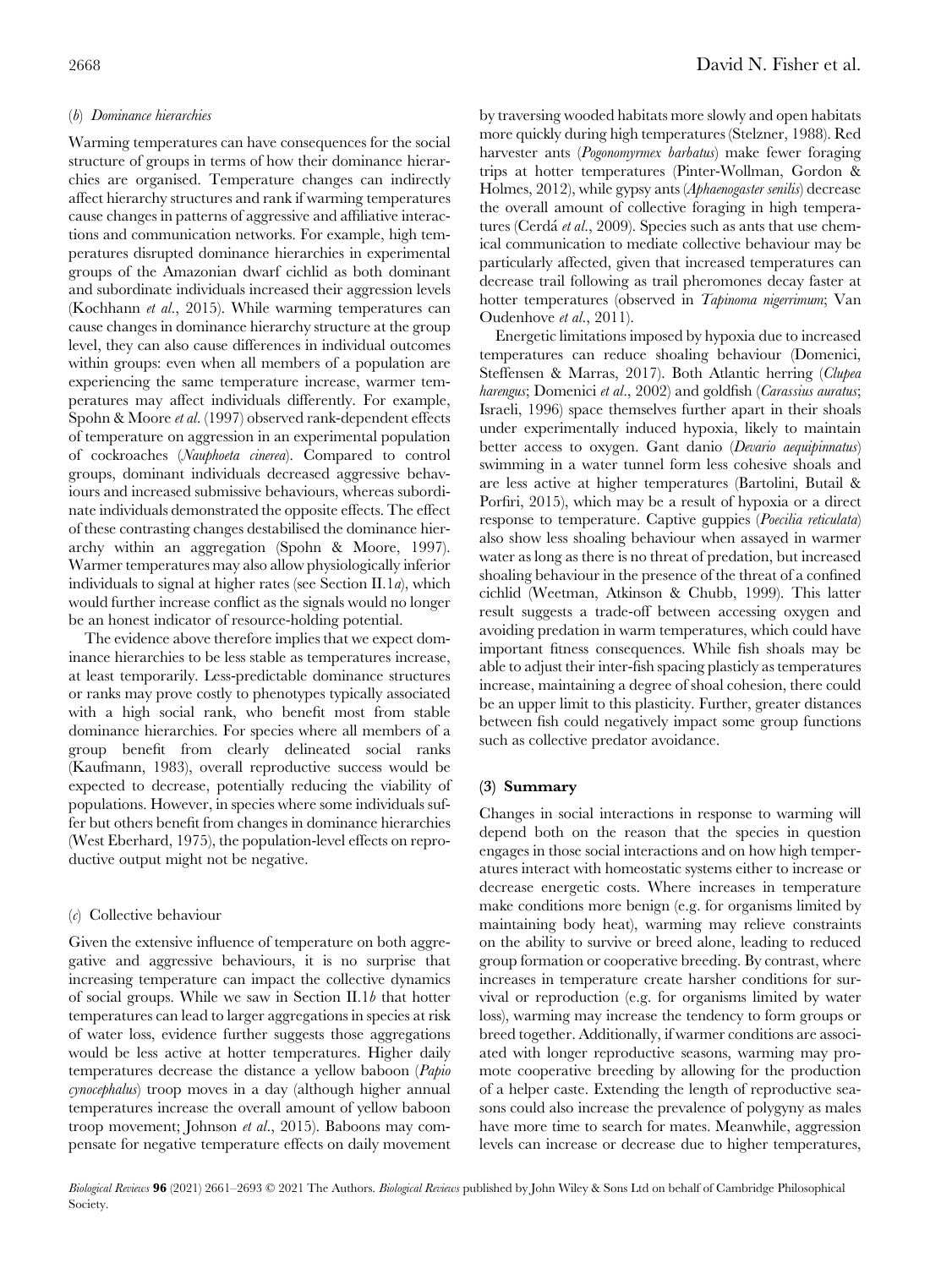perhaps because of physiological changes, but the mechanisms are unclear. As a result of these changes in aggression, dominance hierarchies especially are likely to become less stable. Future studies need to manipulate temperatures (simultaneously with oxygen levels for aquatic species), identify the physiological pathways that then lead to increased or decreased aggression, and measure how dominance hierarchies form and are maintained. By following this whole pathway through we can achieve a better understanding of the impact of increased temperatures on animal populations. Increases in temperature are also expected to influence the production of costly signals used in communication and increase the evaporation rates of chemicals placed in the environment, potentially reducing the efficacy of this kind of communication. By contrast, some acoustic and visual signals may be easier to produce in warmer environments and therefore increase in prevalence. Identifying how increased temperatures can make some signals more costly and some easier to produce is a key next step.

# III. EXPOSURE TO POLLUTANTS

As human influence expands around the globe, animal populations are increasingly exposed to pollutants. We use the term 'pollutant' to encompass exposure to chemical contaminants, increases in dissolved  $CO<sub>2</sub>$  and increased eutrophication in aquatic systems, and anthropogenic changes to noise and light levels. As the planet becomes increasingly urbanised, studying the role of pollutants in all realms of behaviour, including social behaviour, is key (Montiglio & Royauté, 2014; Candolin & Wong, 2019). In this section we discuss how various forms of pollution including artificial lighting (Rich & Longcore, 2006), acoustic noise pollution (Slabbekoorn & Ripmeester, 2008; Slabbekoorn et al., 2010) and chemical compounds (Zala & Penn, 2004; Lürling & Scheffer, 2007) can disrupt communication, the formation of groups, and antagonistic behaviour through two primary pathways: by altering the medium through which signals are transmitted and received and by directly altering physiology. We discuss how disrupting communication and physiology can have substantial downstream consequences for the ability to group, act collectively, and engage in normal mating interactions.

## (1) Social interactions

## (*a*) Communication

Pollutants can have far-reaching effects on communication and recognition, influencing the physiology underpinning signal emission and reception, and altering the medium of transmission [either simultaneously or independently; for previous reviews see Scott & Sloman, 2004, Clotfelter, Bell & Levering, 2004 and Zala & Penn, 2004]. Artificially high light levels for example increase the conspicuousness of visual signals (Kurvers & Holker, 2014) meaning that visually

signalling species are expected to signal at higher rates. This may be to outcompete artificial lights (suggested for fireflies, Aquatica ficta; Owens, Meyer-Rochow & Yang, 2018), or to take advantage of well-lit nights to display visual signals most effectively (suggested for eagle owls, Bubo bubo; Penteriani et al., 2010). Increased ambient light levels at night could also commonly disrupt the timing of signals through, for example, the disruption of circadian rhythms (Swaddle et al., 2015). Both observational and experimental data have shown that diurnal songbirds begin singing their morning chorus during the night if disturbed by artificial light (Miller, 2006; Borgström et al., 2010; Da Silva, Valcu & Kempenaers, 2016). Artificial light can also indirectly affect signalling activity by creating environments with a higher risk of predation, which might drive a decrease in signalling rates. Green frogs (Rana clamitans) for instance reduce calling behaviour when experimentally exposed to artificial night lighting (Baker & Richardson, 2006), as increased visibility increases predation risk. The impacts of artificial light on signalling in terrestrial species therefore depend on whether animals are able to take advantage of, or can outcompete, the pollution (in which case they may signal earlier, more often, or more strongly) or if they cannot, in which case they may reduce signalling.

In aquatic ecosystems, on the other hand, various forms of pollution (e.g. agricultural runoff, deforestation) are likely consistently to reduce light levels in water, impeding visual communication. Both experimental alterations of ambient light and comparisons of populations under varying conditions of eutrophication and turbidity have clearly shown that changes in light levels impede visual communication in a variety of fish species including cichlids (Nyererei spp., Neochromis spp.; Seehausen, Van Alphen & Witte, 1997), threespined stickleback (Candolin, Salesto & Evers, 2007; Wong, Candolin & Lindström, 2007), sand gobies (Pomatoschistus minutus; Järvenpää & Lindström, 2004), and broadnosed pipefish (Syngnathus typhle; Sundin, Berglund & Rosenqvist, 2010). Light pollution is therefore expected consistently to impede visual communication in water, perhaps selecting for alternative modes of communication. For instance, animals might switch to multi-modal signalling in response to blockades in the main lines of communication (Partan, 2017). Multi-modal signalling is likely driven by variability in the signalling environment that renders some signal types temporarily unreliable (Bro-Jørgensen, 2010; Stafstrom & Hebets, 2013). Determining whether all animals can switch signalling mode, or if certain groups cannot, would be useful.

Acoustic pollution can influence communication systems by cluttering signalling channels and reducing signal efficacy (Forrest, 1994; McMullen, Schmidt & Kunc, 2014). In response, animals may change both when they signal and the structure of their signals [reviewed in Luther & Gentry, 2013 and Schmidt & Balakrishnan, 2015]. In the presence of anthropogenic noise, birds [nightingales, *Luscinia* megarhynchos (Brumm & Todt, 2002); white-crowned sparrows, Zonotrichia leucophrys (Luther & Baptista, 2010); blackbirds, Turdus merula (Nemeth et al., 2013)], some mammals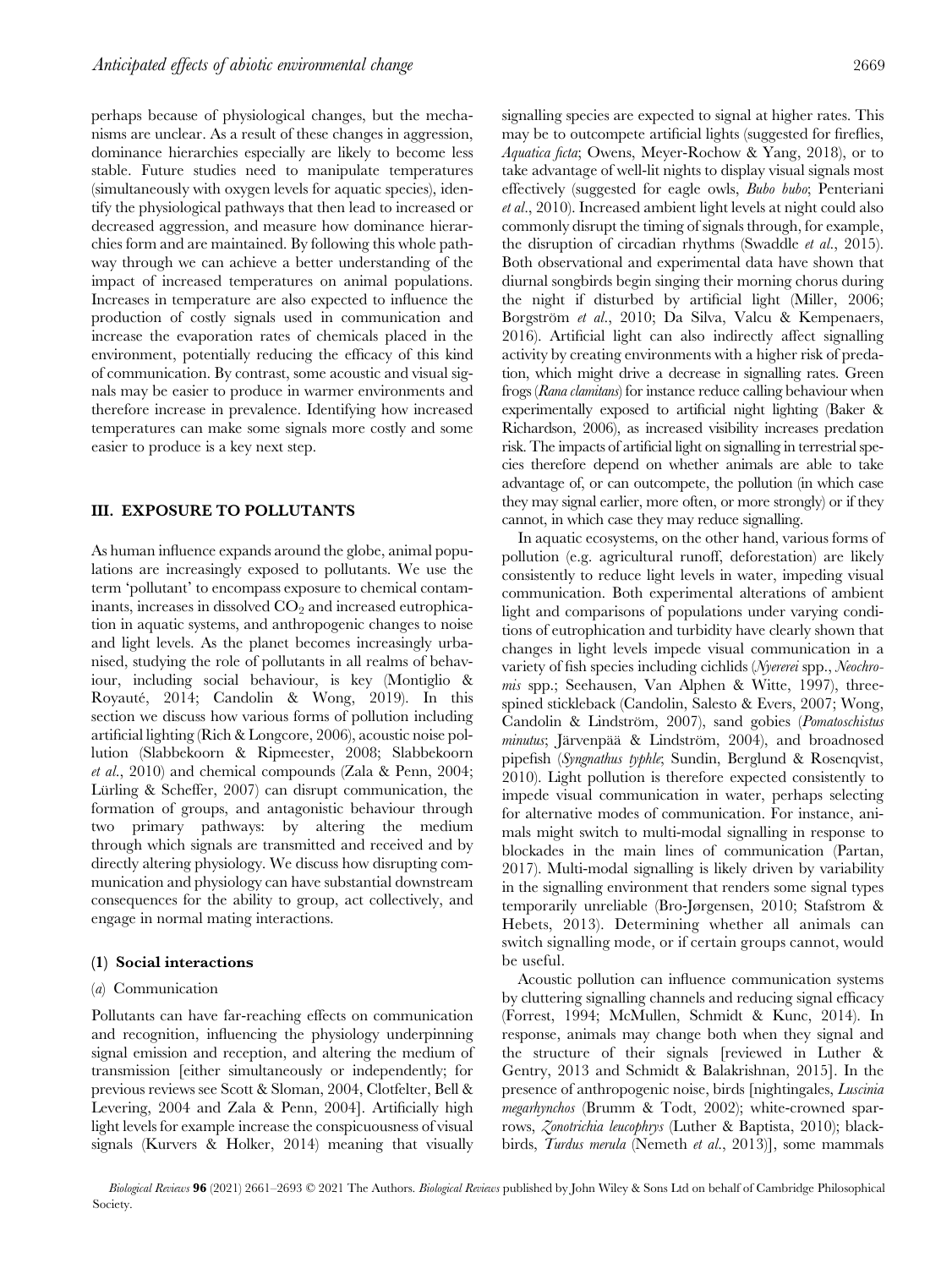[common marmosets, Callithrix jacchus (Brumm et al., 2004); Indo-Pacific bottlenose dolphins, Tursiops aduncus (Morisaka et al., 2005; Hotchkin, Parks & Weiss, 2015)], insects (Shieh et al., 2012), and frogs (southern brown tree frogs, Litoria ewingii, and common eastern froglets, Crinia signifera; Parris, Velik-Lord & North, 2009) adjust the amplitude or the frequency of their vocalisations to increase the signal-to-noise ratio and avoid anthropogenic masking. Similar to light pollution, anthropogenic noise has also been shown to influence the timing of audible signals. Experiments have shown that birds sing earlier in noisy environments (spotless starlings, Sturnus unicolor, and house sparrows; Arroyo-Solís et al., 2013) while observations from across multiple populations have also provided evidence that birds increase nocturnal singing (European robins, Erithacus rubecula; Fuller, Warren & Gaston, 2007) to avoid overlap with daytime noise. In other cases, experimental playbacks have shown that organisms decrease their calling rate when anthropogenic noise is high [painted chorus frog, Microhyla butleri, black-striped frog, *Hylarana nigrovittata*, banded bull frog, Kaloula pulchra (Sun & Narins, 2005); European tree frog, Hyla arborea (Lengagne, 2008)]. Pollution of the acoustic environment therefore will likely select for a shift in the timing and structure of audible signals, or a reduction in their use.

As with light pollution, the influence of anthropogenic noise on social interactions is not limited to terrestrial environments. Because sound waves attenuate more slowly under water, the effects of noise pollution are in fact likely to be even more acute in aquatic environments. The increases in underwater noise from ship traffic, tourism, and commercial and military activities in the last century particularly are thought to limit marine mammal communication (Nowacek et al., 2007; Tyack, 2008). For instance, low-frequency calls necessary for long-distance underwater communication are likely to be masked by anthropogenic noise (Nowacek et al., 2007; Tyack, 2008). Many cetaceans modify their signals in response to these disturbances. Both belugas (Delphinapterus leucas; Lesage et al., 1999) and right whales (Eubalaena spp.; Parks, Clark & Tyack, 2007) alter the frequency of their calls in response to low-frequency vessel noise on short (within-lifetime) timescales, suggesting that behavioural plasticity can play an important role in compensating for these anthropogenic changes. Additionally, both killer whales (Orcinus orca; Foote, Osborne & Hoelzel, 2004) and humpback whales (Megaptera novaeangliae; Miller et al., 2000) show plastic responses by increasing the duration of their songs in response to experimentally induced and observed changes in acoustic pollution. Unlike the more mixed messages for light pollution, noise pollution would therefore appear consistently to hamper the effectiveness of sound communication.

For animals that communicate using pheromones, chemical pollutants have substantial potential to lead to physiological disruptions that can affect both the transfer and reception of olfactory cues. Evidence of pheromone disruption in organisms experimentally treated with chemical pollutants has been found in a variety of taxa including various insects [Trichogramma brassicae (Delpuech et al., 1998); Spodoptera litura (Wei, Huang & Du, 2004); Ostrinia furnacalis (Zhou, Du & Huang, 2005)], amphibians such as eastern newts [Notophthalmus viridescens (Park, Hempleman & Propper, 2001; Park & Propper, 2002)] and fish such as Atlantic salmon (Salmo salar; Moore & Waring, 1996, 2001). The social behaviours of aquatic organisms specifically may be further impaired in the future as increased concentrations of atmospheric carbon dioxide disrupt the medium of information transfer by increasing the acidity of water, causing chemical signals like alarm cues to degrade more rapidly and reducing their effectiveness [observed in pumpkinseed, Lepomis gibbosus (Leduc et al., 2003); reviewed in Briffa, de la Haye & Munday, 2012].

Chemical contaminants such as heavy metals and polychlorinated biphenyls can directly affect the production of signals such as bird song. Comparisons of populations across a contamination gradient has revealed that chemicals can reduce song repertoires, lower song output (Gorissen *et al.*, 2005), and alter song structure (DeLeon *et al.*, 2013). Such changes could result from effects of pollutants on brain development in areas associated with song production (Iwaniuk et al., 2006), from negative effects of toxicants on learning (Strickler-Shaw & Taylor, 1991) or from developmental stress early in life (Nowicki, Peters & Podos, 1998). Disruption to both endocrine and information-sensing systems may have many knock-on effects for social interactions (discussed throughout the rest of Section III; see also Lürling & Scheffer, 2007).

# (b) Social grouping and associations

By inhibiting signals between individuals, pollutants can disrupt or alter group cohesion. Grouping and mating interactions rely on sensing the presence and behaviour of other individuals, and on generating highly species-specific and context-specific responses. It is no surprise then that pollutants can disrupt these kinds of interactions. For example, ubiquitous contaminants like 4-nonylphenol can affect social recognition and thereby disrupt social organisation in banded killifish (Fundulus diaphanus) (Weis & Weis, 1974; Ososkov & Weis, 1996; Webber & Haines, 2003; Ward et al., 2008). Killifish orient away from instead to towards conspecifics dosed wih 4-nonylphenol, likely because the contaminant induces some physiological change in the animal's chemical profile, thereby obscuring the chemical sigature of the fish (Ward et al., 2008).

Disruption of the medium for communication can also affect social decision-making and group formation. Under experimentally induced turbid conditions, three-spined sticklebacks show reduced preference for larger shoals, which could result from visual limitations in the ability to assess group size or quality (Fischer & Frommen, 2013). While the ability to choose the optimal group might be limited by eutrophication or turbidity, by contrast, increased light at night is expected to facilitate information sharing among group members and thus increase group cohesion and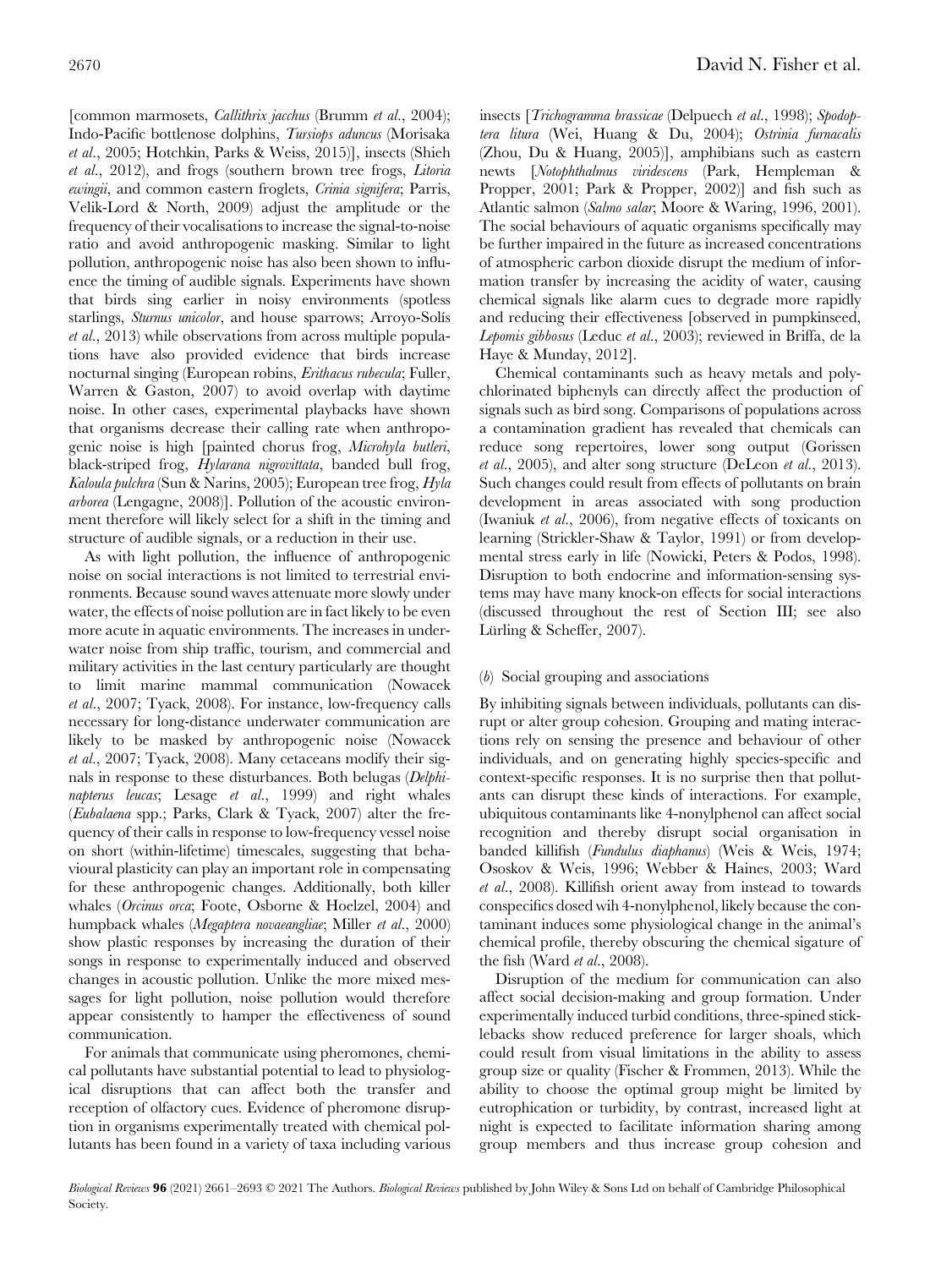coordination (Kurvers & Holker, 2014). In walleye pollocks (Theragra chalcogramma), for example, experimentally increased light levels caused neighbour distances to decrease, promoting schooling (Ryer & Olla, 1998). Although perhaps counterintuitive, noise pollution can similarly promote grouping for species that rely heavily on vocal communication for group cohesion and survival (Owens, Stec & O'Hatnick, 2012). For example, Carolina chickadees (Poecile carolinensis) and tufted titmice (Baeolophus bicolor) increased their rate of social interactions and decreased the distance to their nearest neighbour when experimentally exposed to elevated traffic noise (Owens et al., 2012). Such a response is likely to optimise information transfer and communication among flockmates in the face of perceived predation threat.

In addition to inhibiting communication, pollutants commonly have direct effects on organism physiology that can affect social grouping. For instance, benzodiazepine, a common class of psychotherapeutic drug used to treat anxiety is known to alter behaviour by binding to gammaaminobutyric acid receptors. European perch (Perca fluviatilis) exposed to this contaminant in the laboratory have been shown to be less gregarious (Brodin et al., 2013). Across freshwater fish such as goldfish, mummichog (Fundulus heteroclitus), golden shiner (Notemigonus crysoleucas), and banded killifish it is often observed that experimental exposure to chemical contaminants such as dichlorodiphenyltrichloroethane or mercury reduce group cohesion (Weis & Weis, 1974; Ososkov & Weis, 1996; Webber & Haines, 2003; Ward et al., 2008). However, some contaminants can increase shoaling. For instance, Arabian killifish (Aphanius dispar) cluster more closely in response to predator cues when exposed to fluoxetine (Barry, 2013) and Atlantic silversides (Menidia menidia) show increased school cohesion when exposed to copper (Koltes, 1985). To make better predictions, we therefore clearly need to understand why some contaminants increase shoaling and some decrease it.

## $(c)$  Agonistic interactions

Pollutants can affect aggressive interactions between individuals by altering the medium through which individuals sense each other. For instance, in terrestrial environments brighter conditions caused by light pollution might make aggressive signals more visible and therefore lead to increased rates of agonism. Socially foraging flocks of birds and groups of mammals, for example, show increased aggression in the day relative to at night (Beauchamp, 2007). Changes in ambient light levels due to artificial lighting or pollution that increases turbidity in aquatic environments can also lead to changes in aggression. Nile tilapia (Oreochromis niloticus) and the cichlid acará tinga (Geophagus proximus), for example, show higher rates of aggression under experimental conditions of lower light intensity. This may be because turbid conditions increase the ability of fish to hide from predators, allowing fish to engage in riskier behaviours such as agonism (Carvalho, Ha & Gonçalves-de-Freitas, 2012). Some additional experimental studies support this trend, demonstrating

greater aggressive behaviour in Japanese amberjack (Seriola quinqueradiata) and white seabream (Diplodus sargus) at intermediate light levels (Sakakura & Tsukamoto, 1997; Castro & Caballero, 2004), but other experimental studies have found lower levels of aggression under lower light intensity [Atlantic salmon (Valdimarsson & Metcalfe, 2001); and African sharptooth catfish, Clarias gariepinus (Almazán-Rueda, Schrama & Verreth, 2004)]. Changes in aggression in response to light conditions may depend on the species' natural history, for example species that originate from habitats with high predation risk may reduce interactions under intense light conditions to minimise risk.

Chemical contaminants can also directly impact the expression of aggressive behaviour, although whether this is due to difficulties sensing other individuals, or due to some interference with physiological systems linked to aggression is not always investigated. Three-spined sticklebacks, for example, become less aggressive when exposed to ethinyl oestradiol (Bell, 2001, 2004) and exposure to metals such as cadmium and copper, or other noxious stimuli like acid, in rainbow trout (Oncorhynchus mykiss) reduces the number of agonistic encounters and increases the likelihood of an individual adopting a subordinate role (Sloman et al., 2003a, 2003b; Campbell, Handy & Sims, 2005; Ashley et al., 2009). Similar decreases in aggression among individuals living in environments polluted with heavy metals are seen in an ant (Formica acquilonia), in which individuals from a colony near a copper smelter were less aggressive towards foreign intruders than individuals from another colony in an unpolluted area (Sorvari & Eeva, 2010). By contrast, metal pollution either increases (Janssens et al., 2003) or has no effect on aggression in great tits when assessed across a naturally occurring pollution gradient (Grunst et al., 2018). Furthermore, exposure to other pollutants such as insecticides, herbicides, and fertilisers increases aggression in various species of fish (reviewed in Scott & Sloman, 2004) and in mice (Peromyscus maniculatus and Mus musculus; Jaeger, Carlson & Porter, 1999). In captive rodents, exposure to chemicals during development can increase aggression [Mus musculus (Vom Saal et al., 1995); Rattus norvegicus (Farabollini et al., 2002)] or decrease it [Mus musculus (Eroschenko et al., 2002; Palanza et al., 2002)]. The key take-home message here is that chemical pollutants are likely to alter aggressive behaviour, but the direction of the change likely depends on the specific chemical or other species-specific factors that have yet to be elucidated.

## (2) Social organisation

## (a) Mating systems

Chemical pollutants can induce physiological changes that can impact mating interactions through various mechanisms, such as feminisation of males, masculinisation of females, changes in sexual traits, impairment of mate-finding behaviour, courtship and willingness to copulate [reviewed in Olsén, 2011, Blocker & Ophir, 2013 and Candolin &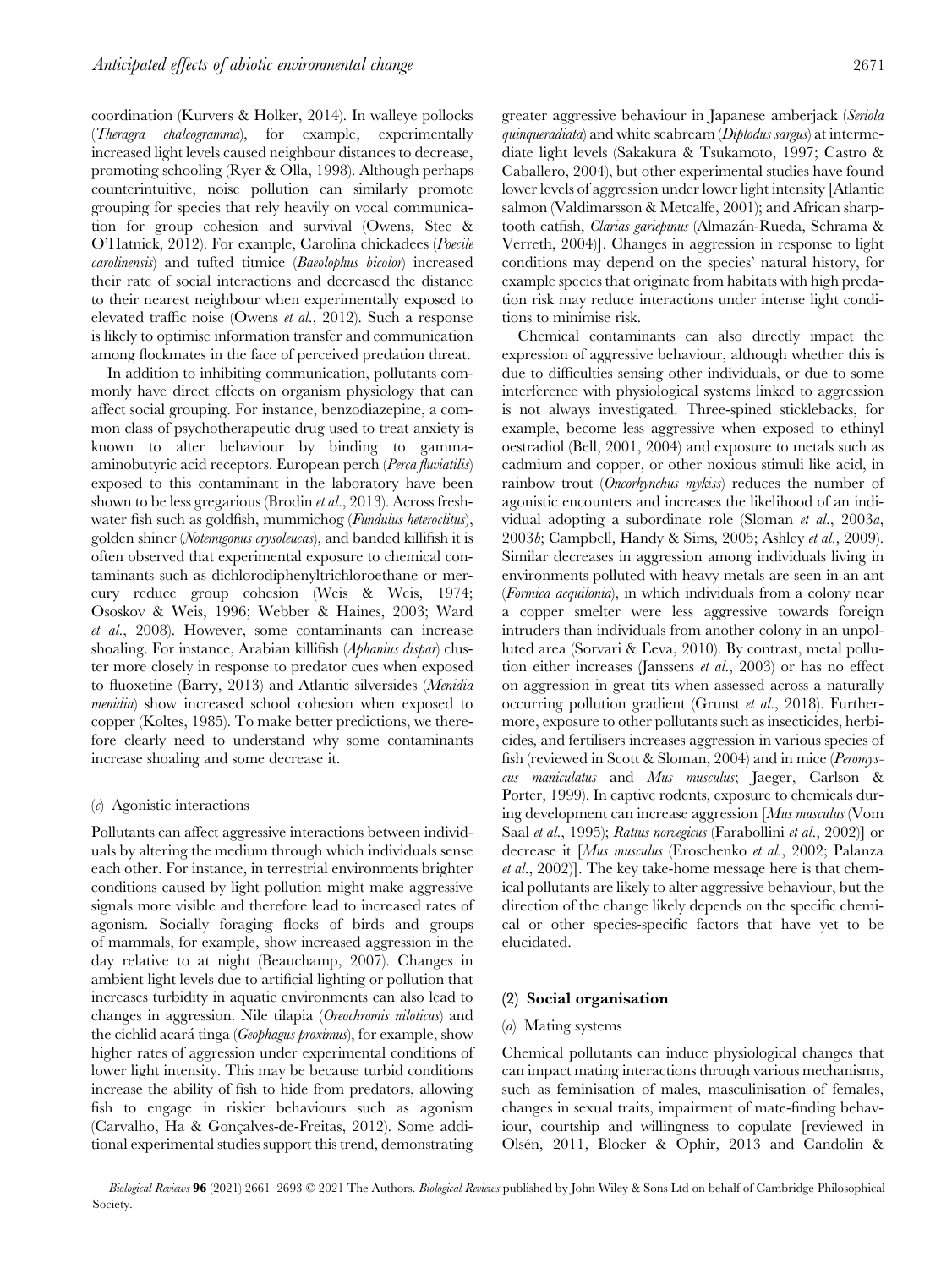Wong, 2019]. By comparing experimentally treated groups with controls, changes in sexual behaviours, and in some cases reduced mating success, due to chemical pollutants has been observed in diverse taxa such as ringed turtle doves (Streptopelia risoria; Haegele & Hudson, 1973, 1977), starlings (Sturnus vulgaris; Grue & Shipley, 1981), guppies (Bayley, Nielsen & Baatrup, 1999; Baatrup & Junge, 2001), palmate newts (Triturus helveticus; Secondi et al., 2009), Norway rats (Rattus norvegicus; Mably et al., 1992), the amphipods Gammarus pulex (Pascoe et al., 1994; Blockwell, Maund & Pascoe, 1998) and Corophium volutator (Krång, 2007), and the moth Helicoverpa armigera (Eliyahu, Applebaum & Rafaeli, 2003). Not surprisingly, changes to sexually selected behaviours are likely to have deleterious demographic consequences by influencing the quantity or quality of offspring produced. Kidd et al. (2007) experimentally added a synthetic oestrogen to an entire lake, and observed that impaired gonadal development and feminisation of male fathead minnows (Pimephales promelas) led to the near extinction of the population. However, weakened sexual selection could also led to increases in the amount of genetic variation in a population and therefore improve the possibility of adaptation to novel environments (Wong & Candolin, 2015).

Pollutants can also disrupt the perception and visibility of signals and thus the ability to locate, recognise, or assess mates. Experimentally induced noise pollution hinders mate inspection and recognition in an African cichlid (Astatotilapia burtoni; Butler & Maruska, 2020), common gobies (Pomatoschistus microps; Blom et al., 2019), and zebra finches (Taeniopygia guttata; Swaddle & Page, 2007), and can cause sufficient stress to alter a visual signal (throat sac colouration) in tree frogs (Hyla arborea; Troïanowski et al., 2017). Additionally, light pollution has been shown to lower the mating success of Photinus pyralis in a manipulative field study (Firebaugh & Haynes, 2019). This is because Photinus pyralis (as well as another firefly Photuris versicolor) are lured to artificial light at night, where they are less likely to emit the bioluminescent flashing used for courtship (Firebaugh & Haynes, 2016, 2019). Similarly, turbidity due to eutrophication can affect the perception of colour signals, impeding mate assessment, as observed in fish species such as cichlids (Seehausen et al., 1997; Maan, Seehausen & Van Alphen, 2010), threespined sticklebacks (Candolin et al., 2007; Wong et al., 2007), sand gobies (Järvenpää & Lindström, 2004) and pipefish (Syngnathus typhle; Sundin et al., 2010) under both experimental and naturally occurring conditions. Signals that are altered by pollution may be perceived by receivers as less threatening to rival males or less attractive to females (Patricelli & Blickley, 2006; Luther & Baptista, 2010), which likely has important implications for sexual selection. Traits that have historically been associated with mating success may therefore no longer be reliable in many systems. For example, predation risk associated with artificial lighting is known to alter the mate choice of female Túngara frogs (Physalaemus pustulosus), as females discriminate more between mates under darker conditions (Rand et al., 1997). More complex, attractive calls may therefore not have a selective

advantage under illuminated conditions when females are likely to choose closer, simpler calls to avoid predation (Rand et al., 1997). In blue tits (Cyanistes caeruleus), males located closer to streetlights were demonstrated to obtain greater extra-pair paternity due to starting their dawn song earlier. Since earlier singing is meant to be a signal of male quality, artificial lighting may lead to unreliable qualityindicator traits (Borgström et al., 2010). Changes such as these could have myriad consequences, from shifting selection onto different traits to changing mating systems to reduce the role of courtship and the choice of mates by the choosy sex.

The impediment of signals can also remove a mechanism of reproductive isolation in species that reply on those cues. Such a loss would then lead to hybridisation and therefore the loss of biodiversity [Rhymer & Simberloff, 1996; observed for cichlids in more turbid areas of Lake Victoria (Seehausen et al., 1997)]. Similarly, maladaptive mating behaviours caused by exposure to pollutants can lead to heterospecific mating and thus hybridisation. For example, in the sheephead swordtail (Xiphophorus birchmanni) females no longer prefer conspecific chemical cues when experimentally subjected to water polluted with sewage effluent and agricultural runoff, which then leads to interspecific matings and hybridisation (Fisher, Wong & Rosenthal, 2006). Therefore, we generally find that mating systems are consistently disrupted by exposure to pollutants. If disrupted courting and mating interactions do reduce population viability due to reduced reproductive success in general (van Geffen et al., 2015; Blom et al., 2019), the disruption of mating systems by pollution could represent a very serious threat to animal populations. However, hybridisation can also potentially lead to new species, or adaptive introgression that results in a net benefit to one or both parental species (Hamilton & Miller, 2016).

## (b) Dominance hierarchies

Competitive behaviour is influenced both by the ability to perceive and process information about potential opponents and oneself (Hobson, 2020) and by having the coordination and energy stores to perform effectively in social encounters. Pollutants can affect physiology in a variety of ways including the disruption of sensory systems, endocrinology, metabolism and ion regulation that are central to both these abilities and thus can affect the formation and/or stability of dominance hierarchies (Sloman, 2007). For instance, Sopinka, Marentette & Balshine (2010) found that round gobies (Neogobius melanostomus) from contaminated lakes performed more assessment displays when interacting with a novel conspecific and were worse at establishing dominance hierarchies than fish from cleaner lakes. This suggests that the gobies had a reduced ability to recognise the relative threat or resourceholding potential of rivals. On the other hand, rainbow trout experimentally exposed to cadmium form stable hierarchies faster than controls, potentially due to cadmium build-up in the olfactory rosette which results in a reduced ability to respond to pheromonal cues and reduced levels of aggression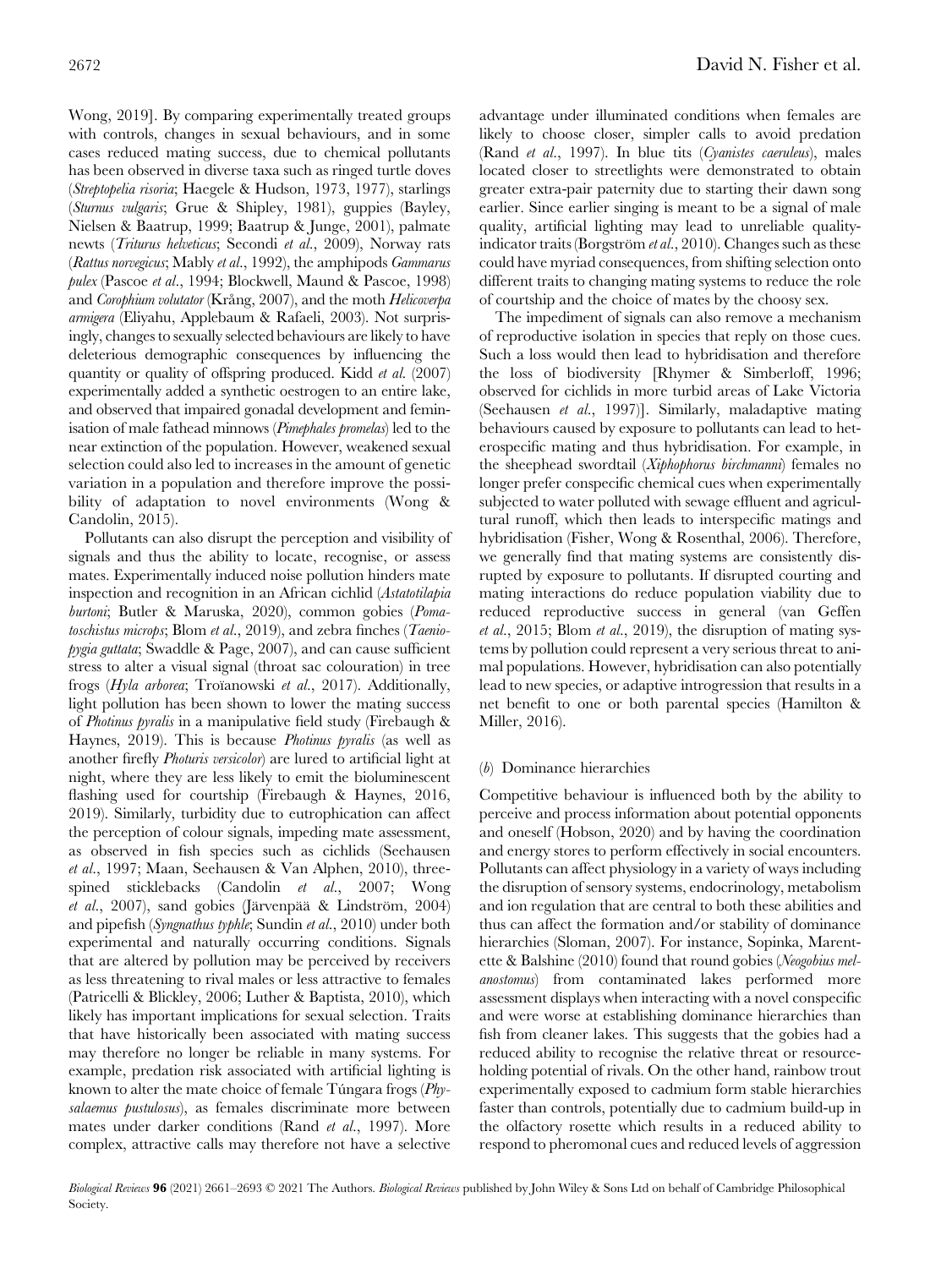as a result (Sloman et al., 2003b). Rainbow trout fed a coppercontaminated diet also showed reduced competitive ability (Campbell et al., 2005), possibly due to an increased metabolic cost of locomotion during copper exposure (Campbell, Handy & Sims, 2002). While the formation of dominance hierarchies might be susceptible to pollutants, there is some suggestion that hierarchies, once formed, are more resilient. For example, in rainbow trout where dominance relationships were already established, exposure to metals such as copper, cadmium and lead showed no effects on social status or hierarchy structure (Sloman et al., 2003b, 2005).

Individuals of different ranks can have different physiologies. Therefore, individuals of a certain social status might be more susceptible to toxicants than others (Sloman, 2007). For example, in willow tits dominant individuals were found to have significantly higher levels of cadmium, which might result from higher levels of activity or food intake (Hogstad & Pedersen, 2007). Therefore, pollutants may target a specific part of the hierarchical spectrum, which would have considerable consequences for the stability of dominance hierarchies that are so far unexplored. The broad implications of these effects for group or population stability remain to be assessed. However, evidence that disruption to the social stability of groups such as shoals of fish or flocks of birds can reduce collective foraging efficiency (observed in zebra finches; Maldonado-Chaparro et al., 2018) suggests that the consequences are likely to be substantial and warrant further investigation (see Section II.2c).

#### $(c)$  Collective behaviour

Pollutants, as we have seen, can affect communication and social recognition, thereby disrupting grouping behaviours. This can lead to downstream consequences for collective action and social coordination, which are often central to enabling group-living individuals to avoid predators, exchange information and locate resources. Vocalisations for example help to coordinate cooperative behaviours like foraging in animals such as killer whales (Miller et al., 2000). Alterations in these signals in response to acoustic pollution may therefore have substantial effects on the efficacy of this collective behaviour and the survival of the pod as a result. Experimentally induced turbid conditions are demonstrated to impede social cohesion and shoaling behaviour due to visual constraints in three-spined sticklebacks (Chamberlain & Ioannou, 2019) and guppies (Borner *et al.*, 2015; Kimbell & Morrell, 2015). Meanwhile, in animals such as Atlantic salmon (Riley et al., 2012) and various species of birds (Van Doren *et al.*, 2017) artificial lighting can impede social synchrony during migration. However, increasing light levels could also positively affect collective decision-making because it facilitates the sharing of visual information among group members (seen in walleye pollock; Ryer & Olla, 1998). Therefore, while pollution typically disrupts collective behaviour by disrupting the medium though which animals communicate, there may be exceptions where artificial light

makes conditions better. Further, if animals have one mode of communication impaired, they could use multimodal signals (Partan, 2017) to buffer social systems and prevent the collective behaviours that rely on them from breaking down.

While direct masking effects of noise pollution are common, noise can also impact the ability to process sensory input through 'cross-modal' effects, where the processing of non-auditory stimuli can still be disrupted by stress or distraction induced by anthropogenic noise. Dwarf mongooses (Helogale parvula) for instance, are slower to detect predator scent cues and show reduced vigilance behaviours when exposed to playbacks of traffic noise (Morris-Drake, Kern & Radford, 2016). In both juvenile seabass (Dicentrarchus labrax), and bluefin tuna (*Thunnus thynnus*), where coordination of movement is primarily modulated by visual sensory input, playbacks of acoustic noise pollution give less-cohesive and less-coordinated shoals (Sarà et al., 2007; Herbert-Read et al., 2017).

Chemical pollutants can directly induce neurological or physiological changes that affect collective behaviours. For instance, in an example already mentioned above, banded killifish individuals orient away from conspecifics contaminated with 4-nonylphenol, a ubiquitous contaminant commonly found in detergents. This has significant consequences for social organisation and shoaling behaviour, a critical strategy for locating food and defending against predators, and therefore may reduce fitness (Ward et al., 2008). Likewise, European starlings exposed to a polychlorinated biphenol during development delay moulting and do not orient in the correct direction for migration (Flahr et al., 2015). Further, honey bee (Apis mellifera) colonies show reduced collective activity and foraging success when experimentally exposed to commonly used pesticides such as neonicotinoids and imidacloprid (Bortolotti et al., 2003; Colin et al., 2004; Henry et al., 2012). Alongside exposure to chemical pollutants, rising  $CO<sub>2</sub>$  levels in the air will lead to higher levels dissolved in water. Experimentally increased  $CO<sub>2</sub>$  concentrations have been shown to interfere with an important neurotransmitter in sand smelt (Atherina presbyter) larvae, disrupting shoaling behaviour (Lopes et al., 2016). As for mating systems, research suggests that collective behaviour is most commonly impaired due to the presence of pollutants.

#### (3) Summary

As we have seen, pollution of various forms disturbs the media through which animals communicate, resulting in changes in the production, transmission, and reception of signals. Further, certain chemicals can directly induce physiological changes that alter mate searching, courtship, and copulation behaviours. These changes can alter mate choice and so might relax selection on certain traits or result in hybridisation if individuals cannot differentiate between conspecifics and heterospecifics. The risk of typical sociosexual interactions being disrupted is therefore high, and as such we expect animals to make use of multimodal signalling.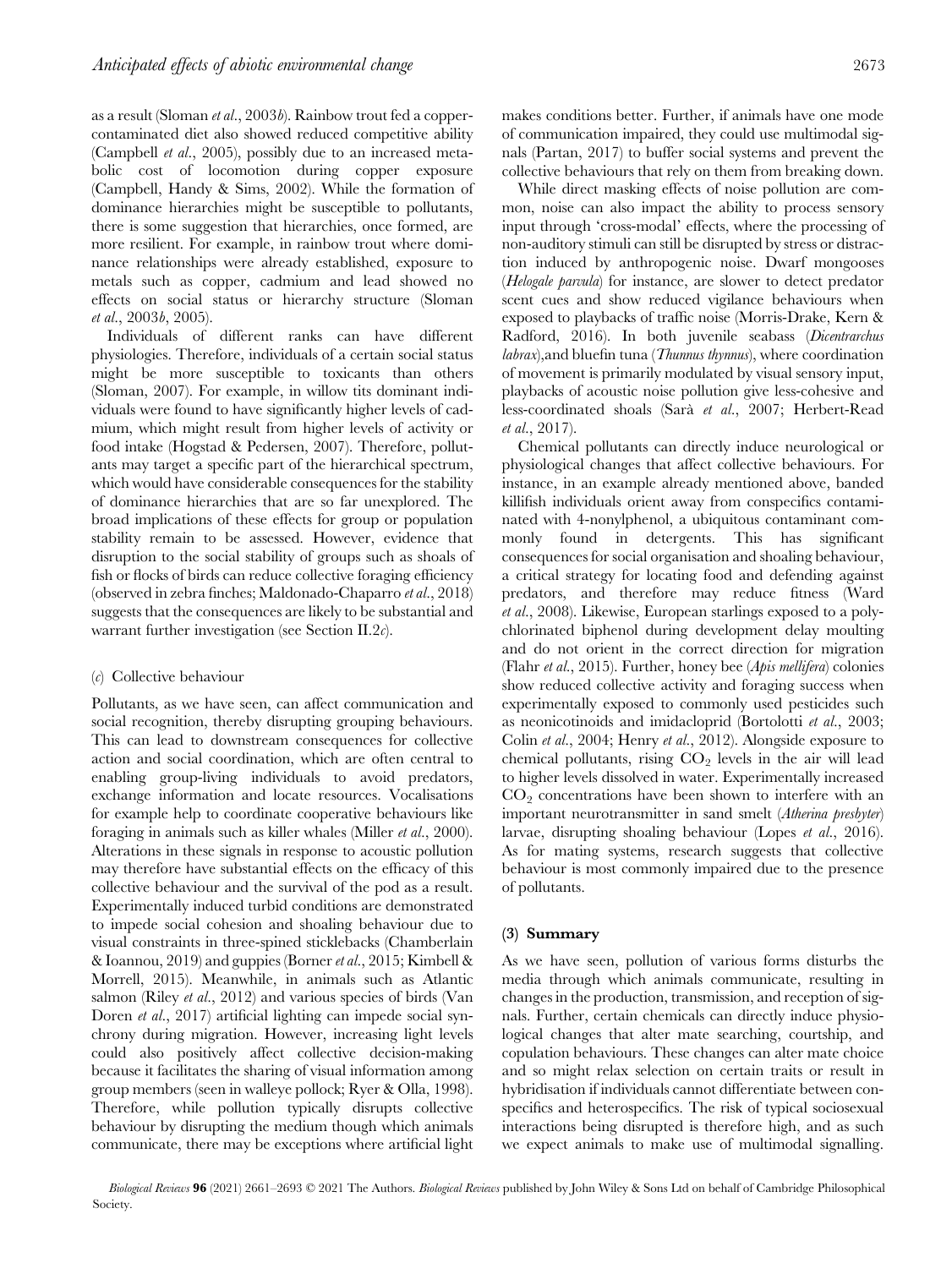Studies assessing the extent to which multimodal signalling is an effective tool at overcoming the communication challenges imposed by pollution would be valuable. If animals cannot switch modes of communication, and sexual interactions are strongly disrupted, we would expect lower recruitment rates and so declines in population sizes and the loss of biodiversity. The inability to communicate effectively due to pollutants is also likely to hamper the collective behaviour of groups, reducing the ability of organisms to congregate or act together effectively. For organisms that rely on collective action for protection from predators or foraging success, such disruptions to social organisation could have significant fitness implications. The effects of pollutants on levels of aggression are less easy to predict. In some cases, agonistic interactions may decrease while in others they may increase. However, both changes in agonistic interactions as well as limited recognition of contest partners are expected to disrupt existing dominance hierarchies or prevent new ones from forming. More research is needed to help to understand if there are consistent patterns to how different contaminants affect agonistic interactions and the ways in which the natural history of the affected species might moderate these effects. Additionally, a better understanding of how the effects of pollutants on individual-level interactions cascade through effects on social structure to alter ecological and evolutionary processes is essential.

# IV. HABITAT FRAGMENTATION

An important component of ongoing environmental change is habitat fragmentation. Habitats can be fragmented in two major ways: large habitat areas are split into multiple smaller patches, resulting in reduced total habitat area and larger inter-patch distances; or habitats may have their structure modified, thereby compromising their functionality and complexity. Both of these forms of habitat fragmentation can influence social interactions by altering how signals travel through them, and by limiting movement. We discuss how reduced patch size and constrained movement can isolate individuals and groups from others and force the same number of individuals into smaller space, all of which can have diverse and severe consequences for the rates of affiliative and agonistic interactions, the types of breeding systems that emerge and the ability of organisms to move or act collectively. For a previous review on how habitat fragmentation disrupts social systems through changes in resource availability, interspecific interactions and mating interactions, see Banks et al. (2007).

## (1) Social interactions

## (*a*) Communication

Habitat fragmentation can affect communication through changes in the spacing of individuals or the density of territories. In territorial species, reduced density may result in fewer neighbours with which to interact, which may shift communication patterns. We can expect these effects to be amplified for species, like many songbirds, whose dialects rely on cultural transmission and local populations. Species with relatively stable song dialects and high site fidelity are likely to be most impacted by habitat removal and fragmentation (Laiolo & Tella, 2005; Laiolo, 2010). For example, acoustic analysis of Dupont's larks' (Chersophilus duponti), comparing songs in fragmented and unfragmented groups, found that individuals reduced song matching in fragmented habitats (Laiolo & Tella, 2005). Further, Dupont's larks also demonstrated lower song repertoires and greater differentiation both within and among populations in patchier landscapes compared to more intact landscapes, suggesting they are cut off from hearing more distant neighbours (Laiolo & Tella, 2006) Likely for the same reason, male chipping sparrows (Spizella passerina), eastern kingbirds (Tyrannus tyrannus), and brownish-flanked bush warbler (Cettia fortipes) sing more intensively at dawn when they have more neighbours (Liu, 2004; Dolan et al., 2007; Xia et al., 2014). A reduced connectivity of metapopulations due to habitat fragmentation and the severing of lines of communication can contribute to population extinction (Laiolo et al., 2008). To compensate for this, receivers in fragmented habits may need to visit distantly spaced signallers sequentially in order to collect the same amount of information (Otter & Ratcliffe, 2005; Bircher & Naguib, 2020). In this case the energetic costs of assessment for receivers might be higher in fragmented landscapes, which may have further implications.

Many forms of communication are influenced by the structure of the environment, and the acoustic signals that animals emit are typically well matched to the specific amount of reverberation from habitat features in the environment to facilitate efficient transmission (Wiley & Richards, 1978; Forrest, 1994; Padgham, 2003). The modification of habitat structure changes the medium through which acoustic signals travel and will therefore alter their reliability and structure. Environmental changes, such as the removal or destruction of specific elements of a habitat, can therefore impact animal interactions in relatively subtle ways. At the scale of forests, selective tree removal, in contrast to clear cutting, modifies environments and environmental complexity rather than creating patches or increasing the distances between patches. Therefore, the alteration of habitat structure can influence both the structure of acoustic signals as well as the reliability of acoustic communication (reviewed in Rabin & Greene, 2002). For example, the songs of Hawai'i 'amakihi birds (Chlorodrepanis virens) in less-complex habitats have more energy at higher frequencies than songs in closed habitats (Pang-Ching et al., 2018). Observational comparisons of black-capped chickadees found that birds in disturbed habitats have reduced signal reliability and can likely hear fewer other males compared to chickadees living in highquality old-growth habitat (Hansen et al., 2005). By contrast, the destruction of habitats or reduction in their complexity may enable the transmission of acoustic signals, either within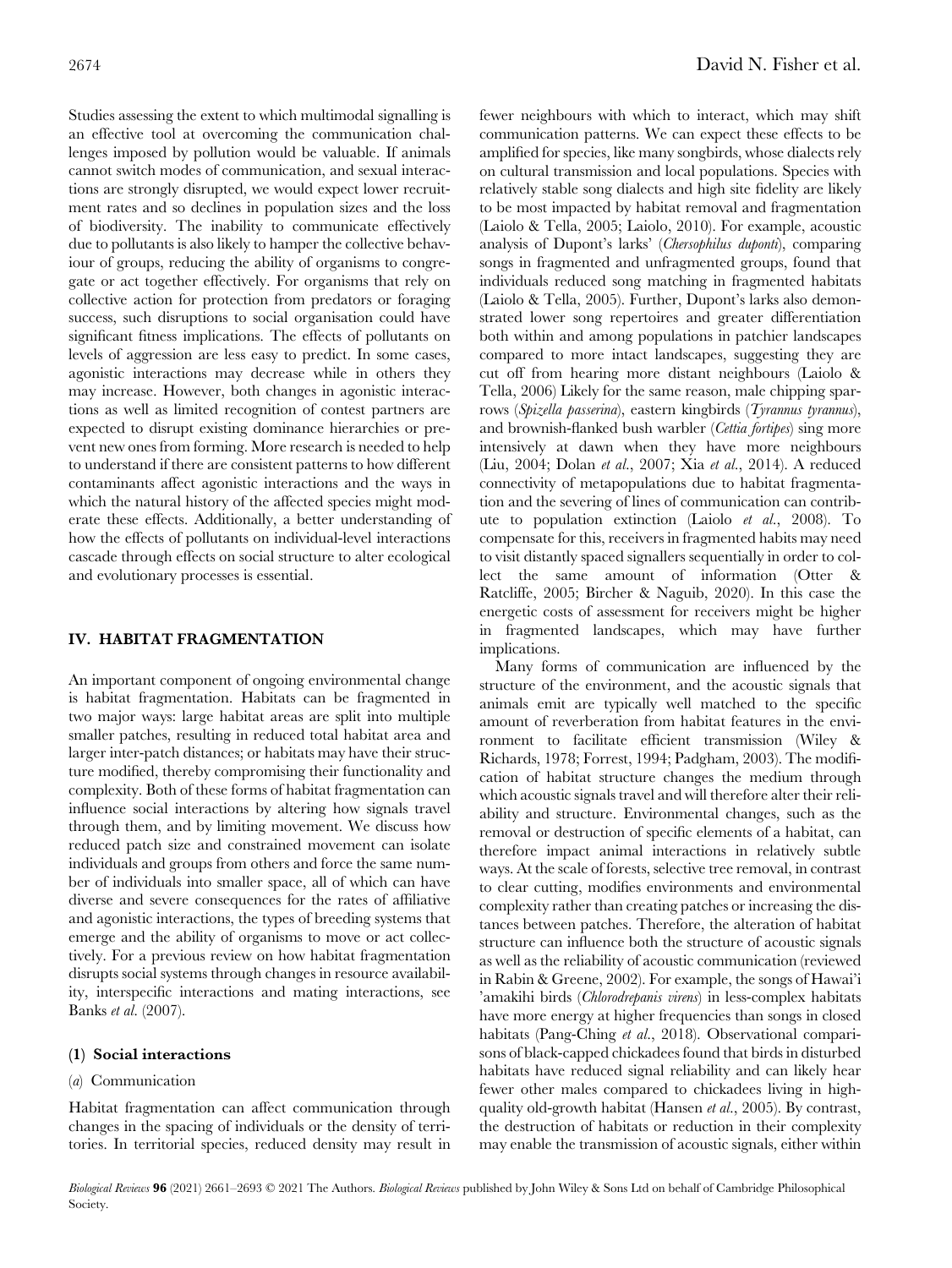or between patches. Recent work on alarm signalling in communication networks suggests that alarm signals transmit further across gaps than through continuous forest and thus habitat fragmentation may facilitate information transfer (Mathers-Winn, 2019). Other research has demonstrated how changes in vegetation density due to deer browsing reduces the degradation of simulated animal signals, perhaps improving sound transmission (Boycott, Gao & Gall, 2019). Habitat fragmentation is therefore mostly likely to disrupt or at least alter typical patterns of communication, although habitats with sparser vegetation may allow audible communication to travel further.

#### (b) Social grouping and associations

Habitat fragmentation typically results in decreasing patch size, which can alter interaction rates among individuals within a population, especially if individuals are directed into smaller areas, and the ability to move among patches is constrained. Fire outbreaks in grassland reduce grass cover and so create patches of suitable habitat, causing red-backed fairywrens (Malurus melanocephalus) to move to the remaining areas with relatively high cover (Lantz & Karubian, 2017). As individuals are funnelled into fewer areas, interactions occur more frequently, leading to increased overall social connectivity and stronger associations between individuals (Lantz & Karubian, 2017). A similar pattern occurs in sleepy lizards (Tiliqua rugosa), which interact more often and therefore have a more stable social structure in experimental trials with additional barriers as they are funnelled into smaller areas to interact (Leu et al., 2016). By contrast, laboratory groups of three-spined sticklebacks form smaller social groups in structured environments compared to more open environments, perhaps as they cannot coordinate the movement of many individuals when there are barriers present (Webster et al., 2013). Meanwhile, in guppies, habitat complexity does not directly alter overall patterns of social interactions (Edenbrow et al., 2011) and in European minnows (Phoxinus phoxinus), the preference for particular social partners is unaffected by habitat complexity (Orpwood et al., 2008). Evidence therefore suggests that more solitary organisms may be forced into higher interaction rates due to habitat fragmentation, while group-living species may be unable to maintain large group sizes in small patches, but evidence in animals beyond fishes is needed (see also Section IV.2 $c$ ).

## (c) Agonistic interactions

Limited movement and decreased patch sizes due to habitat fragmentation can alter rates of aggression among individuals within a group. In densely packed habitat patches, we may observe higher rates of aggression for two reasons. First, habitat fragmentation may reduce the availability of refuges, preventing subordinates from avoiding dominant individuals who may try to monopolise resources (Syme, 1974). Lattanzio & Miles (2014), for example, showed that patchiness of habitats due to fire results in more frequent aggressive interactions between previously less-aggressive male tree lizards (Urosaurus ornatus), as remaining patches are typically dominated by larger and more aggressive males. Second, aggression might increase due to increased encounter rates between individuals within a patch. This is seen in sleepy lizards, who encounter each other more often in more complex habitats, resulting in higher levels of aggression (Leu et al., 2016). Similarly, ringed-tailed lemurs (Lemur catta) living at different densities show increased agonism in smaller, more crowded, patches (Gabriel, Gould & Cook, 2018). These effects are not just limited to intra-group interactions. Polydomous wood ants (Formica aquilonia) exhibit more intercolony aggression following habitat loss (Sorvari & Hakkarainen, 2004). Meanwhile, reduced water levels in freshwater systems are a likely consequence of climate change due to increased drought, and this can have a similar effect as decreased patch size in terrestrial habitats. In an experimental study in brown trout (Salmo trutta), Sloman et al. (2001) found an increase in competitive interactions due to reduced water levels, ultimately resulting in a breakdown of their social hierarchy. Likewise, Flood & Wong (2017) found that decreasing the water depth in tanks of eastern mosquitofish (Gambusia holbrooki) led to increased levels of conflict and agonistic interactions. Habitat fragmentation would therefore appear to lead consistently to increases in aggressive interactions. However, we note that higher densities may only be short term before populations decline due to habitat loss. An increase in aggression may represent a short-term response to habitat fragmentation, not a long-term one.

## (2) Social organisation

#### (a) Mating systems

When habitats are fragmented and patches of habitat removed, movement in the form of breeding dispersal may also be limited. Receptive females who can no longer leave their current area may cluster in the remaining habitat patches, allowing resource defence polygyny to emerge (Lane *et al.*, 2011). For example, laboratory populations of male water striders (Aquarius remigis) exhibit continuous variation in their level of mate search and harassment behaviour when habitat patches are large (Eldakar et al., 2009b; Montiglio et al., 2016; Sih et al., 2017). However, in smaller habitat patches, such as when streams have lower water levels and pools are isolated by rocks or riffles, males can defend access to females, leading to divergent mating tactics. More aggressive males in captive populations attempt to guard females while they forage on the water surface, while other males attempt to copulate with females when both share refuges (Eldakar et al., 2009a, 2010; Sih et al., 2017). Therefore, habitat fragmentation and the connectivity between patches determines the mating system and so the traits favoured by sexual selection (Rowe et al., 1994; Weigensberg & Fairbairn, 1994; Sih, Lauer & Krupa, 2002). Similarly,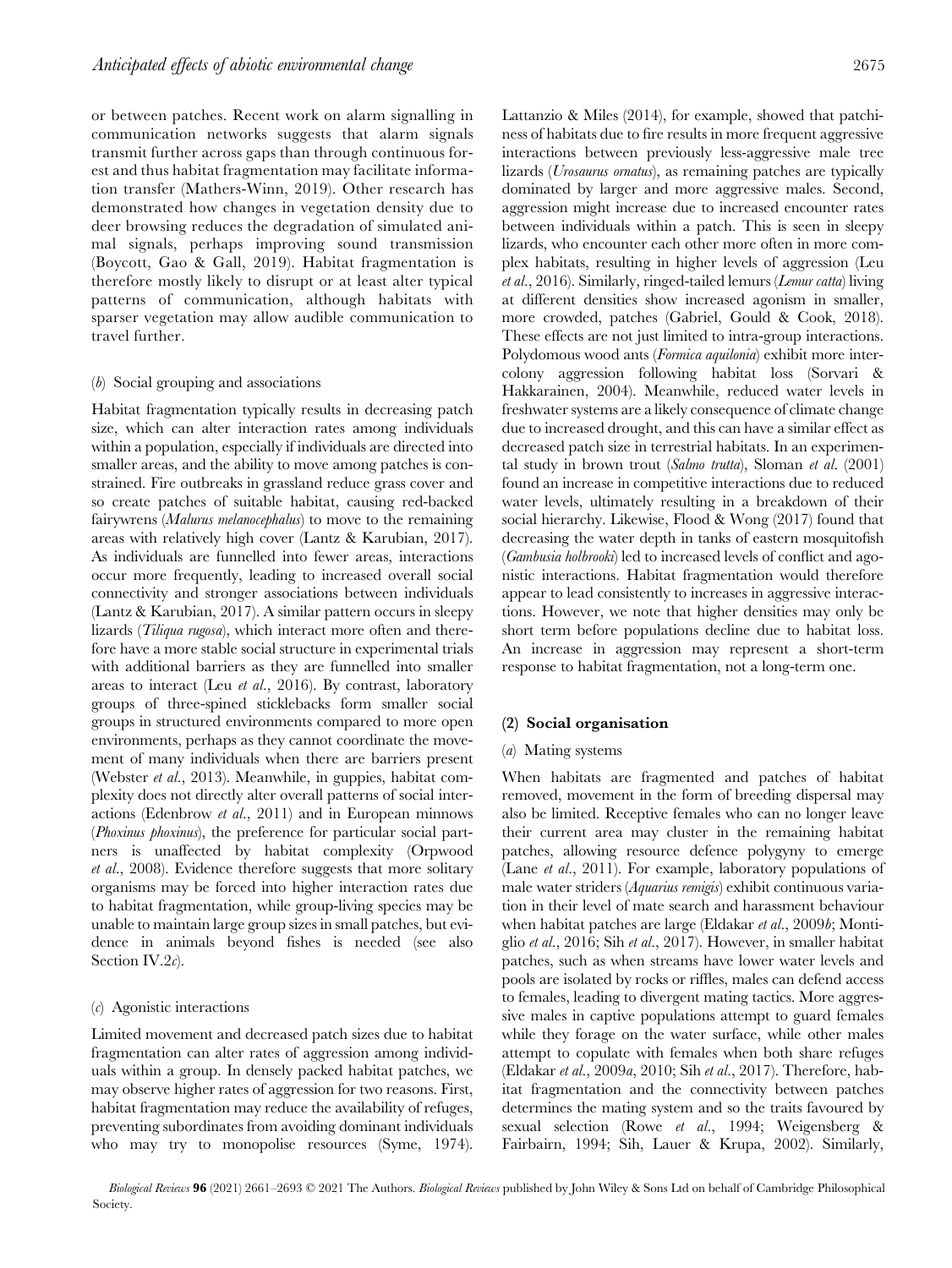comparison of natural populations of mountain brushtail possums (Trichosurus cunninghami) exhibit a monogamous mating system in unfragmented habitat, and a polygynous system in more fragmented habitats (Martin & Martin, 2007).

Habitat fragmentation is typically associated with increased costs of dispersal. In species with sex-biased dispersal, habitat fragmentation can alter the operational sex ratio through increased mortality of the dispersing sex [Dale, 2001; seen in the agile antechinus, Antechinus agilis (Banks et al., 2005)]. Depending on the resulting frequencies of each sex, this could influence which sex is choosy, which sex competes for access to the other, and the relative mating rates of males and females. Limitations to dispersal may also decrease the availability of mates, the rate of extra-pair copulations and/or multiple mating, and increase the rate of inbreeding (Dale, 2001; Banks et al., 2007). For instance, tracking movements made by male hooded warblers (Wilsonia citrina) showed that they do not fly more than 500 m across open fields, indicating that highly fragmented habitats will prevent them from engaging in extra-pair copulations (Norris & Stutchbury, 2001). However, in both Cunningham's spiny-tailed skink (*Egernia cunninghami*) and the reticulated velvet gecko (Hesperoedura reticulata) genetic analyses revealed there was not a higher rate of inbreeding in fragmented habitats (Stow & Sunnucks, 2004; Lange et al., 2013), which could be due either to inbreeding avoidance within patches, or to higher rates of movement between patches. As such, mating behaviour may adjust plasticly to habitat fragmentation to maintain some aspects of mating systems intact.

Increased costs of dispersal due to habitat fragmentation can also promote delayed dispersal and the helping of reproductive relatives. This mechanism for promoting cooperative breeding is known as the 'ecological constraints hypothesis' (Emlen, 1982). This hypothesis is generally supported in both observational and experimental studies within facultatively cooperatively breeding birds [see Hatchwell & Komdeur, 2000 for a review]. For instance, an experimental study on the Seychelles warbler (Acrocephalus sechellensis) found that juveniles have higher reproductive success when staying and helping at the natal nest than when dispersing to lowquality patches (Komdeur, 1992). Habitat fragmentation may also reduce the number of available groups in a local 'market' that helpers can join, which is predicted to increase the amount of help a helper is required to give in order to be allowed to stay at a nest (Grinsted & Field, 2017). Habitat fragmentation therefore frequently alters mating systems, by limiting individuals' options for dispersal, available territories, and by increasing the defensibility of mates.

## (b) Dominance hierarchies

Restricted movement imposed by habitat fragmentation often results in repeated interactions among conspecifics, which can increase the stability of dominance hierarchies. The establishment of dominance hierarchies depends on repeated interactions in a competitive context. Iterative interactions allow individuals to recognise their group mates, remember the outcomes of past fights (Pagel & Dawkins, 1997; Hobson & DeDeo, 2015; Seyfarth & Cheney, 2015), adaptively partition social roles (Bergmüller & Taborsky, 2010), and potentially queue for status (Kokko & Johnstone, 1999). As discussed previously, individuals in fragmented habitats may often essentially be forced to remain in their groups, and higher densities within groups will likely lead to more repeated interactions, especially if the individuals are of similar rank (e.g. in brown trout; Kaspersson, Höjesjö & Pedersen, 2010). The forced group stability that fragmented habitats can impose can then result in more structured and stable hierarchies. Stability in group membership often leads to denser dominance networks, better resolved dyadic relationships, and more linear hierarchies (McDonald & Shizuka, 2012). Further, limited dispersal may reduce within-group aggression and instead promote tolerance, if costs of conflict are moderate or high, if levels of within-group relatedness increase, and/or if cooperative breeding increases in prevalence (discussed Section IV.2a; see also Mathot & Giraldeau, 2010).

However, as noted in Section IV.1 $c$ ), fragmented habitats often result in increases in aggression, and increased aggression can destabilise dominance hierarchies, at least in the short term. For example, by altering dominance scores of individuals pre- and post-manipulation, experimentally induced habitat loss was demonstrated to lead to changes in the structure of the group's dominance hierarchy in brown trout (Sloman et al., 2001). If fragmented or altered habitats disrupt ranking systems or lead to an overall increase in the rate of agonistic interactions, we may see the (temporary) dissolution of dominance hierarchies in animal social systems. If however densities decrease over time due to habitat loss, then aggression levels may return to original levels or even lower. This could then allow dominance hierarchies with similar structure to those in original habitats to be re-established.

Given that both increases and decreases in competitive interactions can be expected as habitats become fragmented, how do we know which response will occur? Ims, Rolstad & Wegge (1993) suggested that individual aggressiveness may predict intraspecific variation in response to habitat loss. For example, in experimental populations of voles (Microtus oeconomus), aggressive females exhibit a 'fission response', wherein a single individual takes over a patch and all other individuals are excluded, resulting in an increase in aggressive interactions. However, non-aggressive females showed a 'fusion response', where multiple individuals will coexist in a single patch leading to an increase in cooperative behaviour (Ims *et al.*, 1993). Directly testing this suggestion more widely would be valuable. Similar mechanisms may also facilitate interspecific variation in responses to habitat fragmentation. In facultatively cooperative breeding species, rates of helping at the nest may increase when fragmented habitats impose high costs of dispersal, while species that compete for resources and so already engage in higher rates of agonism, may become more aggressive. Therefore, the existing traits of the organisms will doubtlessly help to shape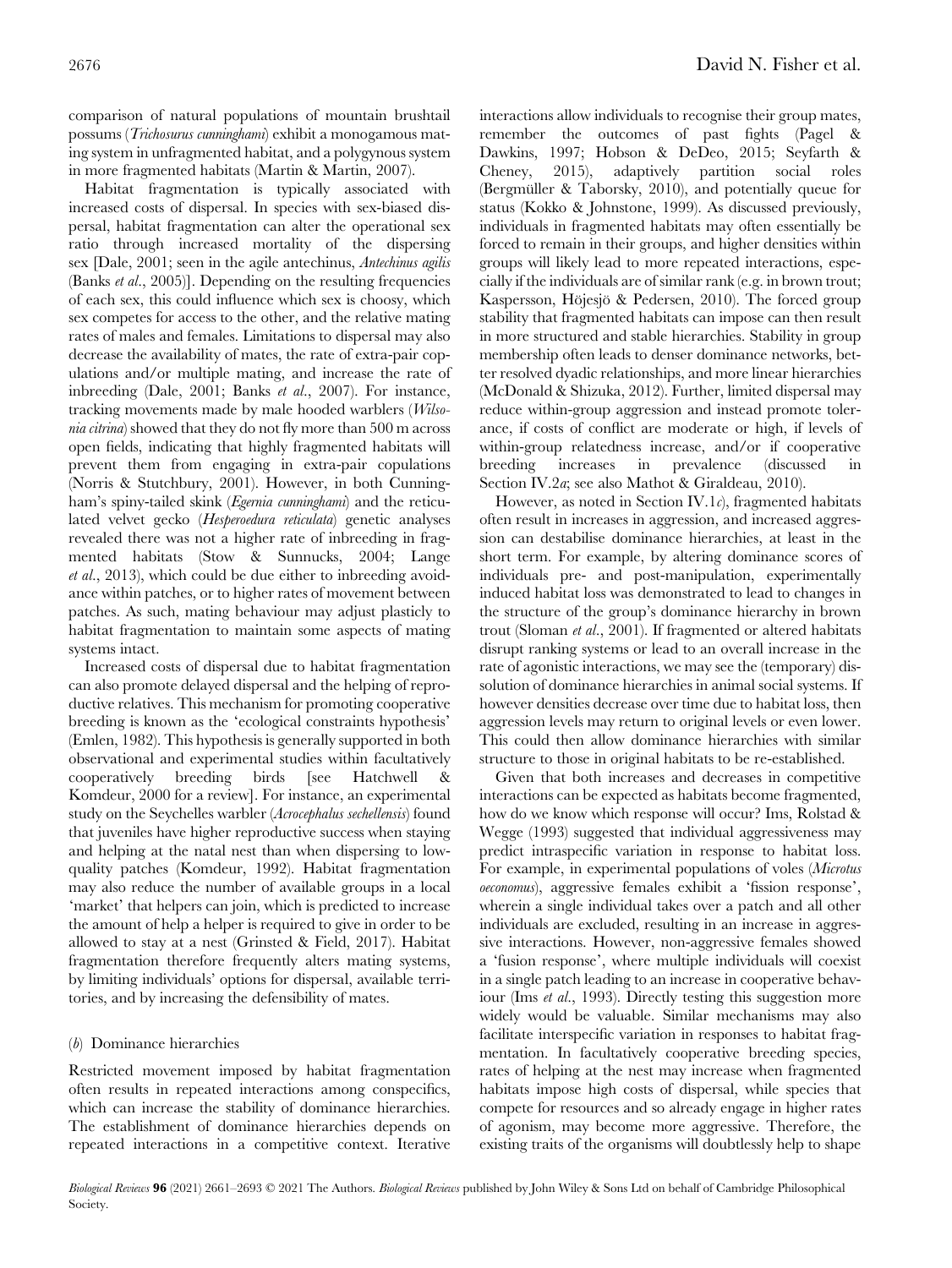how their social interactions change in response to habitat fragmentation.

#### (c) Collective behaviour

For gregarious species, a decrease in the amount of available habitat and an increase in the distance between patches can interfere with the group's ability to stay and move together, disrupting group cohesion. For example, habitat fragmentation is believed to contribute to the development of fission– fusion dynamics in howler monkeys (*Alouatta spp.*), wherein the spatial cohesion and individual membership in a group changes over time (Arroyo-Rodríguez & Dias, 2010). Howler monkeys also exhibit populations in fragmented habitats that have a lower proportion of adult males and a greater frequency of uni-male groups (Arroyo-Rodríguez & Dias, 2010). Therefore, reductions in patch size are likely not only to cause changes in group size but also to affect social composition and group cohesion.

An increase in the distance between patches can compromise or interrupt an animal's ability both to disperse and to migrate with others. When interpatch interval increases, the costs of moving between patches also increases, as individuals may be increasing their risk of mortality, energy expenditure and predation risk (reviewed in Bonte et al., 2012). Indeed, we can generally expect a decrease in the frequency of collective migration in fragmented habitats (Cote et al., 2017), although this effect may depend on the composition of the group. Using a theoretical and empirical approach, Michelena et al. (2010) examined collective dispersal in groups of domestic sheep (Ovis aries) which differed in shy/bold personalities. Both mathematical models and experimental data demonstrated that habitat fragmentation was more likely to decrease the dispersal abilities of shy groups of sheep compared to groups of bold individuals (Michelena et al., 2010). Increased fragmentation will require animals to travel longer distances to their migratory grounds, or they may be forced to travel longer distances without refuelling (Alerstam, Hedenström & Åkesson, 2003). Indeed, theoretical models exploring habitat patch distribution and migration predict a general decrease in migratory behaviours as habitat fragmentation increases (Guttal & Couzin, 2010), a pattern which has been observed in wild blackcaps (Sylvia atricapilla; Pulido & Berthold, 2010). Habitat fragmentation in the future will therefore influence how animal groups move together. Further work on how habitat fragmentation influences collective foraging or the completion of group tasks would be useful.

## (3) Summary

Habitat destruction and fragmentation are well known to cause a loss of biodiversity and a reduction in the reproductive output of surviving individuals. Habitat fragmentation further risks reducing the complexity of social interactions across a variety of systems by increasing agonism and reducing successful dispersal in the short term, while animals may

have to trade off interacting with conspecifics for accessing resources in smaller patches. More frequent agonistic interactions between group mates may then lead to more robust hierarchies, although increased levels of aggression can also destabilise dominance hierarchies by changing which individuals are dominant. Identifying which of these two outcomes is more common and why is a key next step. Modification of habitat structural complexity will also alter the effectiveness of acoustic signals, although work on other kinds of signals, especially visual signals, would be welcome. Collective behaviours are often maintained through specific individual decision-making processes such as consensus decision-making and interindividual communication, which may not be functional in a fractured landscape. For facultative cooperative breeders, cooperation may increase as opportunities for breeding alone decrease. Meanwhile, smaller, defendable patches may change mating systems by making mate guarding more feasible. We note that many of the studies reviewed here were observational, with only a limited number using an experimental approach. Experimental approaches to how habitat fragmentation influence social interactions are possible, and we encourage more researchers to explore these options.

# V. INCREASED VARIABILITY OF WEATHER AND EXTREME EVENTS

Extreme events such as intense storms are already thought to have become more common due to changing climates, and their frequency is likely to increase further. Meanwhile, less-extreme weather patterns are becoming more variable. Research into how the variability of weather and frequency of extreme events influence social interactions is less common compared to research into the other three environmental factors discussed in this review (see Bailey & van de Pol, 2016). This deficit is due to a variety of reasons including, but not limited to, that such conditions are hard to recreate in the laboratory, are infrequent in nature, and may primarily occur in regions further from human settlement. Nevertheless, there is some research documenting how the variability of weather and extreme events influences social interactions. An early theme is that energetic and survival costs for animals result in changes in social interactions. These changes occur either to compensate for the extreme events and avoid significant consequences, or as an unavoidable consequence of substantial disruption. We also discuss how social behaviours can differ from normal during extreme events and how postextreme event landscapes may differ from pre-event landscapes, again causing differences in social behaviours.

#### (1) Social interactions

#### (*a*) Communication

Extreme and variable weather conditions are thought to impose high energetic costs on organisms (Mangan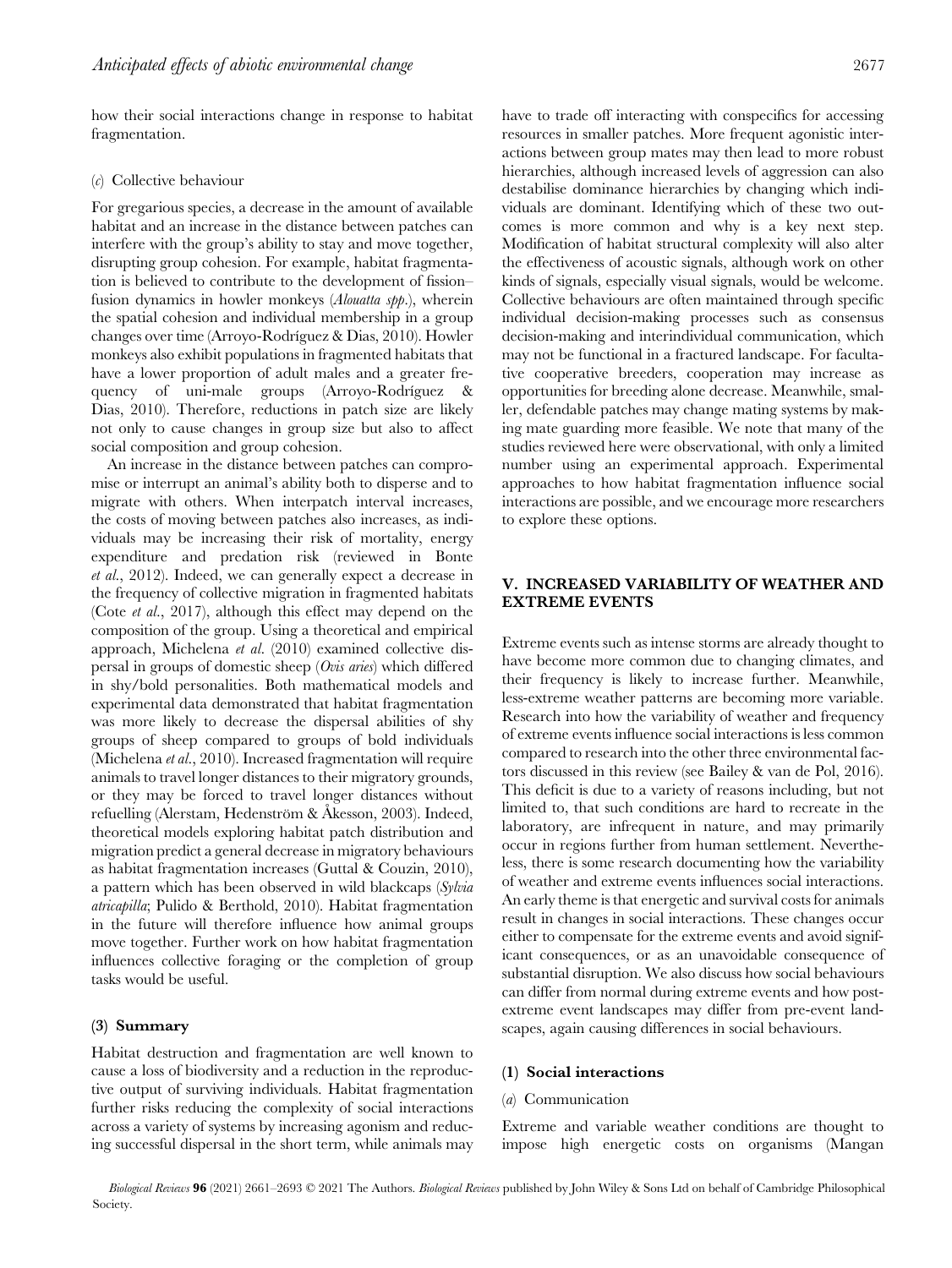et al., 2017). Signalling is often energetically expensive, and so can be expected to be reduced or eliminated in conditions associated with more extreme weather. A decrease in acoustic signalling with increasing wind or rainfall and at extreme temperatures is seen in some orthopterans [Pterophylla camellifolia (Franklin et al., 2009); Copiphora brevirostris (Velilla et al., 2020)], birds [tawny owls, Strix aluco (Lengagne & Slater, 2002); eastern phoebes, Sayornis phoebe (Bruni & Foote, 2014)], amphibians (hourglass treefrog, Dendropsophus ebraccatus; Schwartz & Wells, 1983), and mammals (Mueller's Bornean gibbons, Hylobates muelleri; Clink, Hamid Ahmad & Klinck, 2020). In the immediate aftermath of extreme events, conditions may still not be favourable for communicating. Tawny owls broadcast calls transmit significantly less far on wet nights compared to dry nights, suggesting that calls have low efficacy in challenging conditions (Lengagne & Slater, 2002). However, in some circumstances, signals may be an energetically cheaper option than other forms of interaction. Juvenile brook charr (Salvelinus fontinalis) in laboratory stream channels for example reduce physical aggression and increase displays to maintain their territories during artificially increased water flow (McNicol & Noakes, 1984). The shift away from physical aggression to displays is likely to preserve energy. Evidence reviewed in Section V.1 $\epsilon$  suggests that aggressive behaviours are often changed in freshwater organisms if water flow and volume increase. The change in aggressive behaviours may be due to the disruption of communication between individuals, but direct evidence of, for example, how the efficacy of chemical signals is changed by altered water flow, appears to be lacking. In summary then, while we might expect animals to signal less or not attempt to signal at all during and immediately after extreme weather events, there is not enough empirical evidence to date to make a confident prediction.

## (b) Social grouping and associations

Extreme weather events can pose survival risks, especially for small animals, which promote social behaviours that aid survival or limit social behaviours by breaking up groups. For example, following a cyclone strike which reduced a population of black howler monkeys (Aloutta pigra) by 42%, solitary individuals were seen frequently, which is unusual, and only gradually over time were groups observed to re-form (Pavelka et al., 2003; Behie & Pavelka, 2005). This reduction occurred due to reduced availability of food, increasing competition, with juveniles, who are the most socially active, suffering the highest mortality (Pavelka et al., 2003; Behie & Pavelka, 2005; see also Negrín et al., 2016). Howler monkeys also form smaller sub-groups following cyclone strikes to reduce within-group competition for limited resources (Schaffner et al., 2012). Atlantic spotted dolphins (Stenella frontalis), on the other hand, show higher rates of social associations following high rates of mortality due to a cyclone (Elliser & Herzing, 2014). This increase is perhaps adequate compensation for the mortality, as most other aspects of social organisation are maintained (Elliser & Herzing, 2014). In other

cases, extreme events can lead to conflict-reducing or cooperation-promoting grouping behaviours to boost survival and reproduction. Helping at the nest is more common in Taiwan yuhinas (Yuhina brunneiceps) if there is heavy rainfall before the incubation period, as foraging efficiency and nest initiation are reduced in the rain (Shen  $et$   $al., 2012$ ). Shen et al. (2012) also suggested that intragroup conflict in this species might be reduced in heavy rainfall, as reproductive success is higher in high-rainfall conditions, although conflict was not explicitly measured. Heavy rain also reduces interactions and collective foraging of colonies of red imported fire ants (Solenopsis invicta; Porter & Tschinkel, 1987) and communities of ground-dwelling ants in an Indian rainforest (Basu, 1997). Extreme conditions will therefore immediately disrupt animals' abilities to form groups, although in some cases they resort to greater levels of grouping to survive in the aftermath.

Increased variation in weather will also mean periods of drought or flood and periods of extreme hot or cold are experienced more often. This can create uneven distributions of resources in both space and time. Animals may respond to the challenge of obtaining enough energy in these conditions by forming and moving in groups to locate resources. Clumped resources mean that individual European shore crabs (Carcinus maenas) start to move as a group even when not foraging (Tanner & Jackson, 2012). Meanwhile, an experiment in freeliving New Caledonian crows (Corvus moneduloides) showed that pulses of a clumped preferred food item encouraged withingroup interactions, possibly increasing the opportunity for the exchange of information within groups, but did not affect the flow of information between different groups (St Clair et al., 2015). Ilany, Booms & Holekamp (2015) found that spotted hyena (Crocuta crocuta) maintain more social associations in years of low rainfall, which may be a strategy to locate more unevenly distributed prey. There is some evidence therefore to support the suggestion that more variable weather will increase grouping and cooperative interactions, similar to the patterns observed above in response to extreme weather events.

Animals do not always respond to more variable environments by increasing grouping, however. Captive guppies maintain consistent social dynamics and preferences for the same social partners in the face of multiple disturbances to the physical environment, including changes in water depth, change in pool size, and translocations, which are predicted consequences of increased rainfall (Wilson et al., 2015; Krause et al., 2017). This may be because guppies shoal in response to predators rather than environmental conditions. It therefore seems plausible that the specific response to more variable weather will depend on whether animals tend to cooperate with members of their own group for access to food or to avoid predators, but there is not enough evidence to evaluate this hypothesis now.

## (c) Agonistic interactions

Extreme weather can remove signals from the environment, impairing assessment of conspecifics and leading to increased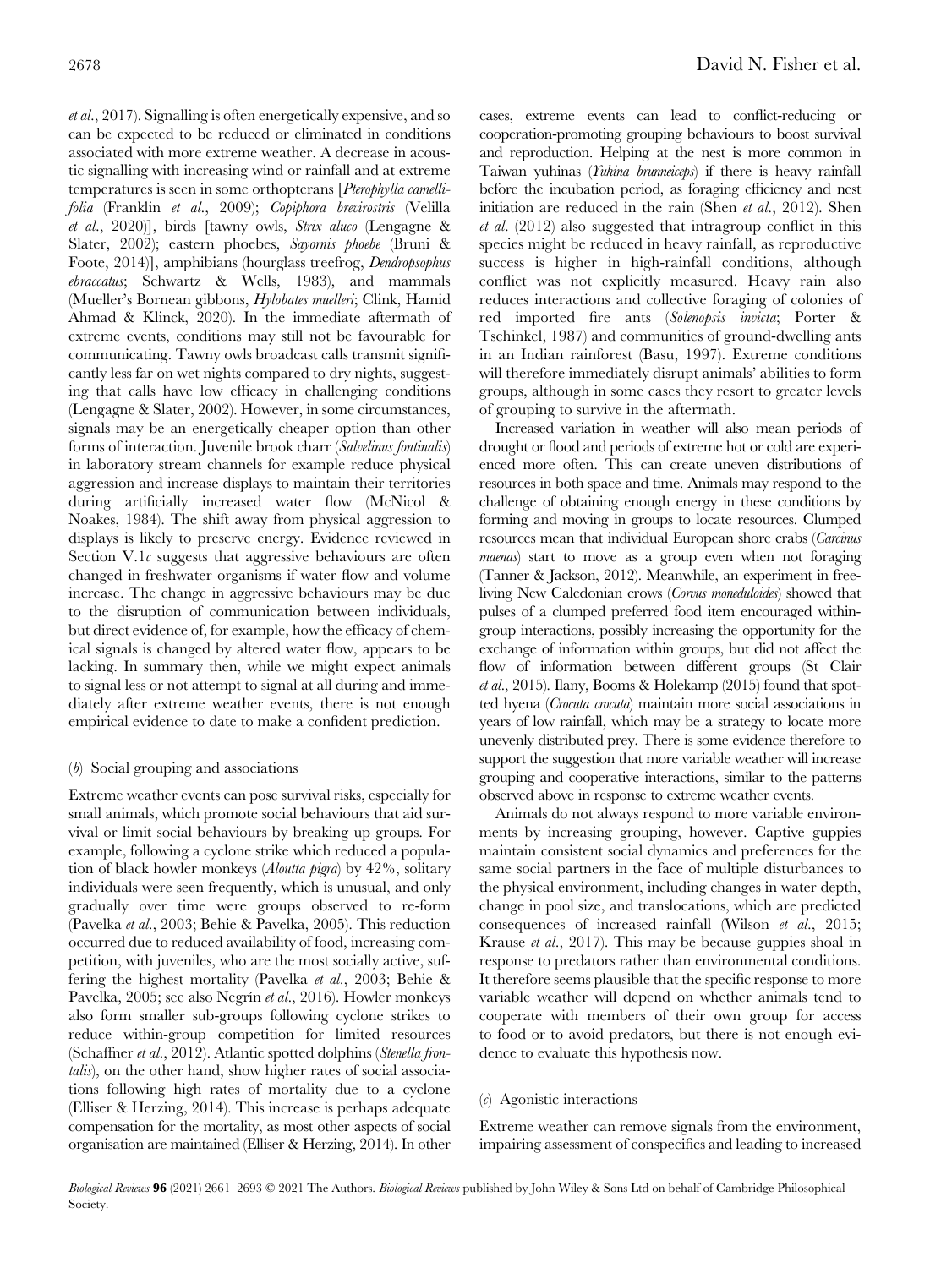aggression. In particular, animals living in freshwater and riparian environments subject to storms and flooding will experience variability in water volumes and flow rates, which can affect rates of aggression through the disruption of communication (see also Section V.1a). In Nile tilapia, frequent water changes in a laboratory setting cause an increase in aggression from the subordinate fish in a dominant– subordinate pair, possibly as recognition of status is impaired through the removal of chemical cues (Gonçalves-de-Freitas et al., 2008). As a result, dominant individuals may be forced to increase their levels of aggression to maintain their rank in more variable systems. Such an increase was seen by Sneddon et al. (2006) with three-spined stickleback exposed to laboratory conditions that simulated increased turbulence and drought. For terrestrial organisms, Shen et al. (2012) suggested that highly variable environments could impose costs that limit the expression of energetically costly behaviours such as high aggression levels. However, direct tests of this suggestion appear to be absent. There may also be changes to water clarity due to increased flow rates and we discussed the impact of turbidity on social interactions and social organisation in Section III. In general, changes in water flow rates and volumes can influence aggressive interactions and the relative ranking of captive freshwater fish. However, data on how levels of aggression change in other animals in more extreme and more variable environments are lacking.

#### (2) Social organisation

## (a) Mating systems

Environments with highly variable conditions will alter the availability and distribution of resources, which will affect mating systems that depend on ecological factors such as these (Emlen & Oring, 1977). In particular, for facultatively cooperatively breeding species, solitary breeding may be disfavoured. For instance, Sheehan et al. (2015) found that regions with greater temperature instability show higher rates of cooperative nesting in the social wasps *Polistes domi*nula and Polistes exclamans (although in Polistes fuscatus the opposite is true; Sheehan et al., 2015). Similarly, in banded mongoose (Mungos mungo), years of variable rainfall, which give lower female survival, cause older males to invest more in communal helping, possibly as mating opportunities are reduced (Marshall et al., 2016). In fact, subordinate banded mongooses only breed in benign conditions, as dominant females suppress subordinate reproduction during resource limitation (Nichols et al., 2012). These within-species relationships between climate variability and mating system are matched by studies across species that also find links between climate variability and the incidence of cooperative breeding in birds, social spiders, and Australian rodents (Jetz & Rubenstein, 2011; Guevara & Avilés, 2015; Firman et al., 2020). However, Sheehan et al. (2015) found that among-species trends tended not to mirror within-species trends in Polistes wasps (see also Lin et al., 2019), indicating

Extreme events may impose stronger selection on one sex than another (Acker et al., 2020). This sex-biased mortality could influence the adult sex ratio. In this case, mating systems would be altered depending on which sex experienced higher mortality (Widemo & Sæther, 1999; Székely, Weissing & Komdeur, 2014). Extreme events may also select against certain behavioural phenotypes, for example favouring migrants over residents (seen in European shags, Phalacrocorax aristotelis; Acker et al., 2020). If this behavioural phenotype is relevant to aspects of a mating system, such as the ability to form monogamous pairs or engage in extra-pair copulations, of if the relative abundance of a phenotype influences whether it is favoured in sexual selection, patterns of sexual selection could well drive shifts in mating systems. Any consequences will also depend on whether selection in years or seasons without extreme events are aligned or not with selection induced by extreme events, as well as by the plasticity and heritability of the traits under selection (Acker et al., 2020). Estimating such evolutionary parameters is data intensive and, given the difficulties in carrying out even small-scale studies into the effects of extreme events, may represent a challenge we cannot currently surmount. Combining data across the numerous long-term studies of birds and mammals (Clutton-Brock & Sheldon, 2010) might provide one route for us to assess the impact of extreme events on the evolution of animal populations.

#### (b) Dominance hierarchies

Increasingly variable conditions can disrupt dominance hierarchies as previously dominant individuals may no longer have the upper hand. For example, Sneddon *et al.* (2006) found that three-spined stickleback dominance hierarchies in the laboratory decrease in stability during both simulated increased turbulence and drought. Previously dominant individuals are only able to maintain their top rank if they respond to the changing conditions by increasing their aggression levels (Sneddon et al., 2006). Likewise, increasing the flow rate in experimental tanks of brown trout (Salmo trutta) destabilises the group's dominance hierarchy, even though overall levels of aggression do not change (Sloman et al., 2002). The change in rank order of individuals may be caused by the physical displacement of high-ranking individuals from their preferred spatial locations within the tanks or because the higher rate of water flow causes chemical cues of rank to be removed from the system (Sloman et al., 2002). Both these studies suggest that it is high-ranking individuals that lose out due to more variable conditions, which would remove selection for the traits that previously predicted social dominance. However, more studies, especially in non-fishes, are necessary to confirm this initial suggestion.

## (c) Collective behaviour

In the immediate aftermath of an extreme weather event, mortality and habitat disruption can fracture previously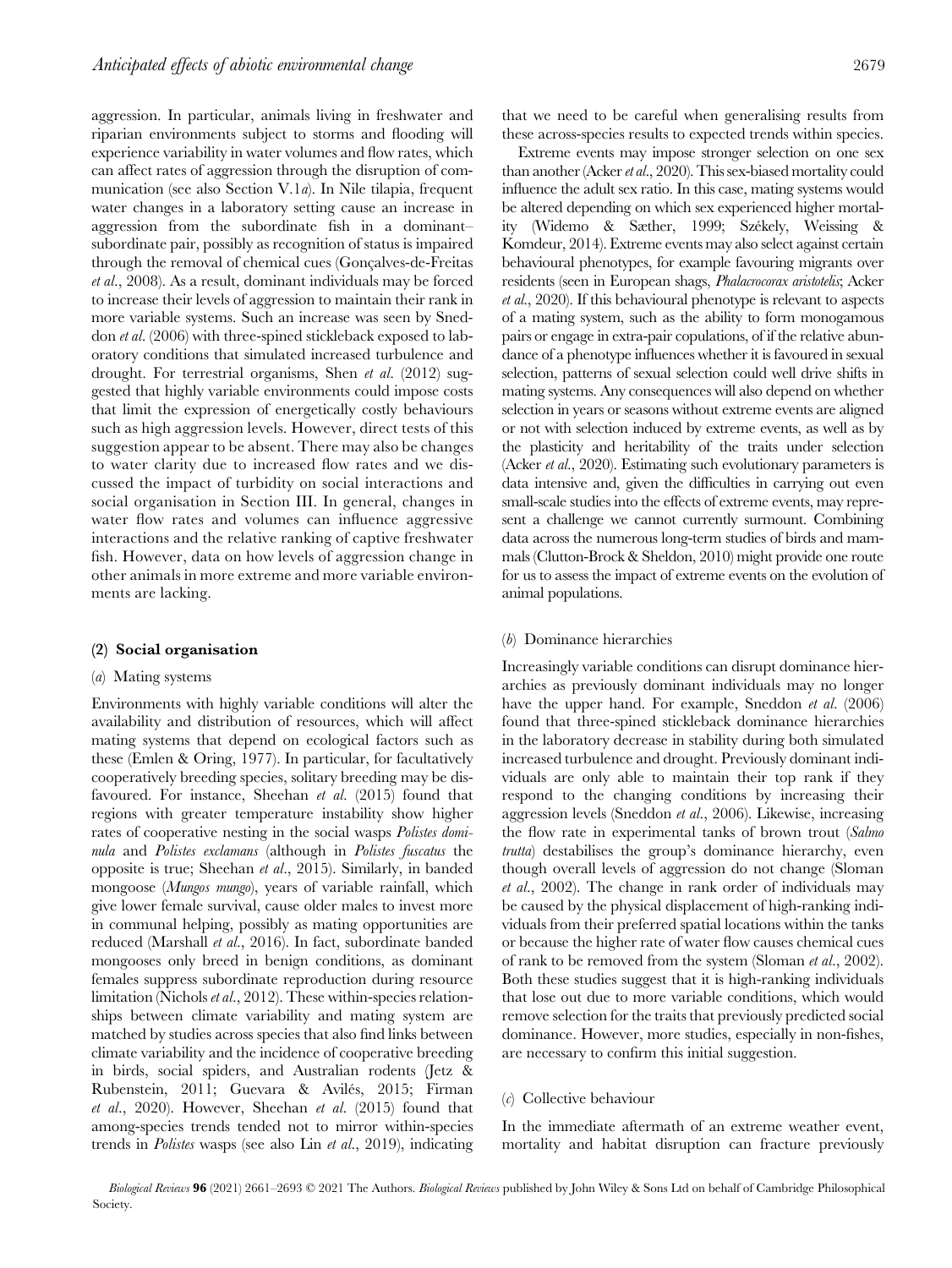stable groups (see Section V.1 $b$ ) and prevent them from acting together. Black howler monkeys suffered extensive mortality and disruption to their social groups as the result of a tropical cyclone. Further, collective howling, used by this species to delineate group territory boundaries, was also uncommon following the cyclone, assumed to be due to the reduced rates of intragroup contact (Pavelka et al., 2003). By contrast, extreme conditions may favour increased collective action if such behaviours allow organisms to avoid reduced survival and reproduction. Facultatively social spider (Anelosimus studiosus) colonies in the south-eastern USA that show higher levels of collective aggression are more likely to survive cyclone strikes than their less-aggressive counterparts (Little et al., 2019). Similarly, as noted above, Taiwan yuhinas breed more cooperatively (Shen et al., 2012) and various ant species (such as Solenopsis invicta and Formica selysi) make 'ant rafts' with their bodies, where ants attach to each other to create a single buoyant structure which can remain afloat for up to 12 days (Wheeler, 1910; Adams et al., 2011; Purcell et al., 2014) as a response to more intense rainfall. Without resorting to increased levels of cooperation, organisms may not be able to persist in areas that become exposed to increasingly intense storms, as the energetic costs of nest repair under extreme rainfall can prohibit the persistence of solitary individuals and even small groups from habitats where storms are common (Purcell, 2011).

Meanwhile, even if increased environmental variability does not lead to such immediate mortality and destruction as extreme weather events, it can still lead to increased collective action. Increased environmental variability is likely to cause increased patchiness of resources in time or space. If animals form groups or interact more closely within groups in response to patchy resources (Tanner & Jackson, 2012; Ilany et al., 2015; St Clair et al., 2015), then we would expect an increase in collective foraging as a means to access shared information about ephemeral resources. Therefore, extreme conditions such as very heavy rainfall may then either limit animals from interacting collectively or promote collective actions if they are the only route to survival. Recreating these conditions in the laboratory and testing the collective behaviour of groups of animals in a captive setting is the next logical step to testing these hypotheses.

## (3) Summary

Mobility, communication, and persistence in environments when weather is unpredictable or extreme becomes more challenging. A potential solution to this problem is that organisms increase how cooperative they are, a pattern thought to explain differences among species, and so should be observable within species. Variable and extreme environments may also increase energy expenditure, which could reduce social interactions that have a net energetic cost but promote social interactions that help conserve energy. Energetic costs may be felt most strongly by the most dominant individuals, which can remove the benefits they previously enjoyed, disrupting dominance hierarchies. However, if cooperative breeding is favoured, then dominant breeders may benefit from an increased number of helpers. Ultimately, we are limited from making strong conclusions due to the sheer lack of data. This deficiency can be addressed, given that studies of environmental variability in the laboratory are possible. Further, the typical study on extreme events in the wild lacks controls or any replication in space or time (Pruitt et al., 2019), which should be addressed to increase the quality of inference we can make from such studies. If the negative impacts of extreme and variable environments on survival and reproduction are strong enough, and within- or across-generation change is not sufficient to mitigate these costs, then the extirpation of animals from populations undergoing rapid change is expected.

# VI. FUTURE CONSIDERATIONS

In this review, we identified various ways in which we expect social behaviours to change due to rapidly changing environments. Below, we pick out several common themes that warrant further attention and highlight approaches that will improve our understanding of the evolutionary consequences of environmentally induced changes to social behaviour.

## (1) Synthesising patterns in observed changes

The research reviewed herein shows a diverse array of behavioural responses to environmental change. We summarise some of the more general expectations for future change in Table 1 to highlight responses to HIREC that could be common, if not necessarily universal. For example, HIREC can either impose or lift energetic constraints (see Sections II and V). As such we can expect social interactions that require high energy expenditure to be directly affected, even if the direction of the effect depends on the particular behaviour. Through energetic limitations, or through modification of habitats, HIREC can also impose movement constraints (see Sections II and IV), that have various consequences for mating systems, communication networks, and the ability of animals to move and act in groups. HIREC can also directly cause pathologies or reduce survival (see Sections III and V), directly disrupting social interactions and group formation, but also possibly creating conditions where higher levels of cooperation are favoured. Additionally, by both altering the environment through which signals travel (see Sections II–V) and altering physiology (see Sections II and III) HIREC can disrupt the ability of individuals to communicate and recognise each other. Disrupting communication has downstream consequences for social structures such as dominance hierarchies and mating systems. Finally, changing environmental conditions of all kinds can influence different individuals in contrasting ways (individual by environment interactions), destabilising dominance and mating structures by changing the relative rankings of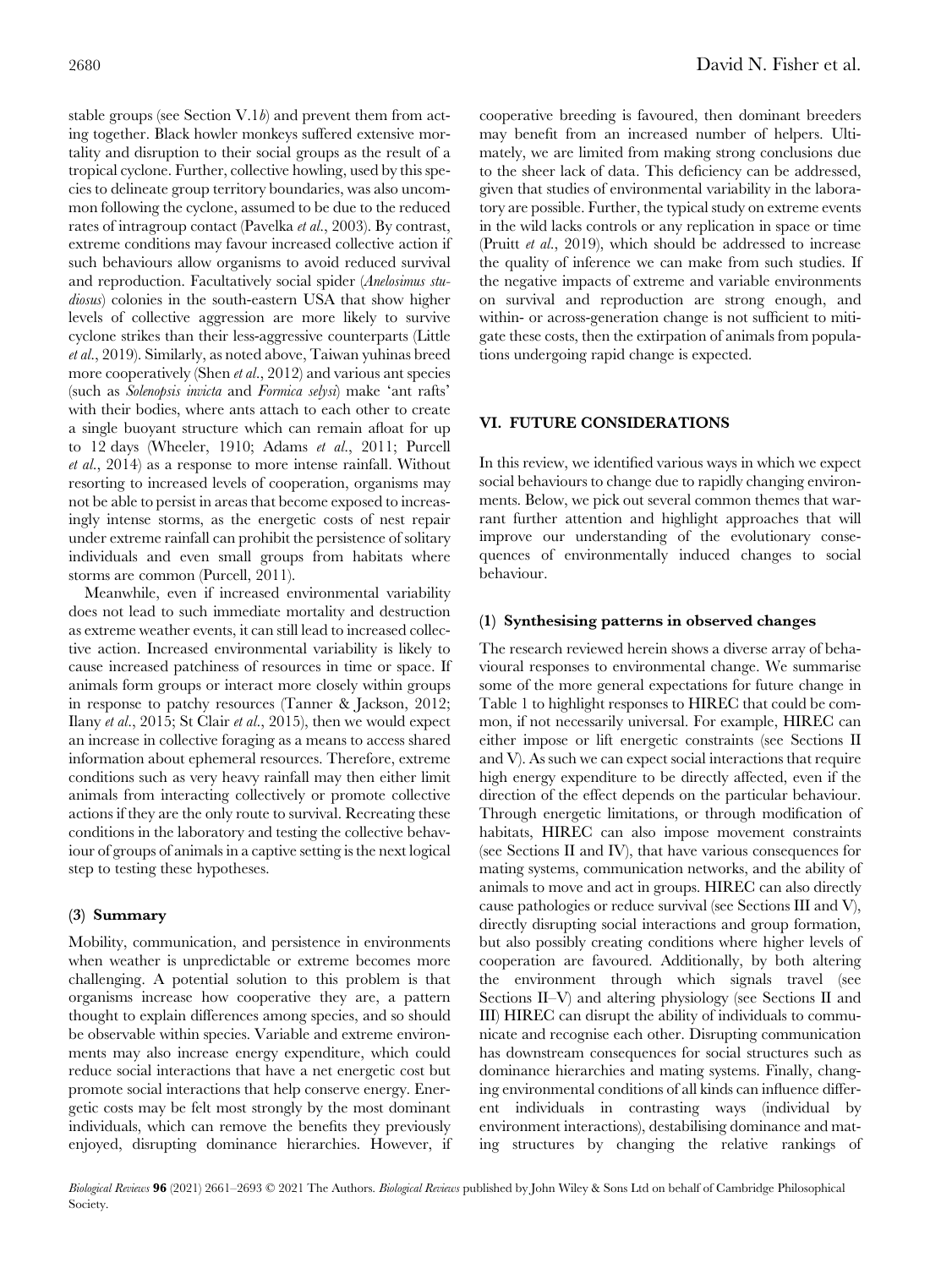Table 1. Summary of the diverse changes in social interactions expected in response to the four aspects of environmental change delineated in this review. For each of the four broad environmental changes, we list more narrow kinds of environmental change, the direct effects of these on organisms (often physiological but not exclusively) and their consequences for social interactions and social structure. Social consequences are based on empirical evidence where available and informed predictions where research is lacking. Changes due to increased temperature are highlighted in red, pollution in blue, habitat fragmentation in green, and extreme and more variable weather in yellow

| Environmental<br>change                      | Direct effect                                                                                       | Social consequence                                                                                                                                | References                                                                                  |
|----------------------------------------------|-----------------------------------------------------------------------------------------------------|---------------------------------------------------------------------------------------------------------------------------------------------------|---------------------------------------------------------------------------------------------|
| <b>Increased</b><br>temperatures             | Longer reproductive seasons                                                                         | Increased rates of polyandry                                                                                                                      | Bergeron <i>et al.</i> $(2011)$ ;<br>Olsson et al. $(2011)$                                 |
|                                              |                                                                                                     | Overlapping generations allowing cooperation<br>between parents and offspring                                                                     | Soucy & Danforth (2002)                                                                     |
|                                              | Decreased cold stress<br>Reduced physiological<br>limitations on signalling                         | Reduced grouping in small animals<br>Generally increased call rates, call rates may not<br>reflect the quality of individuals                     | Lanham $(2001)$<br>Symes et al. (2017)                                                      |
|                                              | Evaporation of chemical signals                                                                     | Reduced use of chemical signals, disruption to<br>collective behaviour                                                                            | Martín & López (2013);<br>Iglesias-Carrasco<br>et al. (2018)                                |
| <b>Increased</b><br>dryness                  | Difficulty in maintaining water<br>balance                                                          | Increased grouping and reduced activity for animals<br>in dry environments                                                                        | Gordon (2013)                                                                               |
| <b>Increased</b><br>hypoxia in               | Physiological limitations on<br>energetic behaviours                                                | Reduced signalling leading to poor mate<br>discrimination                                                                                         | Jones & Reynolds (1999)                                                                     |
| water                                        |                                                                                                     | Reduced aggressive interactions                                                                                                                   | Abrahams et al. (2005)                                                                      |
| Chemicals in the<br>environment              | Disruption to the medium<br>through which signals are sent<br>and received                          | Reduced ability to recognise partners, altered mate<br>choice, less stable dominance hierarchies,<br>disrupted collective behaviour               | Lürling & Scheffer (2007);<br>Brodin et al. $(2013)$                                        |
|                                              | Various physiological changes<br>including disrupted sensory<br>systems and metabolism              | Altered aggression levels, disrupted dominance<br>hierarchies and collective behaviour                                                            | Sloman et al. (2003a);<br>Sloman (2007); Flahr<br><i>et al.</i> $(2015)$                    |
| Light pollution                              | Disruption of circadian rhythms<br>and earlier perceived daylight                                   | Increased/earlier activity in diurnal species<br>potentially leading to unreliable quality-indicator<br>traits                                    | Miller (2006); Borgström<br><i>et al.</i> (2010); Da Silva,<br>Valcu &<br>Kempenaers (2015) |
|                                              | Increased risk of predation                                                                         | Decreased activity and aggression, reduced<br>interactions, altered mate choice, disrupted<br>mating success                                      | Rand et al. (1997); Carvalho<br><i>et al.</i> $(2012)$                                      |
|                                              | Enhanced visibility of visual<br>signals                                                            | Increased information sharing, increased group<br>cohesion and coordination                                                                       | Ryer & Olla (1996); Kurvers<br>& Holker (2014)                                              |
| Increased<br>turbidity and<br>eutrophication | Disruption to the medium<br>through which signals are sent<br>and received                          | Reduced ability to recognise partners, impeded<br>social cohesion, altered mate choice, breakdown<br>of sexual selection leading to hybridisation | Seehausen et al. (1997);<br>Candolin et al. (2007)                                          |
| Auditory/noise<br>pollution                  | Disruption to the sending and<br>receiving of auditory signals                                      | Altered signal characteristics (e.g. amplitude,<br>frequency, and signal timing), reduced ability to<br>recognise partners, altered mate choice   | Brumm $& Todt (2002);$<br>Luther & Baptista $(2010)$                                        |
|                                              | Cross-modal effects - non-<br>auditory stimuli affected by<br>stress or distraction due to<br>noise | Impeded information use, reduced coordination<br>and cohesion of social groups                                                                    | Sarà et al. (2007); Morris-<br>Drake <i>et al.</i> (2016);<br>Herbert-Read et al. (2017)    |
| Larger gaps<br>between                       | Increased costs of dispersal                                                                        | Increased aggression in resource-limited species                                                                                                  | Lattanzio & Miles (2014);<br>Gabriel et al. (2018)                                          |
| habitat<br>patches                           |                                                                                                     | Increased cooperation in facultative cooperative<br>breeders                                                                                      | Hatchwell &<br>Komdeur (2000)                                                               |
|                                              | Reduced mate choice options                                                                         | Increase in scramble mating systems, increased<br>inbreeding and hybridisation                                                                    | Norris & Stutchbury (2001);<br><b>Banks</b> et al. (2005)                                   |
|                                              | Increased ability to monopolise<br>mates/resources                                                  | Increase in polygynous mating systems                                                                                                             | Eldakar et al. (2009a); Sih<br><i>et al.</i> $(2017)$                                       |
| Reduced habitat<br>complexity                | Disrupted auditory<br>communication                                                                 | Reduced ability to recognise/find conspecifics                                                                                                    | Hansen et al. (2005); Van<br>Oort et al. (2006)                                             |
| Reduced quality<br>of habitat                | Physiological limitations on<br>energetic behaviours                                                | Reduced energetically costly social behaviours                                                                                                    | Negrín et al. (2016)                                                                        |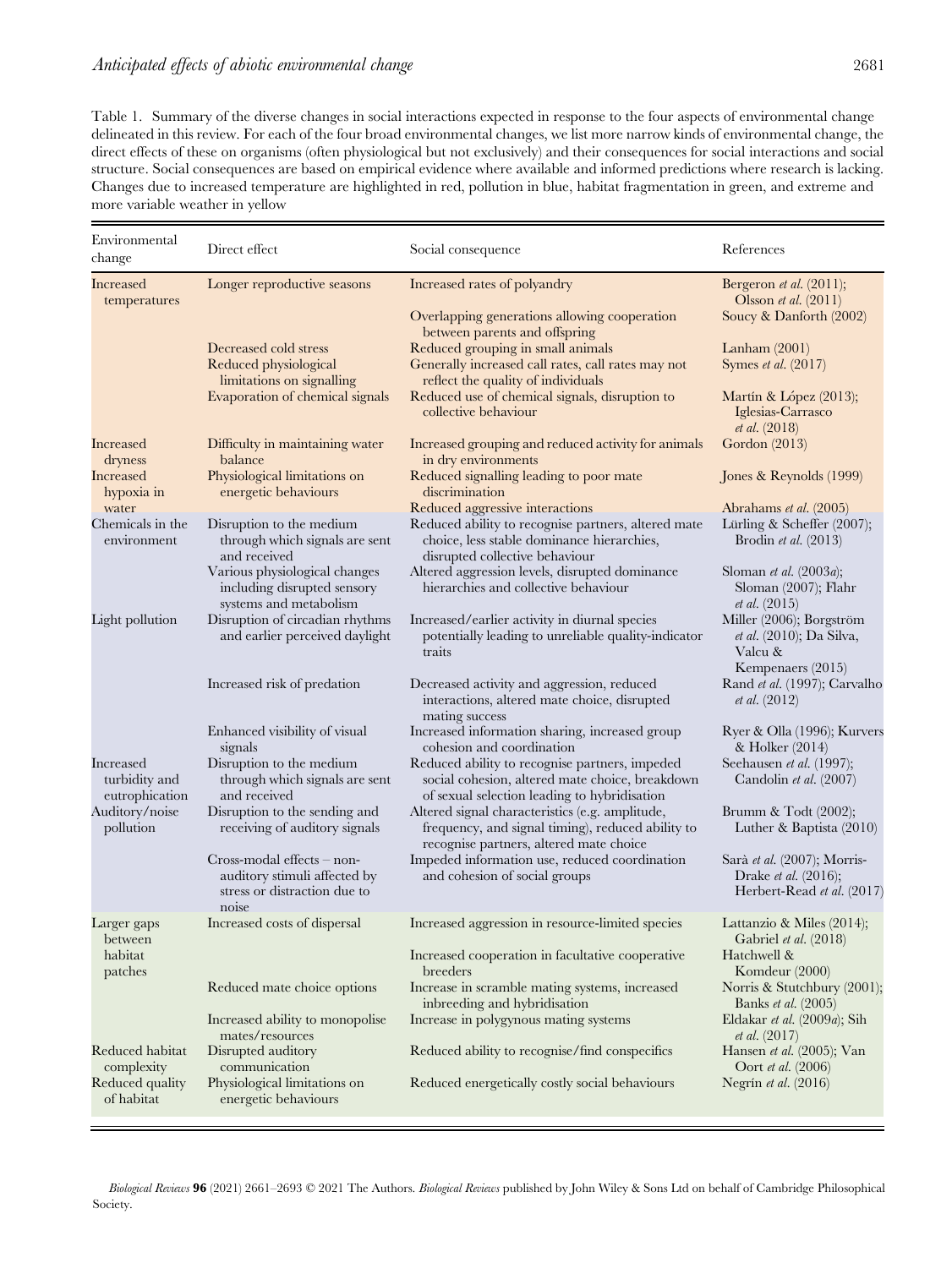| Table 1. |  | (Cont.) |
|----------|--|---------|
|----------|--|---------|

| Environmental<br>change                            | Direct effect                                        | Social consequence                                                                           | References                                                               |
|----------------------------------------------------|------------------------------------------------------|----------------------------------------------------------------------------------------------|--------------------------------------------------------------------------|
| Higher<br>frequency of<br>heavy rain and<br>storms | Difficulty persisting in<br>environment              | Increased grouping and use of protective structures                                          | Adams et al. $(2011)$                                                    |
| Variable water<br>flow                             | Physiological limitations on<br>energetic behaviours | Reduced aggressive interactions                                                              | McNicol & Noakes (1984)                                                  |
|                                                    | Removal of chemical cues                             | Reduced recognition and so less-stable dominance<br>interactions                             | Sloman <i>et al.</i> $(2002)$ ;<br>Gonçalves-de-Freitas et<br>al. (2008) |
| Variable<br>resource<br>availability               | Difficulty in predicting resource<br>locations       | Increased grouping to ensure information exchange<br>and ability to find ephemeral resources | Tanner & Jackson $(2012)$ ; St<br>Clair et al. $(2015)$                  |

phenotypes. Social interactions typically link different processes together (such as resource intake and mating success) and as such knock-on effects and downstream consequences of changes in social interactions due to HIREC are common.

Acknowledging variation in the ecology of study organisms, like their natural history and the key limiting resources in their environment, allows us to understand apparently contradictory patterns. For example, small animals often cluster to achieve homeostasis more quickly. Such organisms may cluster in dry conditions to limit their water loss, and in cold conditions to limit their heat loss. Therefore, as cold environments become warmer, small organisms may respond by decreasing grouping as heat loss becomes less of a problem. By contrast, as warm environments become even warmer and dryer, small organisms should increase grouping as water loss becomes a greater problem. It is clear, then, that opposite trends are not in conflict once we consider the organisms' ecology. The same is true of changes in aggression or social tolerance as habitats fragment. Organisms limited by access to resources may increase aggression as space is reduced, but organisms limited by available breeding habitat are predicted to show increased social tolerance as their ability to breed alone is reduced (see also Ims et al., 1993). The take-home message is that we need a firm grasp of organisms' ecology, such as the limiting factors imposed by the environment they inhabit, before we can predict how their social interactions will respond to predicted environmental change.

While there is value in examining each stressor in isolation, we also recognise that the environmental changes caused by climate change are unlikely to occur singly and instead are simultaneous ['multiple stressors' (Wong & Candolin, 2015; Orr et al., 2020)]. In this review, we saw that a given type of social interaction or social organisation will be influenced by multiple aspects of changing environments. For instance, aggression in aquatic organisms might become more common as waters warm, but is predicted to decrease under hypoxia, which is also a likely consequence as environments change due to warming and pollution (Kochhann

et al., 2015). There are therefore conflicting (also known as dampening or antagonistic; Orr et al., 2020) responses. In simple systems it might be possible to take observed responses of social behaviour to single stressors, assume limited interactive effects, and predict how responses to two simultaneous stressors might sum (Liess *et al.*, 2016). However, any unexpected interactive effects between the two stressors would render these predictions inaccurate (Thompson, MacLennan & Vinebrooke, 2018). The same is true of potentially synergistic (also known as amplifying; Orr et al., 2020) effects. For example, aggression could increase both due to increases in temperature, and as habitats fragment and encounters with rivals increase in frequency. The overall increase in aggression could be equal to the sum of these two effects independently, but equally could be much greater or smaller. While making predictions based on known physiological and neurobiological pathways is possible (see Moss & While, 2020), ultimately we suggest full-factorial manipulative experiments are required to determine what the consequences of multiple simultaneously changing stressors are. Such concurrent effects of multiple aspects of environmental change may have larger ecological and evolutionary consequences than can be understood when examining the influence of a single axis of environmental variation alone. Therefore, additional research on the multifaceted nature of environmental change on social dynamics is imperative.

Our review has also highlighted the fact that work on how animal social behaviour responds to changing climates covers an enormous range of taxa. This breadth creates challenges for synthesising results, as comparing changes among different behaviours, among different organisms, and with different study designs, is difficult. A potential solution to facilitate comparisons across diverse taxonomic groups is to use social network analysis (Croft, James & Krause, 2008; Wey et al., 2008; Krause et al., 2014). Representing animal social interactions as networks facilitates the quantitative analysis of diverse, multifaceted, and dynamic interactions within a single framework (e.g. Meise, Franks &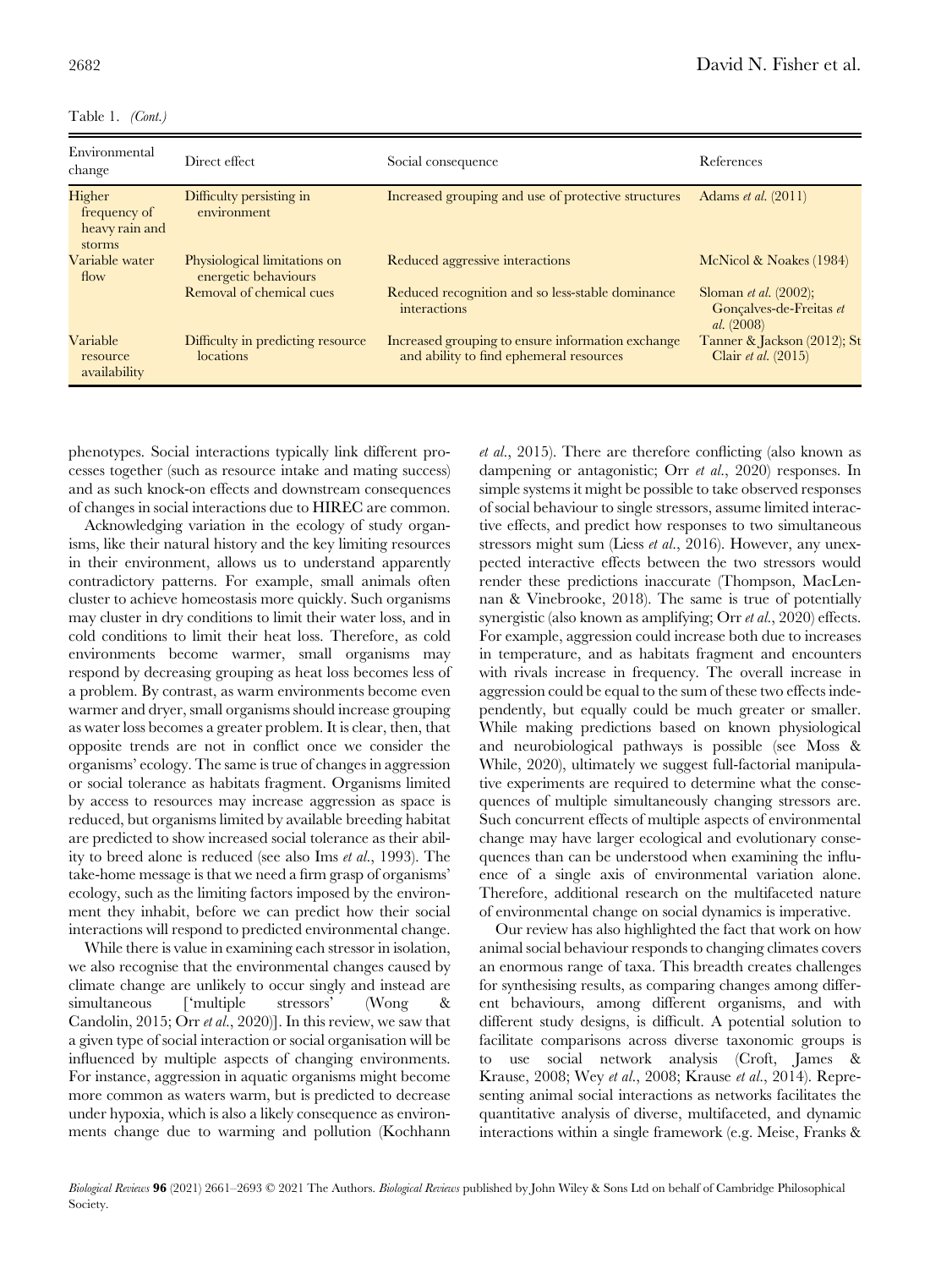Bro-Jørgensen, 2019). For example, several authors have quantified fish shoaling dynamics as social networks in order to assess how group cohesion changes with habitat complexity (Orpwood et al., 2008; Edenbrow et al., 2011; Webster et al., 2013), or represented ungulate herds as networks to measure how they differ due to differences in resource availability and distribution (Rubenstein et al., 2007; Sundaresan et al., 2007; Williams et al., 2017). Although in the former case no clear patterns emerged, in the latter case studies agree that more unevenly distributed resources promote more cohesive and well-connected networks. Social network analysis therefore represents a valuable tool which might allow us to draw out consistent patterns of change in social behaviour in response to key axes of environmental variation across a diverse range of organisms.

# (2) Harnessing different study designs to understand the evolutionary consequences of environmental change

Throughout our review, it is apparent that many kinds of study have been used to explore how environmental change can influence social interactions. Laboratory studies may expose groups of adult individuals to different treatment regimens or expose the same individuals to different conditions, while observational studies in the wild may compare different populations of the same species living in different habitats or monitor a single population over time as it experiences environmental change. Further, the balance of different study types is not the same for each category of change. For example, investigations of the effects of temperature and pollution involve many laboratory studies where two (or more) experimental groups are exposed to different temperatures or chemical concentrations, and the differences in their behaviour compared. By contrast, studies of habitat fragmentation and extreme and variable weather contain far fewer experimental studies (especially for the latter) and a higher proportion of observational studies, either comparing populations exposed to the stressor to different degrees or using a longitudinal approach to determine how one population responds to environmental alterations over time. It is difficult, although not impossible, to re-create extreme or variable weather conditions in the laboratory but is comparatively straightforward to expose organisms to a range of temperatures or contaminants.

The different balance of study types has some consequences for our understanding of how social interactions respond to environmental change. For example, studies on captive animals may not observe natural behaviours and realistic responses to stressors, while the relative magnitude of experimental treatments may be larger than experienced by animals in the wild. Further, comparing populations that are separated by space or time does not allow one to assign conclusively any observed differences to local adaptive change or phenotypic plasticity. Both processes can lead to seemingly adaptive differences between one population and a population in another location under different conditions

(Stamp & Hadfield, 2020) or the same population at different time points under different environmental conditions (Boutin & Lane, 2014).

Untangling the role of plasticity and local adaptation in facilitating the ability of organisms to cope with rapid environmental change is important, and has been the subject of several in-depth reviews (Sih et al., 2011; Wong & Candolin, 2015). If organisms do not or cannot show plastic responses of an adaptive nature, perhaps because the trait is highly canalised, then local extinctions become more likely unless evolutionary change is relatively rapid (e.g. Behrman et al., 2018). The potential for an evolutionary response is also limited by the extent of standing genetic variation. Previous exposure to the novel environmental conditions in a species' evolutionary history might facilitate the maintenance of genetic variation that can allow for swift adaptation (Sih, 2013). However, human-induced changes such as habitat fragmentation and reductions in population size are also likely to reduce standing genetic variation and therefore limit the potential for evolutionary change (Wong & Candolin, 2015). Meanwhile, individual-level selection and adaptation can still lead to outcomes that are suboptimal at the population level (López-Sepulcre & Kokko, 2012).

While evolutionary potential is often likely to be limited, the rapidity of phenotypic plasticity can often protect organisms from experiencing immediate detrimental effects of environmental change and is therefore expected to play a vital role in helping to buffer populations from the impacts of anthropogenic influences. Most responses to anthropogenic disturbance are in fact facilitated by phenotypic plasticity rather than population-level evolutionary responses (Hendry, Farrugia & Kinnison, 2008). The predominance of plasticity is actually the general pattern for cases of phenotypic differences between populations (Stamp & Hadfield, 2020). However, it is important to recognise that plasticity will not always be sufficient, nor is it always expected to be adaptive as 'ecological traps' can lead individuals to respond inappropriately to environmental change (Wong & Candolin, 2015; Stamp & Hadfield, 2020). Plastic responses can also prevent selection from occurring, thereby limiting subsequent evolutionary change, although plasticity can also facilitate evolutionary 'rescue' by exposing hidden genetic variation or preventing drastic population declines which allows time for genetic changes to accrue (Pigliucci, 2005; Ghalambor et al., 2007; Edelaar & Bolnick, 2019). In the latter case, genetic assimilation can occur, giving a genetic basis to the previously plastically expressed phenotype (Waddington, 1953, 1956). Understanding the possible mechanisms through which animal populations respond to environmental change, or are prevented from doing so, allows us to predict longer-term trends better such as extinctions or divergence from or return to ancestral forms.

Reciprocal transplant studies (or common garden experiments) are useful in determining whether differences between populations are due to local adaptation or plasticity. Despite this, there appears to be a general scarcity of such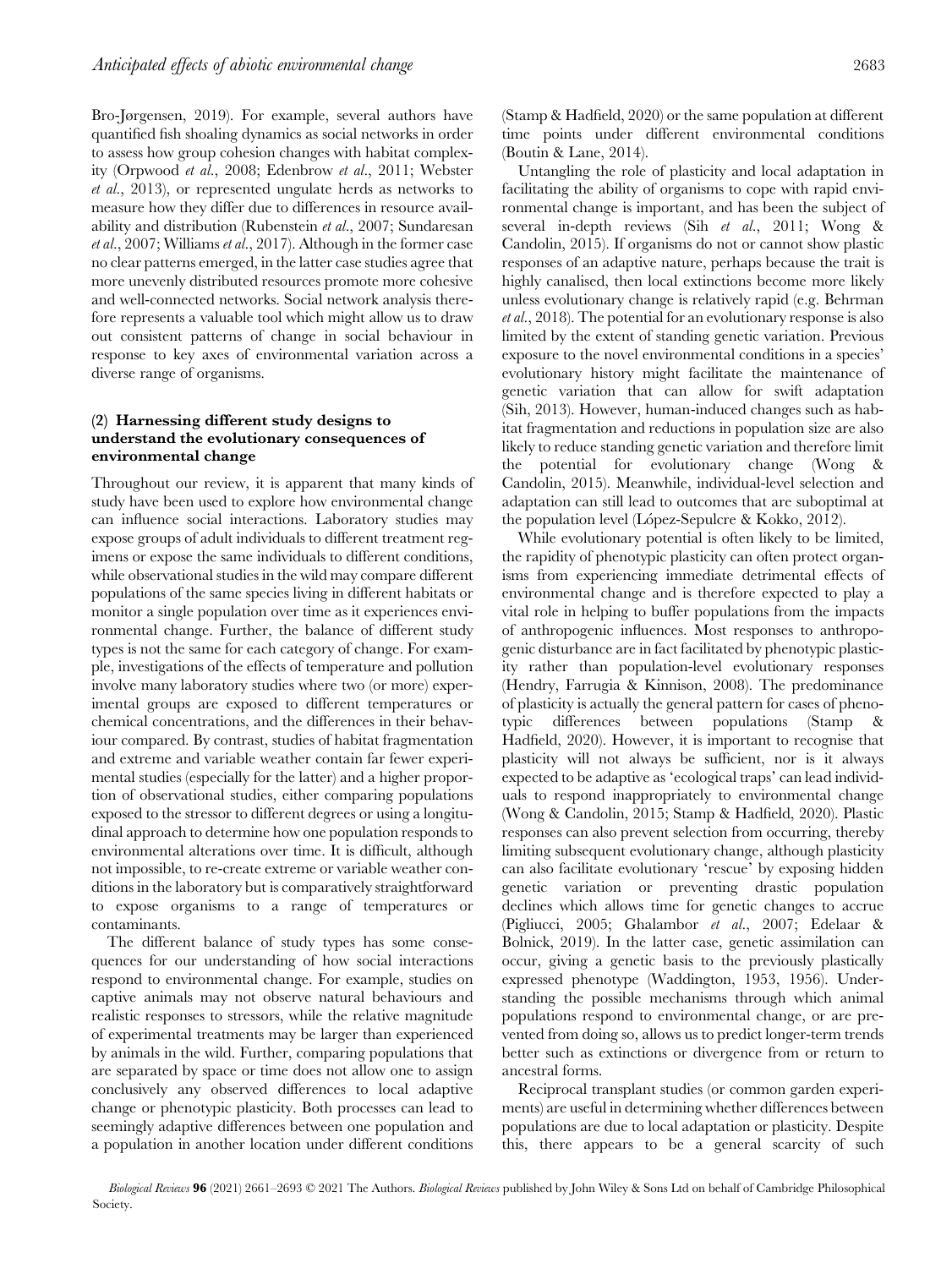experiments for assessing whether differences in social behaviour between populations are due to adaptive evolution of plasticity. We urge more researchers to take this approach. If translocated groups are able to adapt to their new environment, then phenotypic plasticity is driving the local change. In a rare example from our review, Davison & Field (2018) transplanted sweat bees from a northern population where they tend to be solitary, to a southern population where they tend to be eusocial. Most transplanted bees remained solitary, suggesting genetic differences and thus local adaptation is responsible for the between-population difference. Identifying that these sweat bees show limited plasticity in behaviour then allows us to predict how they will respond to environmental change (i.e. not through plastic changes in sociality, but through adaptive evolution), and therefore how we should manage populations that might decline before showing any change in behaviour. Understanding whether among-population variation in social behaviour is underpinned by plasticity or local adaptation is therefore key to going beyond just understanding how social behaviours are expected to change with rapidly changing ecosystems and moving towards identifying solutions to mitigate the consequences of these changes.

# (3) Indirect genetic effects and future evolutionary trajectories

When animals engage in social interactions, an important part of their environment is the phenotypes of the individuals with whom they interact. Organisms can influence the phenotypes of those around them, for instance, either coercively (e.g. taking resources that the other would have used) or consensually (sharing of food with group mates). When the ability to affect others socially is itself heritable, then the genotype of one individual will affect the phenotype of its interacting partner(s) (Scott & Fuller, 1965; Griffing, 1967; Moore et al., 1997).

Such influences are known as 'indirect genetic effects' (Moore et al., 1997; Wolf et al., 1998). The effect is 'indirect' as the focal individual's phenotype is influenced by the genotype of its social interaction partner(s), whereas a 'direct' effect would be where the genotype of the focal individual influences its own phenotype (a 'direct genetic effect'). Direct and indirect effects can covary, and if the covariance has a genetic basis, evolutionary trajectories can diverge greatly from situations where direct effects alone influence phenotypes (Muir, Bijma & Schinckel, 2013; Ellen et al., 2014). For example, indirect genetic effects on the body mass of pen mates in Japanese quail (Coturnix japonica) are negatively correlated with direct genetic effects, so any change to increase direct breeding value (i.e. selection for heavier birds) leads to an increase in indirect breeding value [e.g. how strongly the birds compete for resources (Muir, 2005; Muir et al., 2013)], which will decrease the mass of pen mates. This change in the social environment changes the mean expression of any trait influenced by competition for food. In this case, the outcome is reduced mean body mass, which

prevents a response to artificial selection. Therefore, evolutionary changes in social interactions can result in changes in other aspects of organisms' phenotypes. Understanding how indirect genetic effects change with environments will help us to anticipate these changes.

Indirect genetic effects have two components:  $(i)$  individuals influence each other's phenotypes; and  $(ii)$  the effect is heritable. As we have seen throughout this review, social interactions frequently change between environments, and so, as environments change, we can expect how individuals influence each other to change too. Furthermore, the heritability of traits is known to change among environments. Traits heritable in one environment may not be heritable in others (Hoffmann & Merilä, 1999; Charmantier & Garant, 2005; Wood & Brodie, 2015), and novel environments can expose genetic variation that is 'hidden' under typical conditions (Hermisson & Wagner, 2004; Schlichting, 2008; Paaby & Rockman, 2014). Studies of the impacts of environmental variation on measures of heritability and additive genetic variation have generally shown that favourable conditions tend to increase trait heritability, especially for traits with minimal fitness consequences (reviewed in Charmantier & Garant, 2005). We may then predict that organisms in rapidly changing and deteriorating environments will show reduced trait heritability, and potentially reduced variance in indirect genetic effects. This will, possibly dramatically, alter the evolution of populations that were previously subject to indirect genetic effects.

Indirect genetic effects have now been documented in a wide range of species, including animals (Ellen et al., 2014), plants (Mutic & Wolf, 2007; Costa e Silva et al., 2013), and fungi (Rode et al., 2017). However, only a handful of studies have investigated how indirect genetic effects change between different environmental conditions. Piles et al. (2017) showed that rabbits (Oryctolagus cuniculus) fed restricted diets exert indirect genetic effects on pen-mates' growth rates that covary negatively with direct genetic effects, while direct and indirect genetic effects do not covary among rabbits that have unrestricted diets. Therefore, alterations to the resource environment should affect how direct and indirect genetic effects contribute to evolutionary change. In Drosophila melanogaster, males exert indirect genetic effects on female movement, but this effect is weaker in environments containing ethanol compared to those without (Signor et al., 2017). North American red squirrels (Tamiasciurus hudsonicus) influence each other's breeding dates more strongly at high than at low population densities, and this social effect may only have a genetic component at high densities (Fisher et al., 2019). This could cause very different evolutionary change depending on how population densities change in the future (Fisher et al., 2019). Finally, Camerlink et al. (2015) found that indirect genetic effects on growth in pigs (Sus scrofa) were present, and did not change between groups kept with straw bedding compared to groups without bedding. Unfortunately, studies on indirect genetic effects examining the types of environmental change discussed herein, such as habitat fragmentation or changes in mean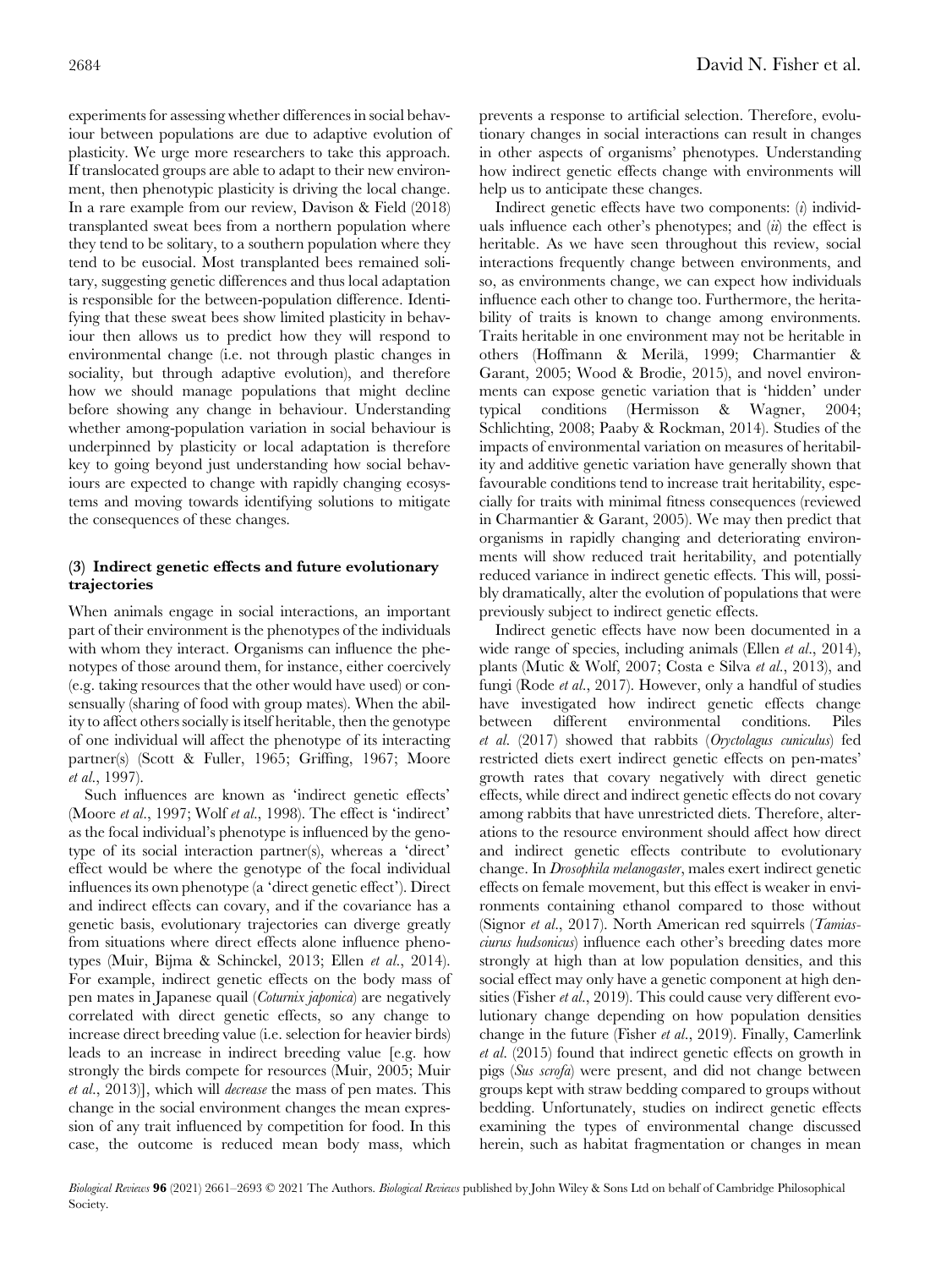temperature, are sorely lacking. Yet, the four studies listed above provide evidence that indirect genetic effects, and therefore the evolution of the social environment of populations, may change depending on environmental conditions. Given the ubiquity of social interactions and their importance in many facets of organisms' lives, it is imperative we achieve a greater understanding of how indirect genetic effects change with environments, particularly for the kinds of environmental change predicted in the future.

# VII. CONCLUSIONS

- (1) Animals frequently show changes in their social behaviours due to changing environments. This ranges from responses that act to maintain fitness in the face of environmental change to responses that are probably pathological. We can therefore expect populations to show different patterns of social interactions in the future.
- (2) In general, we can expect a decrease, at least temporarily, in complex and costly social interactions in the future. This is due to more variable, more polluted, more fragmented, and more disturbed environments disrupting existing social structures by reducing group stability, increasing energetic demands, and jamming communication systems. We may however see an increase in interactions that facilitate energy savings or promote survival, such as social grouping in dry conditions.
- (3) The diversity of effects that we have documented does not necessarily imply that future changes are unpredictable. Changes in social behaviours are typically dependent on the ecology or natural history of the organism in question. This means that we can predict more accurately the response of a population to environmental change when we account for its ecology, such as whether the limiting factor for an organism's reproduction is access to food, space, or available mates, and so on.
- (4) A given social behaviour can be influenced by several of the environmental changes expected in the future, and not necessarily in the same direction. Therefore, overall changes may not follow simple or narrow predictions. This means that we must appreciate multiple stressors when predicting future changes in any behaviour and forthcoming work should attempt to understand the synergistic or antagonistic effects of multiple axes of environmental change.
- (5) Methodological and analytical techniques like social network analysis are promising tools to uncover consistent patterns across a range of taxa. Meanwhile, determining whether populations will show plastic or evolved responses, and using the indirect genetic effects framework, will help us to predict how

populations could evolve in response to novel environmental conditions.

(6) Overall, we have given a general account of how animal social behaviours are predicted to change in the future as the environment changes. If changes are underpinned by plasticity, overall biodiversity or complexity may be maintained under a broad range of environmental conditions. However, genetically canalised social behaviours are likely to be comparatively more susceptible to environmental change, and less recoverable too. Along with declines in the abundance and diversity of animals, potential declines in biodiversity in the form of social interactions should be appreciated. Alterations to social interactions with changing environments should be monitored, understood, and managed.

#### VIII. REFERENCES

- ABRAHAMS, M. V., ROBB, T. L. & HARE, J. F. (2005). Effect of hypoxia on opercular displays: evidence for an honest signal? Animal Behaviour 70, 427–432.
- Acker, P., Daunt, F., Wanless, S., Burthe, S. J., Newell, M. A., Harris, M. P., Grist, H., Sturgeon, J., Swann, R. L., Gunn, C., Payo-Payo, A. & Reid, J. M. (2020). Strong survival selection on seasonal migration versus residence induced by extreme climatic events. Journal of Animal Ecology 90, 796-808.
- Adams, B. J., Hooper-Bu`i, L. M., Strecker, R. M. & O'Brien, D. M. (2011). Raft formation by the red imported fire ant, Solenopsis invicta. Journal of Insect Science 11, 1–14.
- AGREN, G., ZHOU, Q., ZHONG, W. & ÅGREN, G. (1989). Ecology and social behaviour of Mongolian gerbils, Meriones unguiculatus, at Xilinhot, Inner Mongolia, China. Animal Behaviour 37, 11–27.
- ALERSTAM, T., HEDENSTRÖM, A. & ÅKESSON, S. (2003). Long-distance migration: evolution and determinants. Oikos 103, 247–260.
- Allee, W. (1931). Animal Aggregations, A Study in General Sociology. University of Chicago Press, Chicago.
- Allee, W. C., Park, O., Emerson, A. E., Park, T. & Schmidt, K. P. (1949). Principles of Animal Ecology. Saunders Co., Philadelphia.
- ALMAZÁN-RUEDA, P., SCHRAMA, J. W. & VERRETH, J. A. J. (2004). Behavioural responses under different feeding methods and light regimes of the African catfish (Clarias gariepinus) juveniles. Aquaculture 231, 347–359.
- Anderson, C. A. (1987). Temperature and aggression: effects on quarterly, yearly, and city rates of violent and nonviolent crime. Journal of Personality and Social Psychology 52, 1161–1173.
- Anderson, C. A., Anderson, K. B., Dorr, N., DeNeve, K. M. & Flanagan, M. (2000). Temperature and aggression. Advances in Experimental Social Psychology 32, 63–133.
- ARROYO-RODRÍGUEZ, V. & DIAS, P. A. D. (2010). Effects of habitat fragmentation and disturbance on howler monkeys: a review. American Journal of Primatology 72, 1–16.
- Arroyo-Solís, A., Castillo, J. M., Figueroa, E., López-Sánchez, J. L. & SLABBEKOORN, H. (2013). Experimental evidence for an impact of anthropogenic noise on dawn chorus timing in urban birds. Journal of Avian Biology 44, 288-296.
- Ashley, P. J., Ringrose, S., Edwards, K. L., Wallington, E., McCROHAN, C. R. & SNEDDON, L. U. (2009). Effect of noxious stimulation upon antipredator responses and dominance status in rainbow trout. Animal Behaviour 77, 403–410.
- BAATRUP, E. & JUNGE, M. (2001). Antiandrogenic pesticides disrupt sexual characteristics in the adult male guppy Poecilia reticulata. Environmental Health Perspectives 109, 1063–1070.
- BAILEY, L. D. & VAN DE POL, M. (2016). Tackling extremes: challenges for ecological and evolutionary research on extreme climatic events. Journal of Animal Ecology 85, 85–96.
- BAJER, K., MOLNÁR, O., TÖRÖK, J. & HERCZEG, G. (2012). Temperature, but not available energy, affects the expression of a sexually selected ultraviolet (UV) colour trait in male european green lizards.  $PLoS$   $One$   $7(3),$   $e34359.$
- BAKER, B. J. & RICHARDSON, J. M. L. (2006). The effect of artificial light on male breeding-season behaviour in green frogs, Rana clamitans melanota. Canadian Journal of Zoology 84, 1528–1532.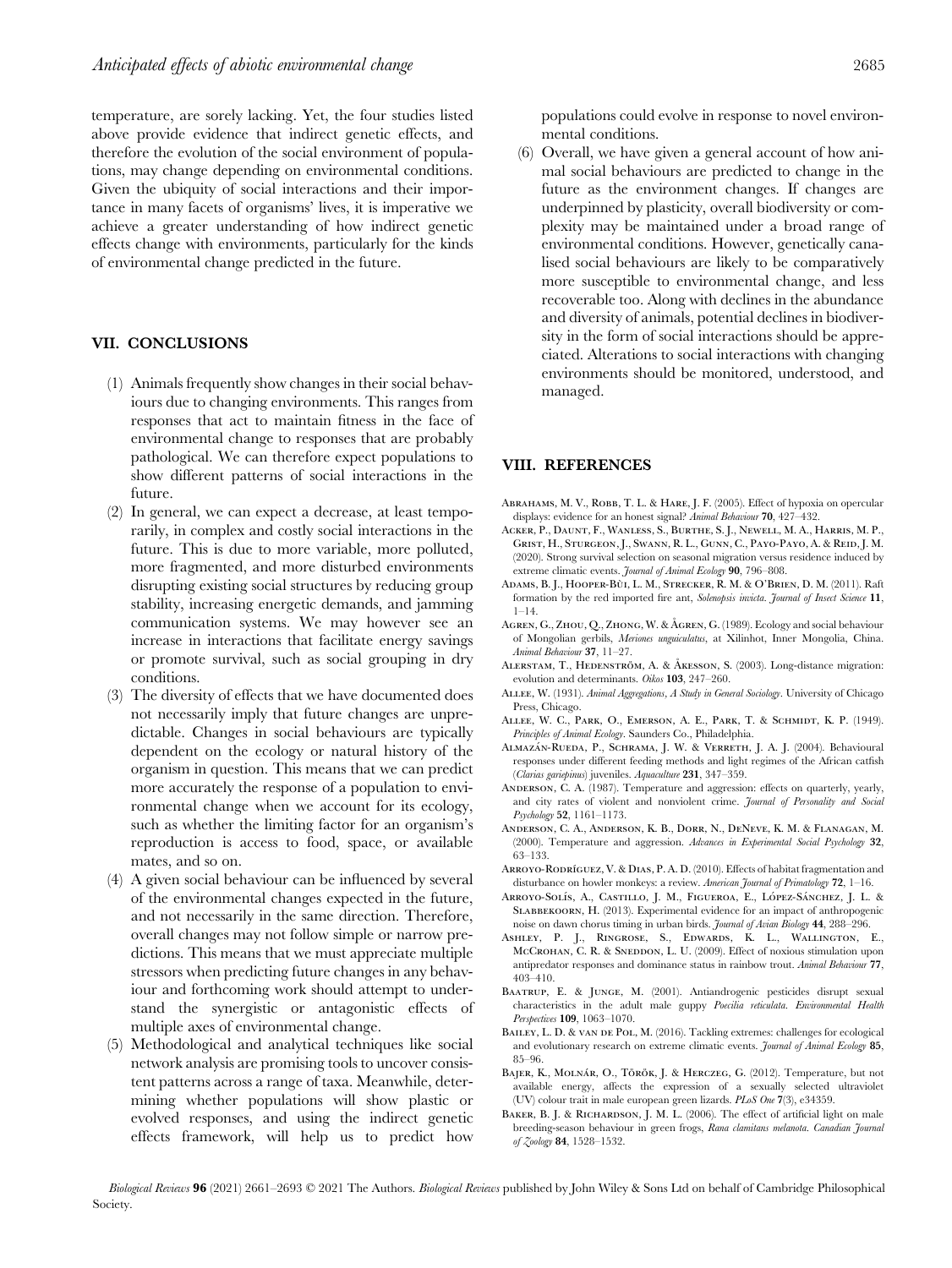- BANKS, S. C., PIGGOTT, M. P., STOW, A. J. & TAYLOR, A. C. (2007). Sex and sociality in a disconnected world: a review of the impacts of habitat fragmentation on animal social interactions. Canadian Journal of Zoology 85, 1065-1079.
- Banks, S. C., Ward, S. J., Lindenmayer, D. B., Finlayson, G. R., Lawson, S. J. & Taylor, A. C. (2005). The effects of habitat fragmentation on the social kin structure and mating system of the agile antechinus, Antechinus agilis. Molecular Ecology 14, 1789–1801.
- Barry, M. J. (2013). Effects of fluoxetine on the swimming and behavioural responses of the Arabian killifish. Ecotoxicology 22, 425–432.
- BARTOLINI, T., BUTAIL, S. & PORFIRI, M. (2015). Temperature influences sociality and activity of freshwater fish. Environmental Biology of Fishes 98, 825–832.
- Basu, P. (1997). Seasonal and spatial patterns in ground foraging ants in a rain forest in the Western Ghats, India. Biotropica 29, 489–500.
- Bayley, M., Nielsen, J. R. & Baatrup, E. (1999). Guppy sexual behavior as an effect biomarker of estrogen mimics. Ecotoxicology and Environmental Safety 43, 68-73.
- BEAUCHAMP, G. (2007). Exploring the role of vision in social foraging: what happens to group size, vigilance, spacing, aggression and habitat use in birds and mammals that forage at night? Biological Reviews 82, 511–525.
- BEHIE, A. M. & PAVELKA, M. S. M. (2005). The short-term effects of a hurricane on the diet and activity of black howlers (Alouatta pigra) in monkey river, Belize. Folia Primatologica 76, 1–9.
- Behrman, E. L., Howick, V. M., Kapun, M., Staubach, F., Bergland, A. O., PETROV, D. A., LAZZARO, B. P. & SCHMIDT, P. S. (2018). Rapid seasonal evolution in innate immunity of wild Drosophila melanogaster. Proceedings of the Royal Society B: Biological Sciences 285, 20172599.
- BELL, A. M. (2001). Effects of an endocrine disrupter on courtship and aggressive behaviour of male three-spined stickleback, Gasterosteus aculeatus. Animal Behaviour 62, 775–780.
- BELL, A. M. (2004). An endocrine disrupter increases growth and risky behavior in threespined stickleback (Gasterosteus aculeatus). Hormones and Behavior 45, 108–114.
- BELL, A. M., HANKISON, S. J. & LASKOWSKI, K. L. (2009). The repeatability of behaviour: a meta-analysis. Animal Behaviour 77, 771–783.
- BERGERON, P., RÉALE, D., HUMPHRIES, M. M. & GARANT, D. (2011). Evidence of multiple paternity and mate selection for inbreeding avoidance in wild eastern chipmunks. *Journal of Evolutionary Biology* 24, 1685–1694.
- BERGMÜLLER, R. & TABORSKY, M. (2010). Animal personality due to social niche specialisation. Trends in Ecology & Evolution 25, 504-511.
- BICHET, C., ALLAINÉ, D., SAUZET, S. & COHAS, A. (2016). Faithful or not: direct and indirect effects of climate on extra-pair paternities in a population of alpine marmots. Proceedings of the Royal Society B: Biological Sciences 283, 20162240.
- Bilde, T., Coates, K. S., Birkhofer, K., Bird, T., Maklakov, A. A., Lubin, Y. & AVILÉS, L. (2007). Survival benefits select for group living in a social spider despite reproductive costs. Journal of Evolutionary Biology 20, 2412–2426.
- BINDOFF, N. L., STOTT, P. A., ACHUTARAO, K. M., ALLEN, M. R., GILLETT, N., Gutzler, D., Hansingo, K., Hegerl, G., Hu, Y., Jain, S., Mokhov, I. I., Overland, J., Perlwitz, J., Sebbari, R. & Zhang, X. (2013). Detection and attribution of climate change: from global to regional. In Climate Change 2013: The Physical Science Basis. Contribution of Working Group I to the Fifth Assessment Report of the Intergovernmental Panel on Climate Change (eds T. F. STOCKER, D. QIN, G.-K. PLATTNER, M. TIGNOR, S. K. ALLEN, J. BOSCHUNG, A. NAUELS and Y. XIA), pp. 1217–1308. Cambridge University Press, New York, NY.
- BIRCHER, N. & NAGUIB, M. (2020). How songbird females sample male song: communication networks and mate choice. In Coding Strategies in Vertebrate Acoustic Communication (eds T. AUBIN and N. MATHEVON), pp. 271–285. Springer, Cham, Switzerland.
- BIRO, P. A., BECKMANN, C. & STAMPS, J. A. (2010). Small within-day increases in temperature affects boldness and alters personality in coral reef fish. Proceedings of the Royal Societ B: Biological Sciences 277, 71–77.
- Blocker, T. D. & Ophir, A. G. (2013). Cryptic confounding compounds: a brief consideration of the influences of anthropogenic contaminants on courtship and mating behavior. Acta Ethologica 16, 105-125.
- BLOCKWELL, S. J., MAUND, S. J. & PASCOE, D. (1998). The acute toxicity of lindane to Hyalella azteca and the development of a sublethal bioassay based on precopulatory guarding behavior. Archives of Environmental Contamination and Toxicology 35, 432–440.
- BLOM, E. L., KVARNEMO, C., DEKHLA, I., SCHÖLD, S., ANDERSSON, M. H., Svensson, O. & Amorim, M. C. P. (2019). Continuous but not intermittent noise has a negative impact on mating success in a marine fish with paternal care. Scientific Reports 9, 1–9.
- BLUMSTEIN, D. T. (2012). Social behaviour. In Behavioural Responses to a Changing World: Mechanisms and Consequences (eds U. CANDOLIN and B. B. M. WONG). Oxford University Press, Oxford.
- Bonte, D., Van Dyck, H., Bullock, J. M., Coulon, A., Delgado, M., Gibbs, M., Lehouck, V., Matthysen, E., Mustin, K., Saastamoinen, M., Schtickzelle, N., Stevens, V. M., Vandewoestijne, S., Baguette, M., BARTON, K., et al. (2012). Costs of dispersal. Biological Reviews 87, 290-312.
- BORGSTRÖM, P., SCHLICHT, E., VALCU, M., LOËS, P. & KEMPENAERS, B. (2010). Artificial night lighting affects dawn song, extra-pair siring success, and lay date in songbirds. Current Biology 20, 1735-1739.
- BORNER, K. K., KRAUSE, S., MEHNER, T., UUSI-HEIKKILÄ, S., RAMNARINE, I. W. & Krause, J. (2015). Turbidity affects social dynamics in Trinidadian guppies. Behavioral Ecology and Sociobiology 69, 645–651.
- Bortolotti, L., Montanari, R., Marcelino, J., Medrzycki, P., Maini, S. & PORRINI, C. (2003). Effects of sub-lethal imidacloprid doses on the homing rate and foraging activity of honey bees. Bulletin of Insectology 56, 63–67.
- Boullis, A., Detrain, C., Francis, F. & Verheggen, F. J. (2016). Will climate change affect insect pheromonal communication? Current Opinion in Insect Science 17, 87–91.
- BOUTIN, S. & LANE, J. E. (2014). Climate change and mammals: evolutionary versus plastic responses. Evolutionary Applications 7, 29–41.
- BOYCOTT, T. J., GAO, J. & GALL, M. D. (2019). Deer browsing alters sound propagation in temperate deciduous forests. PLoS One 14, e0211569.
- BRENOWITZ, E. A. (1986). Environmental influences on acoustic and electric animal communication. Brain, Behavior and Evolution 28, 32–42.
- BRIFFA, M., DE LA HAYE, K. & MUNDAY, P. L. (2012). High  $CO_2$  and marine animal behaviour: potential mechanisms and ecological consequences. Marine Pollution Bulletin 64, 1519–1528.
- BRO-JØRGENSEN, J. (2010). Dynamics of multiple signalling systems: animal communication in a world in flux. Trends in Ecology & Evolution 25, 292-300.
- BRODIN, T., FICK, J., JONSSON, M. & KLAMINDER, J. (2013). Dilute concentrations of a psychiatric drug alter behavior of fish from natural populations. Science 339, 814–815.
- BROLY, P., DEVIGNE, L., DENEUBOURG, J. L. & DEVIGNE, C. (2014). Effects of group size on aggregation against desiccation in woodlice (Isopoda: Oniscidea). Physiological Entomology 39, 165–171.
- BRUMM, H. & TODT, D. (2002). Noise-dependent song amplitude regulation in a territorial songbird. Animal Behaviour 63, 891–897.
- BRUMM, H., VOSS, K., KÖLLMER, I. & TODT, D. (2004). Acoustic communication in noise: regulation of call characteristics in a New World monkey. Journal of Experimental Biology 207, 443–448.
- BRUNI, A. & FOOTE, J. R. (2014). Dawn singing of eastern phoebes varies with breeding stage and brood number. The Wilson Journal of Ornithology 126, 500–507.
- BUTLER, J. M. & MARUSKA, K. P. (2020). Underwater noise impairs social communication during aggressive and reproductive encounters. Animal Behaviour 164, 9–23.
- Camerlink, I., Ursinus, W. W., Bijma, P., Kemp, B. & Bolhuis, J. E. (2015). Indirect genetic effects for growth rate in domestic pigs alter aggressive and manipulative biting behaviour. Behavior Genetics 45, 117–126.
- Campbell, H. A., Handy, R. D. & Sims, D. W. (2002). Increased metabolic cost of swimming and consequent alterations to circadian activity in rainbow trout (Oncorhynchus mykiss) exposed to dietary copper. Canadian Journal of Fisheries and Aquatic Sciences 59, 768–777.
- Campbell, H. A., Handy, R. D. & Sims, D. W. (2005). Shifts in a fish's resource holding power during a contact paired interaction: the influence of a coppercontaminated diet in rainbow trout. Physiological and Biochemical Zoology 78, 706-714.
- Candolin, U., Salesto, T. & Evers, M. (2007). Changed environmental conditions weaken sexual selection in sticklebacks. Journal of Evolutionary Biology 20, 233-239.
- CANDOLIN, U. & WONG, B. B. M. (2019). Mate choice in a polluted world: consequences for individuals, populations and communities. Philosophical Transactions of the Royal Society B: Biological Sciences 374, 20180055.
- Carlson, A. D., Copeland, J., Raderman, R. & Bulloch, A. G. M. (1976). Role of interflash intervals in a firefly courtship (Photinus macdermotti). Animal Behaviour 24, 786–792.
- CARVALHO, T. B., HA, J. C. & GONÇALVES-DE-FREITAS, E. (2012). Light intensity can trigger different agonistic responses in juveniles of three cichlid species. Marine and Freshwater Behaviour and Physiology 45, 91–100.
- Castro, J. J. & Caballero, C. (2004). Effect of the light intensity upon the agonistic behaviour of juvenile of white-seabream (Diplodus sargus cadenati de la Paz, Bauchot and Daget, 1974). Aggressive Behavior 30, 313–318.
- CERDÁ, X., ANGULO, E., BOULAY, R. & LENOIR, A. (2009). Individual and collective foraging decisions: a field study of worker recruitment in the gypsy ant Aphaenogaster senilis. Behavioral Ecology and Sociobiology 63, 551-562.
- Chamberlain, A. C. & Ioannou, C. C. (2019). Turbidity increases risk perception but constrains collective behaviour during foraging by fish shoals. Animal Behaviour 156, 129–138.
- Charmantier, A. & Garant, D. (2005). Environmental quality and evolutionary potential: lessons from wild populations. Proceedings of the Royal Society B: Biological .<br>Sciences **272**, 1415–1425.
- Clink, D. J., Hamid Ahmad, A. & Klinck, H. (2020). Gibbons aren't singing in the rain: presence and amount of rainfall influences ape calling behavior in Sabah, Malaysia. Scientific Reports 10, 1–13.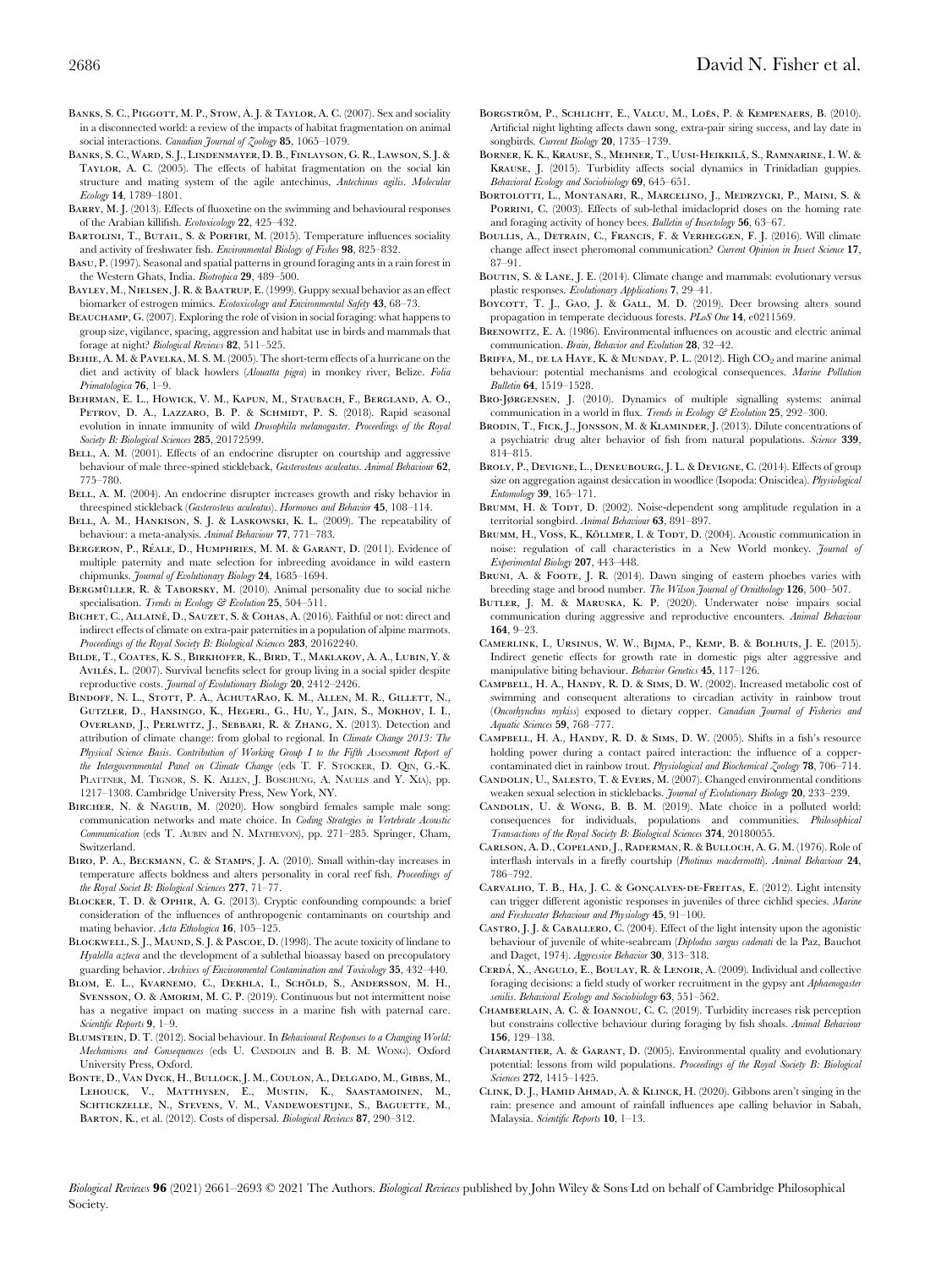- Clotfelter, E. D., Bell, A. M. & Levering, K. R. (2004). The role of animal behaviour in the study of endocrine-disrupting chemicals. Animal Behaviour 68, 665–676.
- Clutton-Brock, T. & Sheldon, B. C. (2010). Individuals and populations: the role of long-term, individual-based studies of animals in ecology and evolutionary biology. Trends in Ecology & Evolution 25, 562-573.
- Colin, M. E., Bonmatin, J. M., Moineau, I., Gaimon, C., Brun, S. & Vermandere, J. P. (2004). A method to quantify and analyze the foraging activity of honey bees: relevance to the sublethal effects induced by systemic insecticides. Archives of Environmental Contamination and Toxicology 47, 387–395.
- Costa e Silva, J., Potts, B. M., Bijma, P., Kerr, R. J. & Pilbeam, D. J. (2013). Genetic control of interactions among individuals: contrasting outcomes of indirect genetic effects arising from neighbour disease infection and competition in a forest tree. New Phytologist 197, 631–641.
- COTE, J., BOCEDI, G., DEBEFFE, L., CHUDZIŃSKA, M. E., WEIGANG, H. C., Dytham, C., Gonzalez, G., Matthysen, E., Travis, J., Baguette, M. & Hewison, A. J. M. (2017). Behavioural synchronization of large-scale animal movements – disperse alone, but migrate together? Biological Reviews 92, 1275–1296.
- CROFT, D. P., JAMES, R. & KRAUSE, J. (2008). Exploring Animal Social Networks. Princeton University Press, Oxford.
- DALE, S. (2001). Female-biased dispersal, low female recruitment, unpaired males, and the extinction of small and isolated bird populations. Oikos 92, 344–356.
- DALL, S. R. X., HOUSTON, A. I. & MCNAMARA, J. M. (2004). The behavioural ecology of personality: consistent individual differences from an adaptive perspective. Ecology Letters 7, 734–739.
- Da Silva, A., Valcu, M. & Kempenaers, B. (2015). Light pollution alters the phenology of dawn and dusk singing in common european songbirds. Philosophical Transactions of the Royal Society B: Biological Sciences 370, 20140126.
- Da Silva, A., Valcu, M. & Kempenaers, B. (2016). Behavioural plasticity in the onset of dawn song under intermittent experimental night lighting. Animal Behaviour 117, 155–165.
- DAVISON, P. J. & FIELD, J. (2018). Limited social plasticity in the socially polymorphic sweat bee Lasioglossum calceatum. Behavioral Ecology and Sociobiology 72, 56.
- DeLeon, S., Halitschke, R., Hames, R. S., Kessler, A., DeVoogd, T. J. & DHONDT, A. A. (2013). The effect of polychlorinated biphenyls on the song of two passerine species. PLoS One 8(9), e73471.
- Delpuech, J. M., Froment, B., Fouillet, P., Pompanon, F., Janillon, S. & BOULÉTREAU, M. (1998). Inhibition of sex pheromone communications of Trichogramma brassicae (Hymenoptera) by the insecticide chlorpyrifos. Environmental Toxicology and Chemistry 17, 1107–1113.
- DINGEMANSE, N. J., KAZEM, A. J. N., RÉALE, D. & WRIGHT, J. (2010). Behavioural reaction norms: animal personality meets individual plasticity. Trends in Ecology & Evolution 25, 81–89.
- DOLAN, A. C., SEXTON, K., REDMOND, L. J. & MURPHY, M. T. (2007). Dawn song of eastern kingbirds: intrapopulation variability and sociobiological correlates. Behaviour 144, 1273–1295.
- Domenici, P., Silvana Ferrari, R., Steffensen, J. F. & Batty, R. S. (2002). The effect of progressive hypoxia on school structure and dynamics in Atlantic herring Clupea harengus. Proceedings of the Royal Society B: Biological Sciences 269, 2103–2111.
- Domenici, P., Steffensen, J. F. & Marras, S. (2017). The effect of hypoxia on fish schooling. Philosophical Transactions of the Royal Society B: Biological Sciences 372, 20160236.
- Easterling, D. R., Meehl, G. A., Parmesan, C., Changnon, S. A., Karl, T. R. & Mearns, L. O. (2000). Climate extremes: observations, modeling, and impacts. Science 289, 2068-2074.
- Ebensperger, L. A., Villegas, Á., Abades, S. & Hayes, L. D. (2014). Mean ecological conditions modulate the effects of group living and communal rearing on offspring production and survival. Behavioral Ecology 25, 862–870.
- Edelaar, P. & Bolnick, D. I. (2019). Appreciating the multiple processes increasing individual or population fitness. Trends in Ecology & Evolution. 34, 435-446.
- Edenbrow, M., Darden, S. K., Ramnarine, I. W., Evans, J. P., James, R. & CROFT, D. P. (2011). Environmental effects on social interaction networks and male reproductive behaviour in guppies, Poecilia reticulata. Animal Behaviour 81, 551–558.
- Eickwort, G. C., Eickwort, J. M., Gordon, J., Eickwort, M. A. & Wcislo, W. T. (1996). Solitary behavior in a high-altitude population of the social sweat bee Halictus rubicundus (Hymenoptera: Halictidae). Behavioral Ecology and Sociobiology 38, 227–233.
- Eldakar, O. T., Dlugos, M. J., Holt, G. P., Wilson, D. S. & Pepper, J. W. (2010). Population structure influences sexual conflict in wild populations of water striders. Behaviour 147, 1615–1631.
- Eldakar, O. T., Dlugos, M. J., Pepper, J. W. & Wilson, D. S. (2009a). Population structure mediates sexual conflict in water striders. Science 326, 816.
- Eldakar, O. T., Dlugos, M. J., Wilcox, R. S. & Wilson, D. S. (2009b). Aggressive mating as a tragedy of the commons in the water strider Aquarius remigis. Behavioral Ecology and Sociobiology 64, 25–33.
- Eliyahu, D., Applebaum, S. & Rafaeli, A. (2003). Moth sex-pheromone biosynthesis is inhibited by the herbicide diclofop. Pesticide Biochemistry and Physiology 77, 75–81.
- Ellen, E. D., Rodenburg, T. B., Albers, G. A. A., Bolhuis, J. E., Camerlink, I., Duijvesteijn, N., Knol, E. F., Muir, W. M., Peeters, K., Reimert, I., Sell-Kubiak, E., van Arendonk, J. A. M., Visscher, J. & Bijma, P. (2014). The prospects of selection for social genetic effects to improve welfare and productivity in livestock. Frontiers in Genetics 5, 377.
- Elliser, C. R. & Herzing, D. L. (2014). Social structure of Atlantic spotted dolphins, Stenella frontalis, following environmental disturbance and demographic changes. Marine Mammal Science 30, 329–347.
- Emlen, S. & Oring, L. (1977). Ecology, sexual selection, and the evolution of mating systems. Science 197, 215-223.
- Emlen, S. T. (1982). The evolution of helping. I. An ecological constraints model. The American Naturalist 119, 29–39.
- Eroschenko, V. P., Amstislavsky, S. Y., Schwabel, H. & Ingermann, R. L. (2002). Altered behaviors in male mice, male quail, and salamander larvae following early exposures to the estrogenic pesticide methoxychlor. Neurotoxicology and Teratology 24, 29-36.
- FARABOLLINI, F., PORRINI, S., DELLA SETA, D., BIANCHI, F. & DESSÌ-FULGHERI, F. (2002). Effects of perinatal exposure to bisphenol A on sociosexual behavior of female and male rats. Environmental Health Perspectives 110, 409-414.
- Farine, D. R., Strandburg-Peshkin, A., Couzin, I. D., Berger-Wolf, T. Y. & CROFOOT, M. C. (2017). Individual variation in local interaction rules can explain emergent patterns of spatial organization in wild baboons. Proceedings of the Royal Society B: Biological Sciences 284, 20162243.
- Farquhar, M. L., Morin, A. & Nocera, J. J. (2018). High ambient temperatures induce aggregations of chimney swifts Chaetura pelagica inside a roost. Journal of Avian Biology 49, e01754.
- Field, C.B., Barros, V.R., Dokken, D.J., Mach, K.J., Mastrandrea, M.D., BILIR, T.E., CHATTERJEE, M., EBI, K.L., ESTRADA, Y.O., GENOVA, R., Girma, B., Kissel, E.S., Levy, A.N., MacCracken, S., Mastrandrea, P.R., et al. (2014). Climate change 2014: impacts, adaptation, and vulnerability. Part A: global and sectoral aspects. Contribution of Working Group II to the Fifth Assessment Report of the Intergovernmental Panel on Climate Change. New York.
- Firebaugh, A. & Haynes, K. J. (2016). Experimental tests of light-pollution impacts on nocturnal insect courtship and dispersal. Oecologia 182, 1203–1211.
- Firebaugh, A. & Haynes, K. J. (2019). Light pollution may create demographic traps for nocturnal insects. Basic and Applied Ecology 34, 118–125.
- Firman, R. C., Rubenstein, D. R., Moran, J. M., Rowe, K. C. & Buzatto, B. A. (2020). Extreme and variable climatic conditions drive the evolution of sociality in Australian rodents. Current Biology 30, 691-697.e3.
- Fischer, S. & Frommen, J. G. (2013). Eutrophication alters social preferences in three-spined sticklebacks (Gasterosteus aculeatus). Behavioral Ecology and Sociobiology 67, 293–299.
- Fisher, D. N., Wilson, A. J., Boutin, S., Dantzer, B., Lane, J. E., COLTMAN, D. W., GORRELL, J. C. & McADAM, A. G. (2019). Social effects of territorial neighbours on the timing of spring breeding in North American red squirrels. Journal of Evolutionary Biology 32, 559-571.
- Fisher, H. S., Wong, B. B. & Rosenthal, G. G. (2006). Alteration of the chemical environment disrupts communication in a freshwater fish. Proceedings of the Royal Society B: Biological Sciences 273, 1187–1193.
- Flahr, L. M., Michel, N. L., Zahara, A. R. D., Jones, P. D. & Morrissey, C. A. (2015). Developmental exposure to Aroclor 1254 alters migratory behavior in juvenile European starlings (Sturnus vulgaris). Environmental Science and Technology 49, 6274–6283.
- Flood, C. E. & Wong, M. Y. L. (2017). Social stability in times of change: effects of group fusion and water depth on sociality in a globally invasive fish. Animal Behaviour 129, 71–79.
- Flores, D., Tousignant, A. & Crews, D. (1994). Incubation temperature affects the behavior of adult leopard geckos (Eublepharis macularius). Physiology and Behavior 55, 1067–1072.
- FOOTE, A. D., OSBORNE, R. W. & HOELZEL, A. R. (2004). Whale-call response to masking boat noise. Nature 428, 910–910.
- FOOTE, J. R., NANNI, L. K. & SCHROEDER, R. (2017). Seasonal patterns of nocturnal singing by ovenbirds and white-throated sparrows. Behaviour 154, 1275-1295.
- FORREST, T. G. (1994). From sender to receiver: propagation and environmental effects on acoustic signals. American Zoologist 34, 644-654.
- Frank, S. A. (2007). All of life is social. Current Biology 17, R648–R650.
- FRANKLIN, M., DROEGE, S., DAWSON, D. & ROYLE, J. A. (2009). Nightly and seasonal patterns of calling in common true katydids (Orthoptera: Tettigoniidae: Pterophylla camellifolia). Journal of Orthoptera Research 18, 15–18.
- Fuller, R. A., Warren, P. H. & Gaston, K. J. (2007). Daytime noise predicts nocturnal singing in urban robins. Biology Letters 3, 368–370.
- FUREY (1998). Two cooperatively social populations of the theridiid spider Anelosimus studiosus in a temperate region. Animal Behaviour 55, 727-735.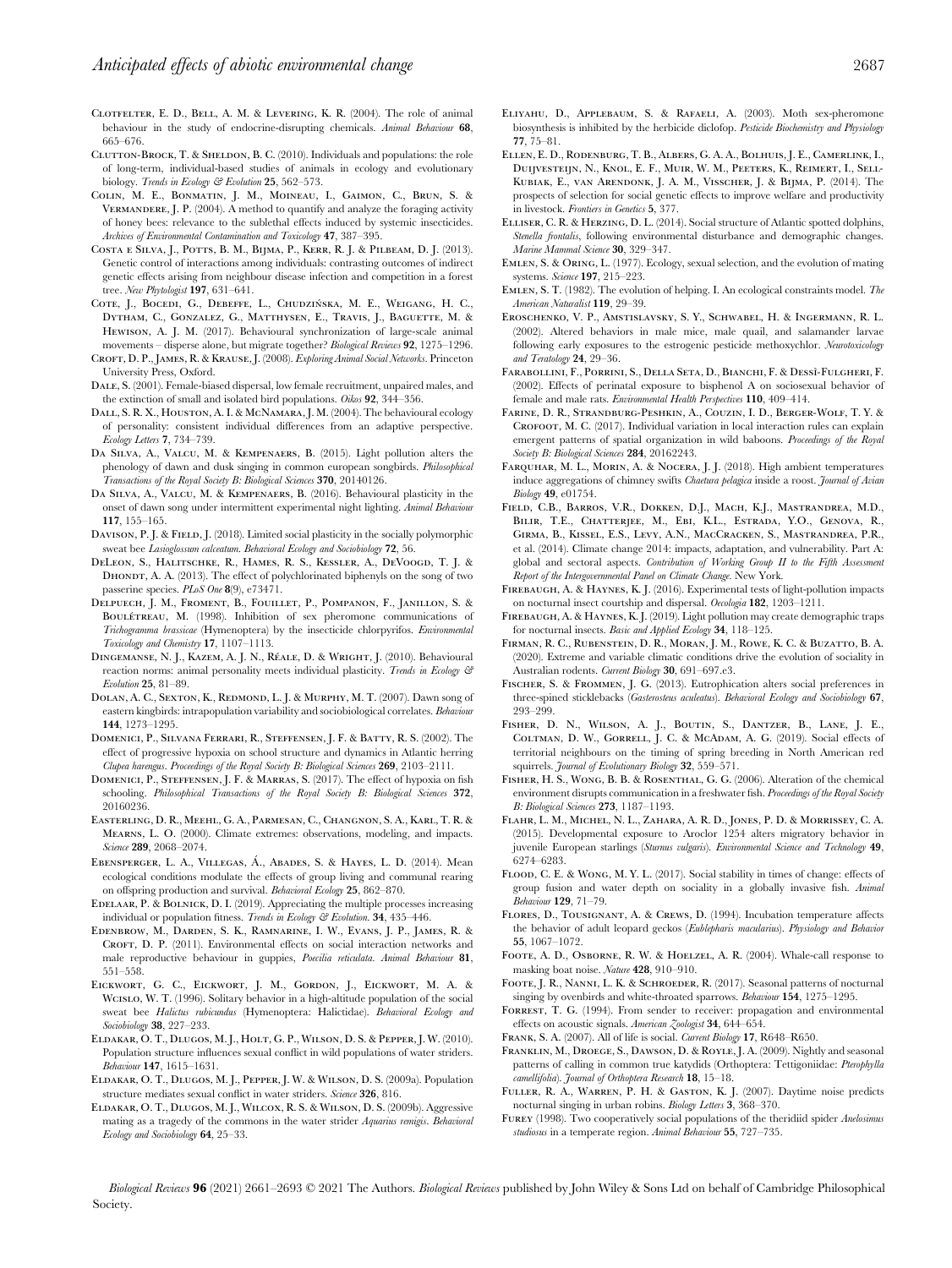- GABRIEL, D. N., GOULD, L. & COOK, S. (2018). Crowding as a primary source of stress in an endangered fragment-dwelling strepsirrhine primate. Animal Conservation 21, 76–85.
- Ghalambor, C. K., McKay, J. K., Carroll, S. P. & Reznick, D. N. (2007). Adaptive versus non-adaptive phenotypic plasticity and the potential for contemporary adaptation in new environments. Functional Ecology 21, 394–407.
- Gilardi, J. D. & Munn, C. A. (1998). Patterns of activity, flocking, and habitat use in parrots of the Peruvian Amazon. The Condor 100, 641–653.
- GONÇALVES-DE-FREITAS, E., TERESA, F. B., GOMES, F. S. & GIAQUINTO, P. C. (2008). Effect of water renewal on dominance hierarchy of juvenile Nile tilapia. Applied Animal Behaviour Science 112, 187–195.
- GORDON, D. M. (2013). The rewards of restraint in the collective regulation of foraging by harvester ant colonies. Nature 498, 91–93.
- Gorissen, L., Snoeijs, T., Van Duyse, E. & Eens, M. (2005). Heavy metal pollution affects dawn singing behaviour in a small passerine bird. Oecologia 145, 504–509.
- GREENBERG, G. (1972). The effects of ambient temperature and population density on aggression in two inbred strains of mice, Mus Musculus. Behaviour 42, 119–130.
- Griesser, M., Ma, Q., Webber, S., Bowgen, K. & Sumpter, D. J. T. (2011). Understanding animal group-size distributions. PLoS One 6, e23438.
- GRIFFING, B. (1967). Selection in reference to biological groups. I. Individual and group selection applied to populations of unordered groups. Australian Journal of Biological Sciences 20, 127–139.
- GRINSTED, L. & FIELD, J. (2017). Market forces influence helping behaviour in cooperatively breeding paper wasps. Nature Communications 8, 13750.
- Groot, A. T. & Zizzari, Z. V. (2019). Does climate warming influence sexual chemical signaling? Animal Biology 69, 83–93.
- Grue, C. E. & Shipley, B. J. (1981). Interpreting population estimates of birds following pesticide applications–behavior of male starlings exposed to an organophosphate pesticide. Studies in Avian Biology 6, 292–296.
- Grunst, A. S., Grunst, M. L., Thys, B., Raap, T., Daem, N., Pinxten, R. & Eens, M. (2018). Variation in personality traits across a metal pollution gradient in a free-living songbird. Science of the Total Environment 630, 668-678.
- GUEVARA, J. & AVILÉS, L. (2015). Ecological predictors of spider sociality in the Americas. Global Ecology and Biogeography 24, 1181–1191.
- GUTTAL, V. & COUZIN, I. D. (2010). Social interactions, information use, and the evolution of collective migration. Proceedings of the National Academy of Sciences of the United States of America 107, 16172–16177.
- HAEGELE, M. & HUDSON, R. (1977). Reduction of courtship behavior induced by DDE in male ringed turtle doves. The Wilson Bulletin 89, 593–601.
- HAEGELE, M. A. & HUDSON, R. H. (1973). DDE effects on reproduction of ring doves. Environmental Pollution 4, 53–57.
- Hamilton, J. A. & Miller, J. M. (2016). Adaptive introgression as a resource for management and genetic conservation in a changing climate. Conservation Biology 30, 33–41.
- Hanada, T., Kashiwayanagi, M. & Kurihara, K. (1994). Temperature increase abolishes ability of turtle olfactory receptors to discriminate similar odorant. American Journal of Physiology 266, R1816-R1823.
- Hansen, I. J. K., Otter, K. A., Van Oort, H. & Holschuh, C. I. (2005). Communication breakdown? Habitat influences on black-capped chickadee dawn choruses. Acta Ethologica 8, 111-120.
- HARSHAW, C., BLUMBER, M. S. & ALBERTS, J. R. (2017). Thermoregulation, energetics, and behavior. In APA Handbook of Comparative Psychology: Vol. 1. Basic Concepts, Methods, Neural Substrate, and Behavior (eds J. CALL, G. M. BURGHARDT, I. M. PEPPERBERG, T. SNOWDON and T. ZENTALL), pp. 931–952. American Psychological **Association**
- HATCHWELL, B. J. & KOMDEUR, J. (2000). Ecological constraints, life history traits and the evolution of cooperative breeding. Animal Behaviour 59, 1079–1086.
- HATCHWELL, B. J., SHARP, S. P., BECKERMAN, A. P. & MEADE, J. (2013). Ecological and demographic correlates of helping behaviour in a cooperatively breeding bird. Journal of Animal Ecology 82, 486-494.
- Hendry, A. P., Farrugia, T. J. & Kinnison, M. T. (2008). Human influences on rates of phenotypic change in wild animal populations. Molecular Ecology 17, 20–29.
- Henneken, J. & Jones, T. M. (2017). Pheromones-based sexual selection in a rapidly changing world. Current Opinion in Insect Science 24, 84–88.
- HENRY, M., BÉGUIN, M., REQUIER, F., ROLLIN, O., ODOUX, J.-F., AUPINEL, P. Aptel, J., Tchamitchian, S. & Decourtye, A. (2012). A common pesticide decreases foraging success and survival in honey bees. Science 336, 348-350.
- Herbert-Read, J. E., Kremer, L., Bruintjes, R., Radford, A. N. & Ioannou, C. C. (2017). Anthropogenic noise pollution from pile-driving disrupts the structure and dynamics of fish shoals. Proceedings of the Royal Society B: Biological Sciences 284, 20171627.
- Hermisson, J. & Wagner, G. P. (2004). The population genetic theory of hidden variation and genetic robustness. Genetics 168, 2271–2284.
- HINDE, R. A. (1976). Interactions, relationships and social structure. Man 11, 1-17.
- HIRATA, M. & HIGASHI, S. (2008). Degree-day accumulation controlling allopatric and sympatric variations in the sociality of sweat bees, *Lasioglossum* (*Evylaeus*) baleicum (Hymenoptera: Halictidae). Behavioral Ecology and Sociobiology 62, 1239–1247.
- Hobson, E. A. (2020). Differences in social information are critical to understanding aggressive behavior in animal dominance hierarchies. Current Opinion in Psychology 33, 209–215.
- Hobson, E. A. & DeDeo, S. (2015). Social feedback and the emergence of rank in animal society. PLoS Computational Biology 11, e1004411.
- HOFFMANN, A. A. & MERILÄ, J. (1999). Heritable variation and evolution under favourable and unfavourable conditions. Trends in Ecology & Evolution 14, 96-101.
- HOFFMANN, A. A. & SGRÒ, C. M. (2011). Climate change and evolutionary adaptation. Nature 470, 479–485.
- Hogstad, O. (1984). Variation in numbers, territoriality and flock size of a Goldcrest Regulus regulus population in winter. Ibis 126, 296–306.
- HOGSTAD, O. (1988). Advantages of social foraging of willow tits Parus montanus. Ibis 130, 275–283.
- HOGSTAD, O. & PEDERSEN, H. C. (2007). Heavy metal load and dominance hierarchy in juvenile willow tits during winter. Environmental Pollution 147, 245–247.
- HOTCHKIN, C. F., PARKS, S. E. & WEISS, D. J. (2015). Noise-induced frequency modifications of tamarin vocalizations: implications for noise compensation in nonhuman primates. PLoS One 10(6), e0130211.
- Huey, R. B., Kearney, M. R., Krockenberger, A., Holtum, J. A. M., Jess, M. & WILLIAMS, S. E. (2012). Predicting organismal vulnerability to climate warming: roles of behaviour, physiology and adaptation. Philosophical Transactions of the Royal Society B: Biological Sciences 367, 1665-1679.
- HUGHES, L. (2000). Biological consequences of global warming: is the signal already apparent? Trends in Ecology & Evolution 15, 56-61.
- HUNT, E. R., MI, B., FERNANDEZ, C., WONG, B. M., PRUITT, J. N. & PINTER-Wollman, N. (2018). Social interactions shape individual and collective personality in social spiders. Proceedings of the Royal Society B: Biological Sciences 285, 20181366.
- IDRIS, M. & PRAKASH, I. (1985). Social and scent marking behaviour in Indian gerbil, Tatera indica. Biology of Behaviour 10, 31–39.
- IGLESIAS-CARRASCO, M., HEAD, M. L., MARTÍN, J. & CABIDO, C. (2018). Increased temperature disrupts chemical communication in some species but not others: the importance of local adaptation and distribution. Ecology and Evolution 8, 1031–1042.
- IGUCHI, Y. (2010). Temperature-dependent geographic variation in the flashes of the firefly Luciola cruciata (Coleoptera: Lampyridae). Journal of Natural History 44, 861-867.
- Ilany, A., Booms, A. S. & Holekamp, K. E. (2015). Topological effects of network structure on long-term social network dynamics in a wild mammal. Ecology Letters 18, 687–695.
- IMS, R. A., ROLSTAD, J. & WEGGE, P. (1993). Predicting space use responses to habitat fragmentation: can voles Microtus oeconomus serve as an experimental model system (EMS) for capercaillie grouse Tetrao urogallus in boreal forest? Biological Conservation 63, 261–268.
- ISRAELI, D. (1996). Monitoring the behavior of hypoxia-stressed Carassius auratus using computer vision. Aquacultural Engineering 15, 423–440.
- Iwaniuk, A. N., Koperski, D. T., Cheng, K. M., Elliott, J. E., Smith, L. K., Wilson, L. K. & Wylie, D. R. W. (2006). The effects of environmental exposure to DDT on the brain of a songbird: changes in structures associated with mating and song. Behavioural Brain Research 173, 1–10.
- Jaeger, J. W., Carlson, I. H. & Porter, W. P. (1999). Endocrine, immune, and behavioral effects of aldicarb (carbamate), atrazine (triazine) and nitrate (fertilizer) mixtures at groundwater concentrations. Toxicology and Industrial Health 15, 133–151.
- Janssens, E., Dauwe, T., Van Duyse, E., Beernaert, J., Pinxten, R. & Eens, M. (2003). Effects of heavy metal exposure on aggressive behavior in a small territorial songbird. Archives of Environmental Contamination and Toxicology 45, 121-127.
- JÄRVENPÄÄ, M. & LINDSTRÖM, K. (2004). Water turbidity by algal blooms causes mating system breakdown in a shallow-water fish, the sand goby Pomatoschistus minutus. Proceedings of the Royal Society B: Biological Sciences 271, 2361-2365.
- JETZ, W. & RUBENSTEIN, D. R. (2011). Environmental uncertainty and the global biogeography of cooperative breeding in birds. Current Biology 21, 72–78.
- Johnson, C., Piel, A. K., Forman, D., Stewart, F. A. & King, A. J. (2015). The ecological determinants of baboon troop movements at local and continental scales. Movement Ecology 3, 14.
- JONES, J. C. & REYNOLDS, J. D. (1999). The influence of oxygen stress on female choice for male nest structure in the common goby. Animal Behaviour 57, 189–196.
- Jones, T. C., Riechert, S. E., Dalrymple, S. E. & Parker, P. G. (2007). Fostering model explains variation in levels of sociality in a spider system. Animal Behaviour 73, 195–204.
- KASPERSSON, R., HÖJESJÖ, J. & PEDERSEN, S. (2010). Effects of density on foraging success and aggression in age-structured groups of brown trout. Animal Behaviour 79, 709–715.
- KAUFMANN, J. H. (1983). On the definitions and functions of dominance and territoriality. Biological Reviews 58, 1–20.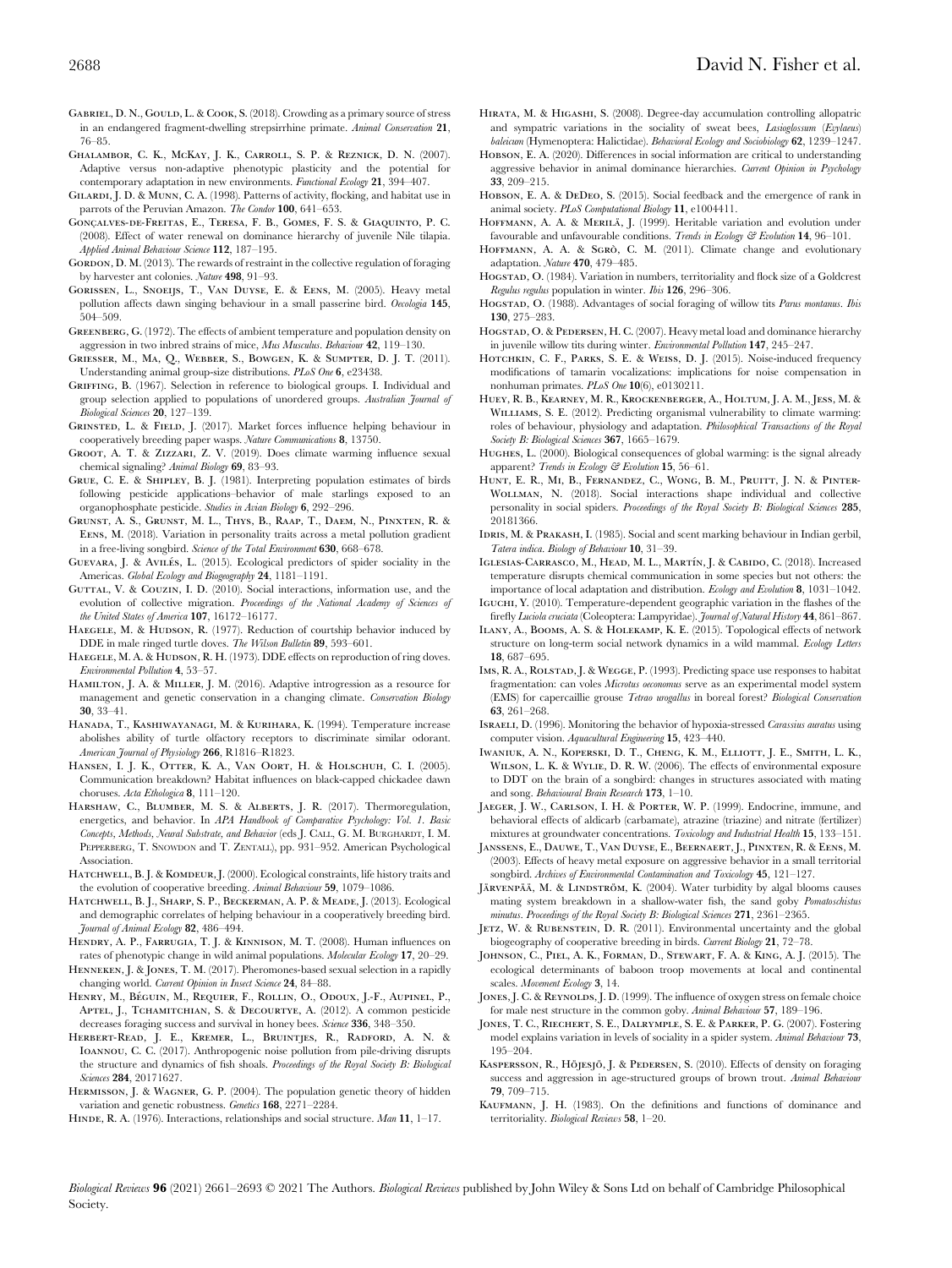- Kidd, K. A., Blanchfield, P. J., Mills, K. H., Palace, V. P., Evans, R. E., LAZORCHAK, J. M. & FLICK, R. W. (2007). Collapse of a fish population after exposure to a synthetic estrogen. Proceedings of the National Academy of Sciences of the United States of America 104, 8897–8901.
- KIMBELL, H. S. & MORRELL, L. J. (2015). Turbidity influences individual and group level responses to predation in guppies, Poecilia reticulata. Animal Behaviour 103, 179–185.
- Kocher, S. D., Pellissier, L., Veller, C., Purcell, J., Nowak, M. A., Chapuisat, M. & Pierce, N. E. (2014). Transitions in social complexity along elevational gradients reveal a combined impact of season length and development time on social evolution. Proceedings of the Royal Society B: Biological Sciences 281, 20140627.
- Kochhann, D., Campos, D. F. & Val, A. L. (2015). Experimentally increased temperature and hypoxia affect stability of social hierarchy and metabolism of the Amazonian cichlid Apistogramma agassizii. Comparative Biochemistry and Physiology -Part A: Molecular and Integrative Physiology 190, 54–60.
- Kokko, H. & Johnstone, R. A. (1999). Social queuing in animal societies: a dynamic model of reproductive skew. Proceedings of the Royal Society B: Biological Sciences 266, 571–578.
- KOLTES, K. H. (1985). Effects of sublethal copper concentrations on the structure and activity of Atlantic silverside schools. Transactions of the American Fisheries Society 114, 413–422.
- KOMDEUR, J. (1992). Importance of habitat saturation and territory quality for evolution of cooperative breeding in the Seychelles warbler. Nature 358, 493–495. KRÅNG, A.-S. (2007). Naphthalene disrupts pheromone induced mate search in the
- amphipod Corophium volutator (Pallas). Aquatic Toxicology 85, 9–18.
- KRAUSE, J., JAMES, R., FRANKS, D. W. & CROFT, D. P. (2014). Animal Social Networks. Oxford University Press, Oxford.
- Krause, S., Wilson, A. D. M., Ramnarine, I. W., Herbert-Read, J. E., CLÉMENT, R. J. G. & KRAUSE, J. (2017). Guppies occupy consistent positions in social networks: mechanisms and consequences. Behavioral Ecology 28, 429–438.
- Kua, Z. X., Hamilton, I. M., McLaughlin, A. L., Brodnik, R. M., Keitzer, S. C., Gilliland, J., Hoskins, E. A. & Ludsin, S. A. (2020). Water warming increases aggression in a tropical fish. Scientific Reports 10, 1-13.
- Kurvers, R. H. J. M. & Holker, F. (2014). Bright nights and social interactions: a neglected issue. Behavioral Ecology 26, 334–339.
- LAIOLO, P. (2010). The emerging significance of bioacoustics in animal species conservation. Biological Conservation 143, 1635–1645.
- LAIOLO, P. & TELLA, J. L. (2005). Habitat fragmentation affects culture transmission: patterns of song matching in Dupont's lark. *Journal of Applied Ecology* 42, 1183–1193.
- Laiolo, P. & Tella, J. L. (2006). Landscape bioacoustics allow detection of the effects of habitat patchiness on population structure. Ecology 87, 1203–1214.
- LAIOLO, P., VÖGELI, M., SERRANO, D. & TELLA, J. L. (2008). Song diversity predicts the viability of fragmented bird populations. PLoS One 3, e1822.
- Lane, J. E., Forrest, M. N. K. & Willis, C. K. R. (2011). Anthropogenic influences on natural animal mating systems. Animal Behaviour 81, 909–917.
- LANGE, R., GRUBER, B., HENLE, K., SARRE, S. D. & HOEHN, M. (2013). Mating system and intrapatch mobility delay inbreeding in fragmented populations of a gecko. Behavioral Ecology 24, 1260–1270.
- LANHAM, E. J. (2001). Group-Living in the Australian Skink, Egernia stokesii. Flinders University of South Australia, Adelaide, Australia.
- LANTZ, S. M. & KARUBIAN, J. (2017). Environmental disturbance increases social connectivity in a passerine bird. PLoS One 12, e0183144.
- Lattanzio, M. S. & Miles, D. B. (2014). Ecological divergence among colour morphs mediated by changes in spatial network structure associated with disturbance. The Journal of Animal Ecology 83, 1490–1500.
- Leduc, A. O. H. C., Noseworthy, M. K., Adrian, J. C. & Brown, G. E. (2003). Detection of conspecific and heterospecific alarm signals by juvenile pumpkinseed under weak acidic conditions. Journal of Fish Biology 63, 1331-1336.
- LENGAGNE, T. (2008). Traffic noise affects communication behaviour in a breeding anuran, Hyla arborea. Biological Conservation 141, 2023–2031.
- Lengagne, T. & Slater, P. J. B. (2002). The effects of rain on acoustic communication: tawny owls have good reason for calling less in wet weather. Proceedings of the Royal Society B: Biological Sciences 269, 2121–2125.
- LESAGE, V., BARRETTE, C., KINGSLEY, M. C. S. & SJARE, B. (1999). The effect of vessel noise on the vocal behavior of belugas in the St. Lawrence River estuary, Canada. Marine Mammal Science 15, 65–84.
- Leu, S. T., Farine, D. R., Wey, T. W., Sih, A. & Bull, C. M. (2016). Environment modulates population social structure: experimental evidence from replicated social networks of wild lizards. Animal Behaviour 111, 23–31.
- LIESS, M., FOIT, K., KNILLMANN, S., SCHÄFER, R. B. & LIESS, H. D. (2016). Predicting the synergy of multiple stress effects. Scientific Reports 6, 1-8.
- Lin, Y. H., Chan, S. F., Rubenstein, D. R., Liu, M. & Shen, S. F. (2019). Resolving the paradox of environmental quality and sociality: the ecological causes and consequences of cooperative breeding in two lineages of birds. American Naturalist 194, 207–216.
- LITTLE, A. G., FISHER, D. N., SCHOENER, T. W. & PRUITT, J. N. (2019). Population differences in aggression are shaped by tropical cyclone-induced selection. Nature Ecology and Evolution 3, 1294–1297.
- Liu, M., Chan, S.-F., Rubenstein, D. R., Sun, S.-J., Chen, B.-F. & Shen, S.-F. (2020). Ecological transitions in grouping benefits explain the paradox of environmental quality and sociality. The American Naturalist 195, 818–832.
- LIU, W. C. (2004). The effect of neighbours and females on dawn and daytime singing behaviours by male chipping sparrows. Animal Behaviour 68, 39–44.
- Lopes, A. F., Morais, P., Pimentel, M., Rosa, R., Munday, P. L., GONÇALVES, E. J. & FARIA, A. M. (2016). Behavioural lateralization and shoaling cohesion of fish larvae altered under ocean acidification. *Marine Biology* 163, 1–10.
- LÓPEZ-SEPULCRE, A. & KOKKO, H. (2012). Understanding behavioural responses and their consequences. In Behavioural Responses to a Changing World: Mechanisms and Consequences (eds U. CANDOLIN and B. B. M. WONG). Oxford University Press, Oxford.
- LOTT, D. F. (1991). Intraspecific Variation in the Social Systems of Wild Vertebrates. Cambridge University Press, Cambridge.
- LÜRLING, M. & SCHEFFER, M. (2007). Info-disruption: pollution and the transfer of chemical information between organisms. Trends in Ecology and Evolution 22, 374–379.
- Luther, D. & Baptista, L. (2010). Urban noise and the cultural evolution of bird songs. Proceedings of the Royal Society B: Biological Sciences 277, 469-473.
- LUTHER, D. & GENTRY, K. (2013). Sources of background noise and their influence on vertebrate acoustic communication. Behaviour 150, 1045-1068.
- Maan, M. E., Seehausen, O. & Van Alphen, J. J. M. (2010). Female mating preferences and male coloration covary with water transparency in a Lake Victoria cichlid fish. Biological Journal of the Linnean Society 99, 398–406.
- Mably, T. A., Moore, R. W., Goy, R. W. & Peterson, R. E. (1992). In utero and lactational exposure of male rats to 2,3,7,8-tetrachlorodibenzo-p-dioxin: 2. Effects on sexual behavior and the regulation of luteinizing hormone secretion in adulthood. Toxicology and Applied Pharmacology 114, 108–117.
- MALDONADO-CHAPARRO, A. A., ALARCÓN-NIETO, G., KLAREVAS-IRBY, J. A. & Farine, D. R. (2018). Experimental disturbances reveal group-level costs of social instability. Proceedings of the Royal Society B: Biological Sciences 285, 20181577
- Mangan, S., Urbina, M. A., Findlay, H. S., Wilson, R. W. & Lewis, C. (2017). Fluctuating seawater  $pH/pCO_2$  regimes are more energetically expensive than static pH/ $pCO_2$  levels in the mussel Mytilus edulis. Proceedings of the Royal Society B: Biological Sciences 284, 20171642.
- Marshall, H. H., Sanderson, J. L., Mwanghuya, F., Businge, R., Kyabulima, S., Hares, M. C., Inzani, E., Kalema-Zikusoka, G., Mwesige, K., Thompson, F. J., Vitikainen, E. I. K. & Cant, M. A. (2016). Variable ecological conditions promote male helping by changing banded mongoose group composition. Behavioral Ecology 27, 978–987.
- MARTÍN, J. & LÓPEZ, P. (2013). Effects of global warming on sensory ecology of rock lizards: increased temperatures alter the efficacy of sexual chemical signals. Functional Ecology 27, 1332–1340.
- Martin, J. G. A., Petelle, M. B. & Blumstein, D. T. (2014). Environmental, social, morphological, and behavioral constraints on opportunistic multiple paternity. Behavioral Ecology and Sociobiology 68, 1531-1538.
- Martin, J. K. & Martin, A. A. (2007). Resource distribution influences mating system in the bobuck (Trichosurus cunninghami: Marsupialia). Oecologia 154, 227–236.
- Mathers-Winn, C. (2019). The Effects of Forest Gaps on Animal Communication Networks. University of Montana, Missoula.
- MATHOT, K. J. & GIRALDEAU, L. A. (2010). Within-group relatedness can lead to higher levels of exploitation: a model and empirical test. Behavioral Ecology 21, 843–850.
- McDonald, D. B. & Shizuka, D. (2012). Comparative transitive and temporal orderliness in dominance networks. Behavioral Ecology 24, 511–520.
- McMULLEN, H., SCHMIDT, R. & KUNC, H. P. (2014). Anthropogenic noise affects vocal interactions. Behavioural Processes 103, 125-128.
- McNicol, R. E. & Noakes, D. L. G. (1984). Environmental influences on territoriality of juvenile brook charr, Salvelinus fontinalis, in a stream environment. Environmental Biology of Fishes 10, 29–42.
- Meehl, G. A., Zwiers, F., Evans, J., Knutson, T., Mearns, L., Whetton, P., Meehl, G. A., Zwiers, F., Evans, J., Knutson, T., Mearns, L. & WHETTON, P. (2000). Trends in extreme weather and climate events: issues related to modeling extremes in projections of future climate change. Bulletin of the American Meteorological Society 81, 427–436.
- Meise, K., Franks, D. W. & Bro-Jørgensen, J. (2019). Using social network analysis of mixed-species groups in African savannah herbivores to assess how community structure responds to environmental change. Philosophical Transactions of the Royal Society B: Biological Sciences 374, 20190009.
- Michaelidis, C. I., Demary, K. C. & Lewis, S. M. (2006). Male courtship signals and female signal assessment in Photinus greeni fireflies. Behavioral Ecology 17, 329–335.
- Michelena, P., Jeanson, R., Deneubourg, J.-L. & Sibbald, A. M. (2010). Personality and collective decision-making in foraging herbivores. Proceedings of the Royal Society B: Biological Sciences 277, 1093–1099.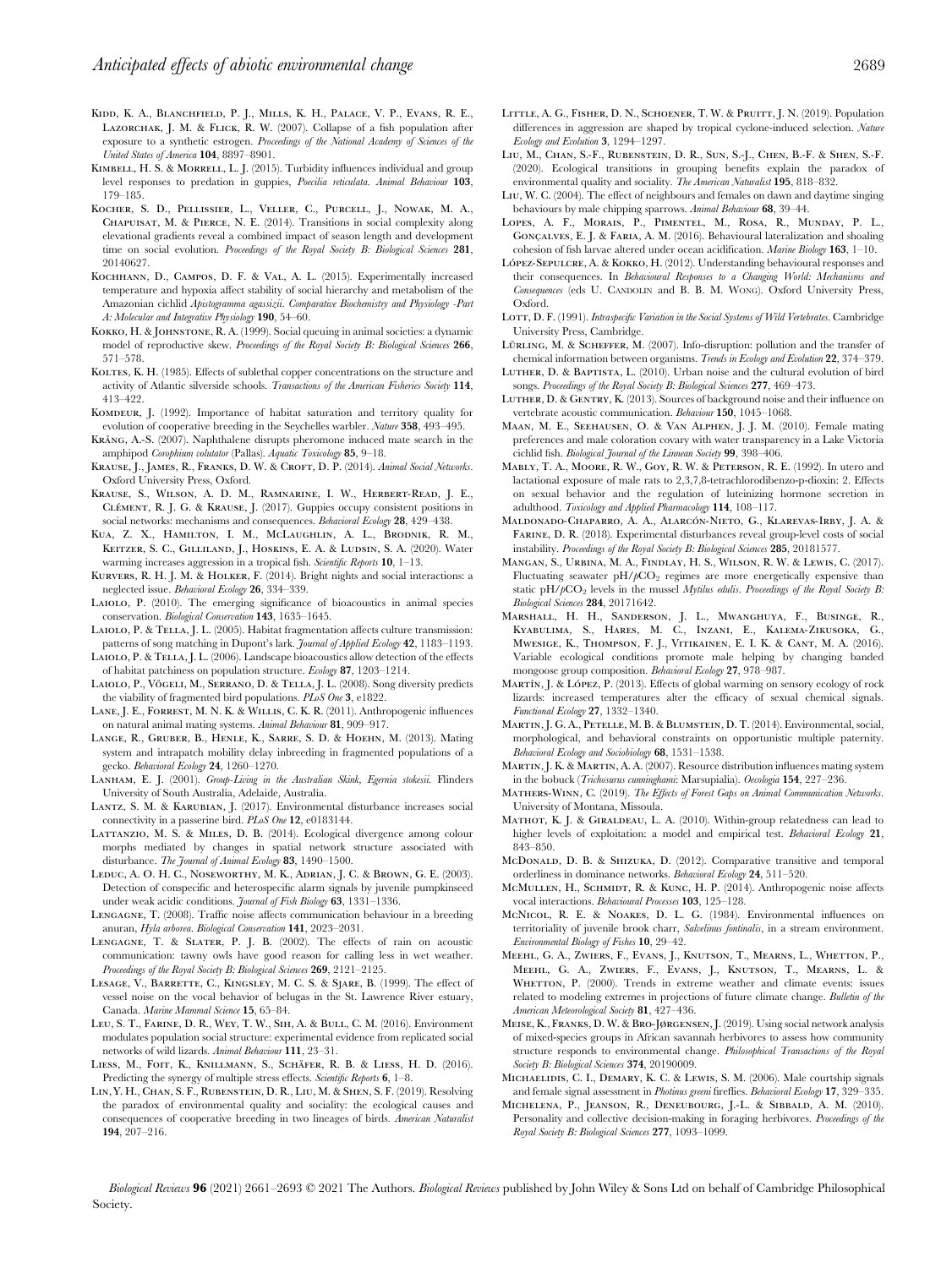- Miller, P. J. O., Biassoni, N., Samuels, A. & Tyack, P. L. (2000). Whale songs lengthen in response to sonar. Nature 405, 903–903.
- MONTIGLIO, P.-O. & ROYAUTÉ, R. (2014). Contaminants as a neglected source of behavioural variation. Animal Behaviour 88, 29–35.
- Montiglio, P.-O., Wey, T. W., Chang, A. T., Fogarty, S. & Sih, A. (2016). Correlational selection on personality and social plasticity: morphology and social context determine behavioural effects on mating success. Journal of Animal Ecology 86, 213–226.
- Moore, A. & Waring, C. P. (1996). Sublethal effects of the pesticide Diazinon on olfactory function in mature male Atlantic salmon parr. Journal of Fish Biology 48, 758–775.
- Moore, A. & Waring, C. P. (2001). The effects of a synthetic pyrethroid pesticide on some aspects of reproduction in Atlantic salmon (Salmo salar L.). Aquatic Toxicology 52,  $1 - 12$ .
- Moore, A. J., Brodie, E. D. I. & Wolf, J. B. (1997). Interacting phenotypes and the evolutionary process: I. Direct and indirect genetic effects of social interactions. Evolution 51, 1352–1362.
- Morisaka, T., Shinohara, M., Nakahara, F. & Akamatsu, T. (2005). Effects of ambient noise on the whistles of indo-Pacific bottlenose dolphin populations. Journal of Mammalogy 86, 541-546.
- Morris-Drake, A., Kern, J. M. & Radford, A. N. (2016). Cross-modal impacts of anthropogenic noise on information use. Current Biology 26, R911–R912.
- Moss, J. & While, G. (2020). Climate change as a catalyst of social evolution. EcoEvoRxiv, May 8. doi[:https://doi.org/10.32942/osf.io/ndq6r](https://doi.org/10.32942/osf.io/ndq6r)
- Muir, W. M. (2005). Incorporation of competitive effects in forest tree or animal breeding programs. Genetics 170, 1247–1259.
- Muir, W. M., Bijma, P. & Schinckel, A. (2013). Multilevel selection with kin and non-kin groups, experimental results with japanese quail (Coturnix japonica). Evolution 67, 1598–1606.
- MUTIC, J. J. & WOLF, J. B. (2007). Indirect genetic effects from ecological interactions in Arabidopsis thaliana. Molecular Ecology 16, 2371–2381.
- NEGRÍN, A. R., FUENTES, A. C., ESPINOSA, D. C. & DIAS, P. A. D. (2016). The loss of behavioral diversity as a consequence of anthropogenic habitat disturbance: the social interactions of black howler monkeys. Primates 57, 9–15.
- Nemeth, E., Pieretti, N., Zollinger, S. A., Geberzahn, N., Partecke, J., Miranda, A. C. & Brumm, H. (2013). Bird song and anthropogenic noise: vocal constraints may explain why birds sing higher-frequency songs in cities. Proceedings of the Royal Society B: Biological Sciences 280, 20122798.
- NGUYEN, K. & STAHLSCHMIDT, Z. R. (2019). When to fight? Disentangling temperature and circadian effects on aggression and agonistic contests. Animal Behaviour 148, 1–8.
- Nichols, H. J., Bell, M. B. V., Hodge, S. J. & Cant, M. A. (2012). Resource limitation moderates the adaptive suppression of subordinate breeding in a cooperatively breeding mongoose. Behavioral Ecology 23, 635–642.
- NORRIS, D. R. & STUTCHBURY, B. J. M. (2001). Extraterritorial movements of a forest songbirds in a fragmented landscape. Conservation Biology 15, 729–736.
- NOWACEK, D. P., THORNE, L. H., JOHNSTON, D. W. & TYACK, P. L. (2007). Responses of cetaceans to anthropogenic noise. Mammal Review 37, 81–115.
- NOWICKI, S., PETERS, S. & PODOS, J. (1998). Song learning, early nutrition and sexual selection in songbirds. American Zoologist 38, 179-190.
- OLSÉN, K.H. (2011). Effects of pollutants on olfactory mediated behaviors in fish and crustaceans. In BREITHAUPT, T and THIEL, M Chemical Communication in Crustaceans pp. 507–529. SpringerNew York.
- Olsson, M., Schwartz, T., Wapstra, E., Uller, T., Ujvari, B., Madsen, T. & SHINE, R. (2011). Climate change, multiple paternity and offspring survival in lizards. Evolution 65, 3323–3326.
- Orpwood, J. E., Magurran, A. E., Armstrong, J. D. & Griffiths, S. W. (2008). Minnows and the selfish herd: effects of predation risk on shoaling behaviour are dependent on habitat complexity. Animal Behaviour 76, 143–152.
- Orr, J. A., Vinebrooke, R. D., Jackson, M. C., Kroeker, K. J., Kordas, R. L., Mantyka-Pringle, C., van den Brink, P. J., de Laender, F., Stoks, R., Holmstrup, M., Matthaei, C. D., Monk, W. A., Penk, M. R., LEUZINGER, S., SCHÄFER, R. B. & PIGGOTT, J. J. (2020). Towards a unified study of multiple stressors: divisions and common goals across research disciplines. Proceedings of the Royal Society B: Biological Sciences 287, 20200421.
- Ososkov, I. & Weis, J. S. (1996). Development of social behavior in larval mummichogs after embryonic exposure to methylmercury. Transactions of the American Fisheries Society 125, 983–987.
- OTTER, K. A. & RATCLIFFE, L. (2005). Enlightened decisions: female assessment and communication networks. In Animal Communication Networks (ed. P. K. McGREGOR), pp. 133–151. Cambridge University Press, Cambridge.
- Owens, A. C. S., Meyer-Rochow, V. B. & Yang, E. C. (2018). Short- and midwavelength artificial light influences the flash signals of Aquatica ficta fireflies (Coleoptera: Lampyridae). PLoS One 13, e0191576.
- Owens, J. L., Stec, C. L. & O'Hatnick, A. (2012). The effects of extended exposure to traffic noise on parid social and risk-taking behavior. Behavioural Processes 91, 61–69.
- Paaby, A. B. & Rockman, M. V. (2014). Cryptic genetic variation: evolution's hidden substrate. Nature Reviews Genetics 15, 247–258.
- PADGHAM, M. (2003). Reverberation and frequency attenuation in forestsimplications for acoustic communication in animals. The Journal of the Acoustical Society of America 115, 402-410.
- PAGEL, M. & DAWKINS, M. (1997). Peck orders and group size in laying hens: 'futures contracts' for non-aggression. Behavioural Processes 40, 13–25.
- Palanza, P., Morellini, F., Parmigiani, S. & vom Saal, F. S. (2002). Ethological methods to study the effects of maternal exposure to estrogenic endocrine disrupters: a study with methoxychlor. Neurotoxicology and Teratology 24, 55–69.
- PANG-CHING, J. M., PAXTON, K. L., PAXTON, E. H., PACK, A. A. & HART, P. J. (2018). The effect of isolation, fragmentation, and population bottlenecks on song structure of a Hawaiian honeycreeper. Ecology and Evolution 8, 2076–2087.
- PARK, D., HEMPLEMAN, S. C. & PROPPER, C. R. (2001). Endosulfan exposure disrupts pheromonal systems in the red-spotted newt: a mechanism for subtle effects of environmental chemicals. Environmental Health Perspectives 109, 669-673.
- PARK, D. & PROPPER, C. R. (2002). Endosulfan affects pheromonal detection and glands in the male red-spotted newt, Notophthalmus viridescens. Bulletin of Environmental Contamination and Toxicology 69, 609–616.
- PARKS, S. E., CLARK, C. W. & TYACK, P. L. (2007). Short- and long-term changes in right whale calling behavior: the potential effects of noise on acoustic communication. The Journal of the Acoustical Society of America 122, 3725-3731.
- PARRIS, K., VELIK-LORD, M. & NORTH, J. (2009). Frogs call at a higher pitch in traffic noise. Ecology and Society 14, 25.
- PARTAN, S. R. (2017). Multimodal shifts in noise: switching channels to communicate through rapid environmental change. Animal Behaviour 124, 325–337.
- PASCOE, D., KIDWARDS, T. J., MAUND, S. J., MUTHI, E. & TAYLOR, E. J. (1994). Laboratory and field evaluation of a behavioural bioassay—the *Gammarus pulex* (L.) precopula separation (GaPPS) test. Water Research 28, 369–372.
- PATRICELLI, G. L. & BLICKLEY, J. L. (2006). Avian communication in urban noise: causes and consequences of vocal adjustment. The Auk 123, 639–649.
- Pavelka, M. S. M., Brusselers, O. T., Nowak, D. & Behie, A. M. (2003). Population reduction and social disorganization in Alouatta pigra following a hurricane. International Journal of Primatology 24, 1037-1055.
- PENTERIANI, V., DEL MAR DELGADO, M., CAMPIONI, L. & LOURENÇO, R. (2010). Moonlight makes owls more chatty. PLoS One 5, e8696.
- PERES, P. A. S., FERREIRA, A. P. & LEITE, F. P. P. (2018). Expanding the "shell exchange market" hypothesis for clustering behavior in intertidal hermit crabs: mating and tide as proximate factors. Journal of Experimental Marine Biology and Ecology 500, 100–104.
- PIGLIUCCI, M. (2005). Evolution of phenotypic plasticity: where are we going now? Trends in Ecology & Evolution 20, 481–486.
- PILES, M., DAVID, I., RAMON, J., CANARIO, L., RAFEL, O., PASCUAL, M., RAGAB, M. & SÁNCHEZ, J. P. (2017). Interaction of direct and social genetic effects with feeding regime in growing rabbits. Genetics Selection Evolution 49, 58.
- PINTER-WOLLMAN, N., GORDON, D. M. & HOLMES, S. (2012). Nest site and weather affect the personality of harvester ant colonies. Behavioral Ecology 23, 1022–1029.
- PIZO, M. A., SIMAO, I. & GALETTI, M. (1997). Daily variation in activity and flock size of two parakeet species from southeastern Brazil. The Wilson Bulletin 109, 343–348.
- Poloczanska, E. S., Brown, C. J., Sydeman, W. J., Kiessling, W., Schoeman, D. S., Moore, P. J., Brander, K., Bruno, J. F., Buckley, L. B., Burrows, M. T., Duarte, C. M., Halpern, B. S., Holding, J., KAPPEL, C. V., O'CONNOR, M. I., et al. (2013). Global imprint of climate change on marine life. Nature Climate Change 3, 919–925.
- PORTER, S. D. & TSCHINKEL, W. R. (1987). Foraging in Solenopsis invicta (Hymenoptera: Formicidae): effects of weather and season. Environmental Entomology 16, 802–808.
- PRESTWICH, K. N. (1994). The energetics of acoustic signaling in anurans and insects. Integrative and Comparative Biology 34, 625–643.
- PRUITT, J. N., LITTLE, A. G., MAJUMDAR, S. J., SCHOENER, T. W. & FISHER, D. N. (2019). Call-to-action: organizing a global research initiative for tropical cyclone ecology. Trends in Ecology & Evolution 34, 588-590.
- PULIDO, F. & BERTHOLD, P. (2010). Current selection for lower migratory activity will drive the evolution of residency in a migratory bird population. Proceedings of the National Academy of Sciences of the United States of America 107, 7341–7346.
- PURCELL, J. (2011). Geographic patterns in the distribution of social systems in terrestrial arthropods. Biological Reviews 86, 475–491.
- Purcell, J., Avril, A., Jaffuel, G., Bates, S. & Chapuisat, M. (2014). Ant brood function as life preservers during floods. PLoS One 9, e89211.
- Rabin, L. A. & Greene, C. M. (2002). Changes to acoustic communication systems in human-altered environments. Journal of Comparative Psychology 116, 137-141.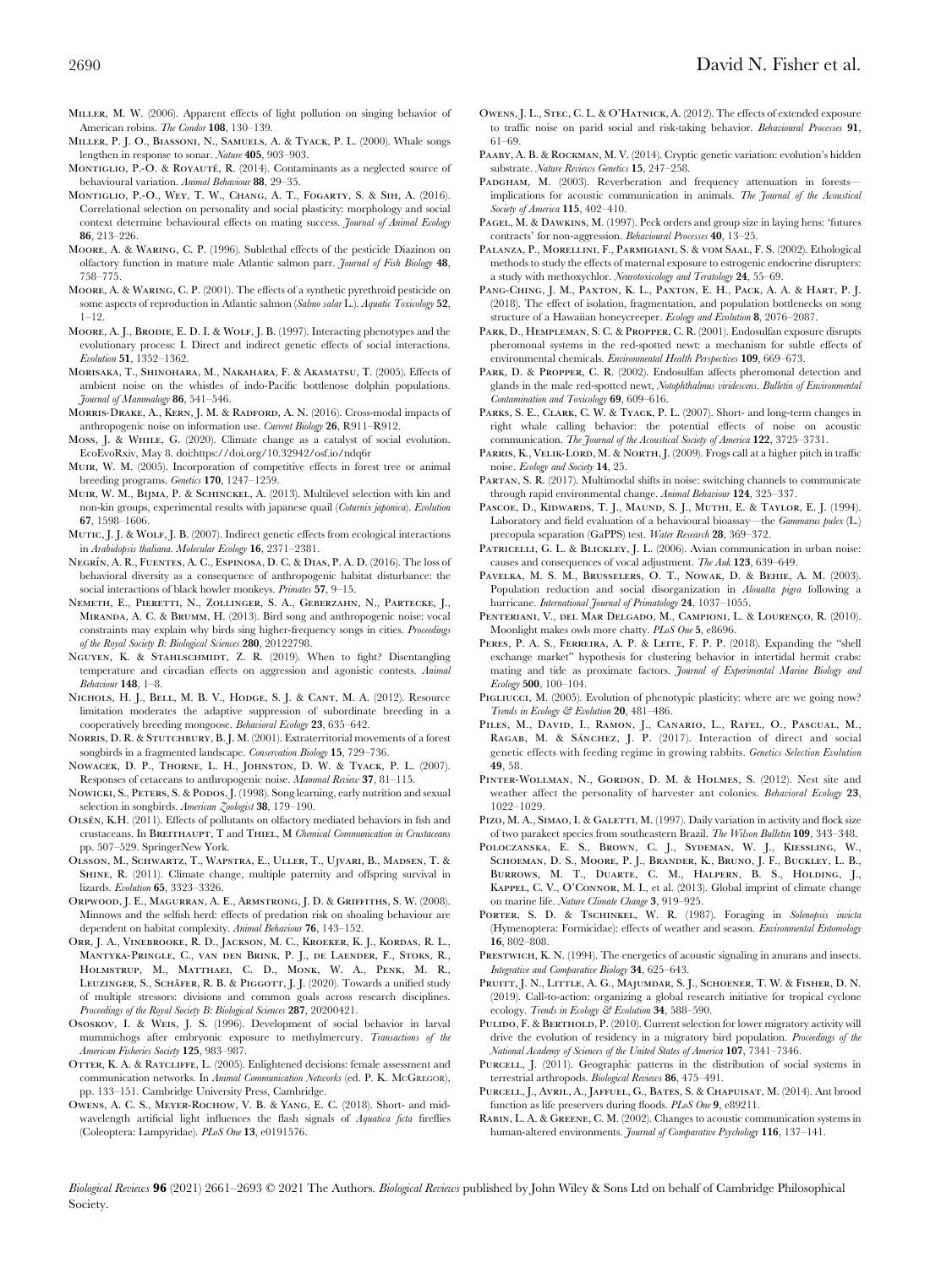- Rabosky, A. R. D., Corl, A., Liwanag, H. E. M., Surget-Groba, Y. & SINERVO, B. (2012). Direct fitness correlates and thermal consequences of facultative aggregation in a desert lizard. PLoS One 7(7), e40866.
- Rand, A. S., Bridarolli, M. E., Dries, L. & Ryan, M. J. (1997). Light levels influence female choice in Túngara frogs: predation risk assessment? Copeia 2, 447–450.
- RANDALL, J. (1994). Convergences and divergences in communication and socialorganization of desert rodents. Australian Journal of Zoology 42, 405–433.
- Randall, J. A., Rogovin, K., Parker, P. G. & Eimes, J. A. (2005). Flexible social structure of a desert rodent, Rhombomys opimus: philopatry, kinship, and ecological constraints. Behavioral Ecology 16, 961–973.
- Reudink, M. W., McKellar, A. E., Marini, K. L. D., McArthur, S. L., Marra, P. P. & Ratcliffe, L. M. (2015). Inter-annual variation in American redstart (Setophaga ruticilla) plumage colour is associated with rainfall and temperature during moult: an 11-year study. Oecologia 178, 161–173.
- RHYMER, J. M. & SIMBERLOFF, D. (1996). Extinction by hybridization and introgression. Annual Review of Ecology and Systematics 27, 83–109.
- RICH, C. & LONGCORE, T. (2006). Ecological Consequences of Artificial Night Lighting. Island Press, Washington, DC.
- Riechert, S. E. & Jones, T. C. (2008). Phenotypic variation in the social behaviour of the spider Anelosimus studiosus along a latitudinal gradient. Animal Behaviour 75, 1893–1902.
- Riley, W. D., Bendall, B., Ives, M. J., Edmonds, N. J. & Maxwell, D. L. (2012). Street lighting disrupts the diel migratory pattern of wild Atlantic salmon, Salmo salar L., smolts leaving their natal stream. Aquaculture 330–333, 74–81.
- Rode, N. O., Soroye, P., Kassen, R. & Rundle, H. D. (2017). Air-borne genotype by genotype indirect genetic effects are substantial in the filamentous fungus Aspergillus nidulans. Heredity 119, 1–7.
- ROWE, L., ARNQVIST, G., SIH, A. & KRUPA, J. J. (1994). Sexual conflict and the evolutionary ecology of mating patterns: water striders as a model system. Trends in Ecology and Evolution 9, 289–293.
- Rubenstein, D., Sundaresan, S., Fischhoff, I. & Saltz, D. (2007). Social networks in wild asses: comparing patterns and processes among populations. Erforschung biologischer Ressourcen der Mongolei / Exploration into the Biological Resources of Mongolia, ISSN 0440-1298.83.
- Rubenstein, D. R. & Abbot, P. (2017). Comparative Social Evolution. Cambridge University Press, Cambridge.
- Ryer, C. & Olla, B. (1998). Effect of light on Juvenile Walleye Pollock shoaling and their interaction with predators. Marine Ecology Progress Series 167, 215–226.
- Ryer, C. H. & Olla, B. L. (1996). Social behavior of juvenile chum salmon, Oncorhynchus keta, under risk of predation: the influence of food distribution. Environmental Biology of Fishes 45, 75–83.
- SAKAKURA, Y. & TSUKAMOTO, K. (1997). Effects of water temperature and light intensity on aggressive behavior in the juvenile yellowtails. Fisheries Science 63, 42–45.
- SARÀ, G., DEAN, J. M., D'AMATO, D., BUSCAINO, G., OLIVERI, A., GENOVESE, S., FERRO, S., BUFFA, G., LO MARTIRE, M. & MAZZOLA, S. (2007). Effect of boat noise on the behaviour of bluefin tuna Thunnus thynnus in the Mediterranean Sea. Marine Ecology Progress Series 331, 243–253.
- Schaffner, C. M., Rebecchini, L., Ramos-Fernandez, G., Vick, L. G. & AURELI, F. (2012). Spider monkeys (Ateles geoffroyi yucatenensis) cope with the negative consequences of hurricanes through changes in diet, activity budget, and fission-fusion dynamics. International Journal of Primatology 33, 922–936.
- SCHLICHTING, C. D. (2008). Hidden reaction norms, cryptic genetic variation, and evolvability. Annals of the New York Academy of Sciences 1133, 187–203.
- SCHMIDT, A. K. D. & BALAKRISHNAN, R. (2015). Ecology of acoustic signalling and the problem of masking interference in insects. Journal of Comparative Physiology A 201, 133–142.
- SCHRADIN, C. & PILLAY, N. (2004). The striped mouse (Rhabdomys pumilio) from the succulent karoo, South Africa: a territorial group-living solitary forager with communal breeding and helpers at the nest. Journal of Comparative Psychology 118, 37-47.
- SCHWARTZ, J. & WELLS, K. D. (1983). The influence of background noise on the behavior of a neotropical treefrog, Hyla ebraccata. Herpetologica 39, 121–129.
- SCHWARZ, M. P., BULL, N. J. & HOGENDOORN, K. (1998). Evolution of sociality in the allodapine bees: a review of sex allocation, ecology and evolution. Insectes Sociaux 45, 349–368.
- SCOTT, G. R. & SLOMAN, K. A. (2004). The effects of environmental pollutants on complex fish behaviour: integrating behavioural and physiological indicators of toxicity. Aquatic Toxicology 68, 369-392.
- SCOTT, J. P. & FULLER, J. L. (1965). Genetics and the Social Behavior of the Dog, First Edition . University of Chicago Press, Chicago.
- SECONDI, J., HINOT, E., DJALOUT, Z., SOURICE, S. & JADAS-HÉCART, A. (2009). Realistic nitrate concentration alters the expression of sexual traits and olfactory male attractiveness in newts. Functional Ecology 23, 800–808.
- SEEHAUSEN, O., VAN ALPHEN, J. J. M. & WITTE, F. (1997). Cichlid fish diversity threatened by eutrophication that curbs sexual selection. Science 277, 1808-1811.
- SEYFARTH, R. M. & CHENEY, D. L. (2015). Social cognition. Animal Behaviour 103, 191–202.
- Sharma, U., Goswami, A., Phukan, M., Chandra Rajbongshi, S. & Barua, A. G. (2014). Temperature dependence of the flash duration of the firefly Luciola praeusta. Photochemical and Photobiological Sciences 13, 1788–1792.
- Sheehan, M. J., Botero, C. A., Hendry, T. A., Sedio, B. E., Jandt, J. M., WEINER, S., TOTH, A. L. & TIBBETTS, E. A. (2015). Different axes of environmental variation explain the presence vs. extent of cooperative nest founding associations in Polistes paper wasps. Ecology Letters 18, 1057–1067.
- Shen, S.-F., Vehrencamp, S. L., Johnstone, R. A., Chen, H.-C., Chan, S.-F., Liao, W.-Y., Lin, K.-Y. & Yuan, H.-W. (2012). Unfavourable environment limits social conflict in Yuhina brunneiceps. Nature Communications 3, 885.
- Shieh, B.-S., Liang, S.-H., Chen, C.-C., Loa, H.-H. & Liao, C.-Y. (2012). Acoustic adaptations to anthropogenic noise in the cicada Cryptotympana takasagona Kato (Hemiptera: Cicadidae). Acta Ethologica 15, 33–38.
- Signor, S. A., Abbasi, M., Marjoram, P. & Nuzhdin, S. V. (2017). Social effects for locomotion vary between environments in Drosophila melanogaster females. Evolution 71, 1765–1775.
- SIH, A. (2013). Understanding variation in behavioural responses to human-induced rapid environmental change: a conceptual overview. Animal Behaviour 85, 1077–1088.
- SIH, A., FERRARI, M. C. O. & HARRIS, D. J. (2011). Evolution and behavioural responses to human-induced rapid environmental change. Evolutionary Applications 4, 367–387.
- SIH, A., LAUER, M. & KRUPA, J. J. (2002). Path analysis and the relative importance of male-female conflict, female choice and male-male competition in water striders. Animal Behaviour 63, 1079–1089.
- SIH, A., MONTIGLIO, P. O., WEY, T. W. & FOGARTY, S. (2017). Altered physical and social conditions produce rapidly reversible mating systems in water striders. Behavioral Ecology 28, 632–639.
- Slabbekoorn, H., Bouton, N., van Opzeeland, I., Coers, A., ten Cate, C. & POPPER, A. N. (2010). A noisy spring: the impact of globally rising underwater sound levels on fish. Trends in Ecology & Evolution 25, 419-427.
- Slabbekoorn, H. & Ripmeester, E. A. P. (2008). Birdsong and anthropogenic noise: implications and applications for conservation. Molecular Ecology 17, 72–83.
- Sloman, K. A. (2007). Effects of trace metals on salmonid fish: the role of social hierarchies. Applied Animal Behaviour Science 104, 326-345.
- Sloman, K. A., Baker, D. W., Ho, C. G., McDonald, D. G. & Wood, C. M. (2003a). The effects of trace metal exposure on agonistic encounters in juvenile rainbow trout, Oncorhynchus mykiss. Aquatic Toxicology 63, 187–196.
- Sloman, K. A., Lepage, O., Rogers, J. T., Wood, C. M. & Winberg, S. (2005). Socially-mediated differences in brain monoamines in rainbow trout: effects of trace metal contaminants. Aquatic Toxicology 71, 237–247.
- Sloman, K. A., Scott, G. R., Diao, Z., Rouleau, C., Wood, C. M. & McDonald, D. G. (2003b). Cadmium affects the social behaviour of rainbow trout, Oncorhynchus mykiss. Aquatic Toxicology 65, 171–185.
- Sloman, K. A., Taylor, A. C., Metcalfe, N. B. & Gilmour, K. M. (2001). Effects of an environmental perturbation on the social behaviour and physiological function of brown trout. Animal Behaviour 61, 325–333.
- Sloman, K. A., Wilson, L., Freel, J. A., Taylor, A. C., Metcalfe, N. B. & Gilmour, K. M. (2002). The effects of increased flow rates on linear dominance hierarchies and physiological function in brown trout, Salmo trutta. Canadian Journal of  $\zeta$ oology 80, 1221–1227.
- SMITH, S. M. (1972). Roosting aggregations of bushtits in response to cold temperatures. The Condor 74, 478–479.
- SNEDDON, L. U., HAWKESWORTH, S., BRAITHWAITE, V. A. & YERBURY, J. (2006). Impact of environmental disturbance on the stability and benefits of individual status within dominance hierarchies. Ethology 112, 437–447.
- SNEDDON, L. U., TAYLOR, A. C. & HUNTINGFORD, F. A. (1999). Metabolic consequences of agonistic behaviour: crab fights in declining oxygen tensions. Animal Behaviour 57, 353–363.
- SNEDDON, L. U. & YERBURY, J. (2004). Differences in response to hypoxia in the threespined stickleback from lotic and lentic localities: dominance and an anaerobic metabolite. Journal of Fish Biology 64, 799-804.
- SOPINKA, N. M., MARENTETTE, J. R. & BALSHINE, S. (2010). Impact of contaminant exposure on resource contests in an invasive fish. Behavioral Ecology and Sociobiology 64, 1947–1958.
- SORVARI, J. & EEVA, T. (2010). Pollution diminishes intra-specific aggressiveness between wood ant colonies. Science of the Total Environment 408, 3189-3192.
- Sorvari, J. & Hakkarainen, H. (2004). Habitat-related aggressive behaviour between neighbouring colonies of the polydomous wood ant Formica aquilonia. Animal Behaviour 67, 151–153.
- Soucy, S. L. & Danforth, B. N. (2002). Phylogeography of the socially polymorphic sweat bee Halictus rubicundus (hymenoptera: Halictidae). Evolution 56, 330–341.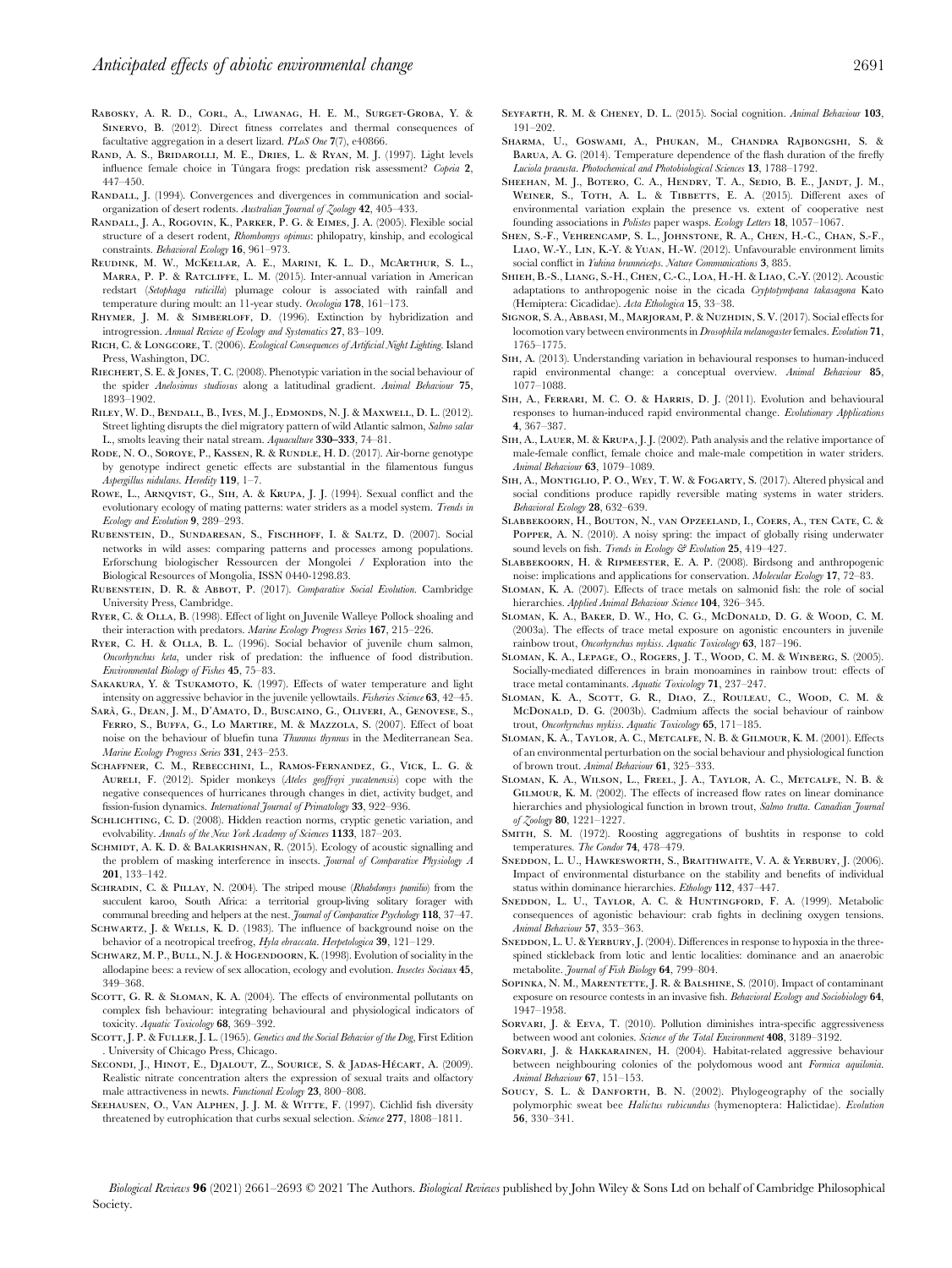- SPINKS, A. C., JARVIS, J. U. M. & BENNETT, N. C. (2000). Comparative patterns of philopatry and dispersal in two common mole-rat populations: implications for the evolution of mole-rat sociality. Journal of Animal Ecology 69, 224-234.
- Spohn, B. G. & Moore, A. J. (1997). Environmental effects on agonistic interactions between males of the cockroach Nauphoeta nizerea. Ethology 103, 855–864.
- ST CLAIR, J. J. H., BURNS, Z. T., BETTANEY, E. M., MORRISSEY, M. B., OTIS, B., Ryder, T. B., Fleischer, R. C., James, R. & Rutz, C. (2015). Experimental resource pulses influence social-network dynamics and the potential for information flow in tool-using crows. Nature Communications 6, 7197.
- STAFSTROM, J. A. & HEBETS, E. A. (2013). Female mate choice for multimodal courtship and the importance of the signaling background for selection on male ornamentation. Current Zoology 59, 200–209.
- STAMP, M. A. & HADFIELD, J. D. (2020). The relative importance of plasticity versus genetic differentiation in explaining between population differences; a metaanalysis. Ecology Letters 23, 1432–1441.
- STAMPS, J. A. (2016). Individual differences in behavioural plasticities. Biological Reviews 91, 534–567.
- STELZNER, J. K. (1988). Thermal effects on movement patterns of yellow baboons. Primates 29, 91–105.
- Stow, A. J. & Sunnucks, P. (2004). Inbreeding avoidance in Cunningham's skinks (Egernia cunninghami) in natural and fragmented habitat. Molecular Ecology 13, 443–447.
- Strandburg-Peshkin, A., Farine, D. R., Crofoot, M. C. & Couzin, I. D. (2017). Habitat and social factors shape individual decisions and emergent group structure during baboon collective movement. eLife 6, e19505.
- STRICKLER-SHAW, S. & TAYLOR, D. (1991). Lead inhibits acquisition and retention learning in bullfrog tadpoles. Neurotoxicology and Teratology 13, 167–173.
- Sun, J. W. C. & Narins, P. M. (2005). Anthropogenic sounds differentially affect amphibian call rate. Biological Conservation 121, 419–427.
- Sun, S. J., Rubenstein, D. R., Chen, B. F., Chan, S. F., Liu, J. N., Liu, M., Hwang, W., Yang, P. S. & Shen, S. F. (2014). Climate-mediated cooperation promotes niche expansion in burying beetles. eLife 3, e02440.
- Sundaresan, S. R., Fischhoff, I. R., Dushoff, J. & Rubenstein, D. I. (2007). Network metrics reveal differences in social organization between two fissionfusion species, Grevy's zebra and onager. Oecologia 151, 140–149.
- SUNDIN, J., BERGLUND, A. & ROSENQVIST, G. (2010). Turbidity hampers mate choice in a pipefish. Ethology 116, 713–721.
- Swaddle, J. P., Francis, C. D., Barber, J. R., Cooper, C. B., Kyba, C. C. M., Dominoni, D. M., Shannon, G., Aschehoug, E., Goodwin, S. E., Kawahara, A. Y., Luther, D., Spoelstra, K., Voss, M. & Longcore, T. (2015). A framework to assess evolutionary responses to anthropogenic light and sound. Trends in Ecology & Evolution 30, 550-560.
- SWADDLE, J. P. & PAGE, L. C. (2007). High levels of environmental noise erode pair preferences in zebra finches: implications for noise pollution. Animal Behaviour 74, 363–368.
- SYME, G. J. (1974). Competitive orders as measures of social dominance. Animal Behaviour 22, 931–940.
- SYMES, L. B., RODRÍGUEZ, R. L. & HÖBEL, G. (2017). Beyond temperature coupling: effects of temperature on ectotherm signaling and mate choice and the implications for communication in multispecies assemblages. Ecology and Evolution 7, 5992–6002.
- SZÉKELY, T., MOORE, A. J., ALLEN, J. & KOMDEUR, J. (2010). Social Behaviour: Genes, Ecology and Evolution. Cambridge University Press, Cambridge.
- SZÉKELY, T., WEISSING, F. J. & KOMDEUR, J. (2014). Adult sex ratio variation: implications for breeding system evolution. Journal of Evolutionary Biology 27, 1500–1512.
- Tanner, C. J. (2009). Chill out: cooling promotes aggressive behavior in the ant Formica xerophila. Insectes Sociaux 56, 64–69.
- Tanner, C. J. & Jackson, A. L. (2012). Social structure emerges via the interaction between local ecology and individual behaviour. Journal of Animal Ecology 81, 260–267.
- Thompson, P. L., MacLennan, M. M. & Vinebrooke, R. D. (2018). An improved null model for assessing the net effects of multiple stressors on communities. Global Change Biology 24, 517–525.
- Troïanowski, M., Mondy, N., Dumet, A., Arcanjo, C. & Lengagne, T. (2017). Effects of traffic noise on tree frog stress levels, immunity, and color signaling. Conservation Biology 31, 1132–1140.
- TUOMAINEN, U. & CANDOLIN, U. (2010). Behavioural responses to human-induced environmental change. Biological Reviews 86, 640–657.
- Tyack, P. L. (2008). Implications for marine mammals of large-scale changes in the marine acoustic environment. Journal of Mammalogy 89, 549-558.
- VALDIMARSSON, S. K. & METCALFE, N. B. (2001). Is the level of aggression and dispersion in territorial fish dependent on light intensity? Animal Behaviour 61, 1143–1149.
- Van Doren, B. M., Horton, K. G., Dokter, A. M., Klinck, H., Elbin, S. B. & Farnsworth, A. (2017). High-intensity urban light installation dramatically alters nocturnal bird migration. Proceedings of the National Academy of Sciences of the United States of America 114, 11175–11180.
- van Geffen, K. G., van Eck, E., de Boer, R. A., van Grunsven, R. H. A., Salis, L., Berendse, F. & Veenendaal, E. M. (2015). Artificial light at night inhibits mating in a geometrid moth. Insect Conservation and Diversity 8, 282–287.
- Van Oort, H., Otter, K. A., Fort, K. T. & Holschuh, C. I. (2006). Habitat quality, social dominance and dawn chorus song output in black-capped chickadees. Ethology 112, 772–778.
- Van Oudenhove, L., Billoir, E., Boulay, R., Bernstein, C. & Cerda, X. (2011). Temperature limits trail following behaviour through pheromone decay in ants. Naturwissenschaften 98, 1009–1017.
- Vanthournout, B., Greve, M., Bruun, A., Bechsgaard, J., Overgaard, J. & BILDE, T. (2016). Benefits of group living include increased feeding efficiency and lower mass loss during desiccation in the social and inbreeding spider Stegodyphus dumicola. Frontiers in Physiology 7, 18.
- VELILLA, E., MUÑOZ, M., QUIROGA, N., SYMES, L., TER HOFSTEDE, H. M., PAGE, R. A., SIMON, R., ELLERS, J. & HALFWERK, W. (2020). Gone with the wind: is signal timing in a neotropical katydid an adaptive response to variation in wind-induced vibratory noise? Behavioral Ecology and Sociobiology 74, 1–11.
- Vom Saal, F. S., Nagel, S. C., Palanza, P., Boechler, M., Parmigiani, S. & Welshons, W. V. (1995). Estrogenic pesticides: binding relative to estradiol in MCF-7 cells and effects of exposure during fetal life on subsequent territorial behaviour in male mice. Toxicology Letters 77, 343–350.
- WADDINGTON, C. H. (1953). Genetic assimilation of an acquired character. Evolution 7, 118–126.
- WADDINGTON, C. H. (1956). Genetic assimilation of the bithorax phenotype. Evolution 10, 1–13.
- Walther, G.-R., Post, E., Convey, P., Menzel, A., Parmesan, C., Beebee, T. J. C., Fromentin, J.-M., Hoegh-Guldberg, O. & Bairlein, F. (2002). Ecological responses to recent climate change. Nature 416, 389–395.
- WARD, A. J., DUFF, A. J., HORSFALL, J. S. & CURRIE, S. (2008). Scents and scentsability: pollution disrupts chemical social recognition and shoaling in fish. Proceedings of the Royal Society B: Biological Sciences 275, 101–105.
- Warren, D. T., Donelson, J. M., McCormick, M. I., Ferrari, M. C. O. & Munday, P. L. (2016). Duration of exposure to elevated temperature affects competitive interactions in juvenile reef fishes. PLoS One 11, e0164505.
- Webber, H. M. & Haines, T. A. (2003). Mercury effects on predator avoidance behavior of a forage fish, golden shiner (Notemigonus crysoleucas). Environmental Toxicology and Chemistry 22, 1556–1561.
- Webster, M. M., Atton, N., Hoppitt, W. J. E. & Laland, K. N. (2013). Environmental complexity influences association network structure and networkbased diffusion of foraging information in fish shoals. The American Naturalist 181, 235–244.
- WEETMAN, D., ATKINSON, D. & CHUBB, J. C. (1999). Water temperature influences the shoaling decisions of guppies, Poecilia reticulata, under predation threat. Animal Behaviour 58, 735–741.
- WEI, H., HUANG, Y. & DU, J. (2004). Sex pheromones and reproductive behavior of Spodoptera litura (Fabricius) moths reared from larvae treated with four insecticides. Journal of Chemical Ecology 30, 1457-1466.
- WEIGENSBERG, I. & FAIRBAIRN, D. J. (1994). Conflicts of interest between the sexes: a study of mating interactions in a semiaquatic bug. Animal Behaviour 48, 893–901.
- Weis, P. & Weis, J. S. (1974). DDT causes changes in activity and schooling behavior in goldfish. Environmental Research 7, 68–74.
- WEST EBERHARD, M. J. (1975). The evolution of social behavior by kin selection. The Quarterly Review of Biology 50, 1–33.
- Westneat, D. F. (2012). Evolution in response to social selection: the importance of interactive effects of traits on fitness. Evolution 66, 890–895.
- WEY, T., BLUMSTEIN, D. T., SHEN, W. & JORDÁN, F. (2008). Social network analysis of animal behaviour: a promising tool for the study of sociality. Animal Behaviour 75, 333–344.
- Wheeler, W. (1910). Ants: Their Structure, Development and Behavior. Columbia University Press, New York.
- WIDEMO, F. & SÆTHER, S. (1999). Beauty is in the eye of the beholder: causes and consequences of variation in mating preferences. Trends in Ecology & Evolution 14, 26–31.
- WILEY, R. H. & RICHARDS, D. G. (1978). Physical constraints on acoustic communication in the atmosphere: implications for the evolution of animal vocalizations. Behavioral Ecology and Sociobiology 3, 69–94.
- Williams, A. E., Worsley-Tonks, K. E. L. & Ezenwa, V. O. (2017). Drivers and consequences of variation in individual social connectivity. Animal Behaviour 133, 1–9.
- Wilson, A. D. M., Krause, S., Ramnarine, I. W., Borner, K. K., CLÉMENT, R. J. G., KURVERS, R. H. J. M. & KRAUSE, J. (2015). Social networks in changing environments. Behavioral Ecology and Sociobiology 69, 1617–1629.
- Wolf, J. B., Brodie, E. D. III, Cheverud, J. M., Moore, A. J. & Wade, M. J. (1998). Evolutionary consequences of indirect genetic effects. Trends in Ecology & Evolution 13, 64–69.
- WONG, B. B. M. & CANDOLIN, U. (2015). Behavioral responses to changing environments. Behavioral Ecology 26, 665–673.